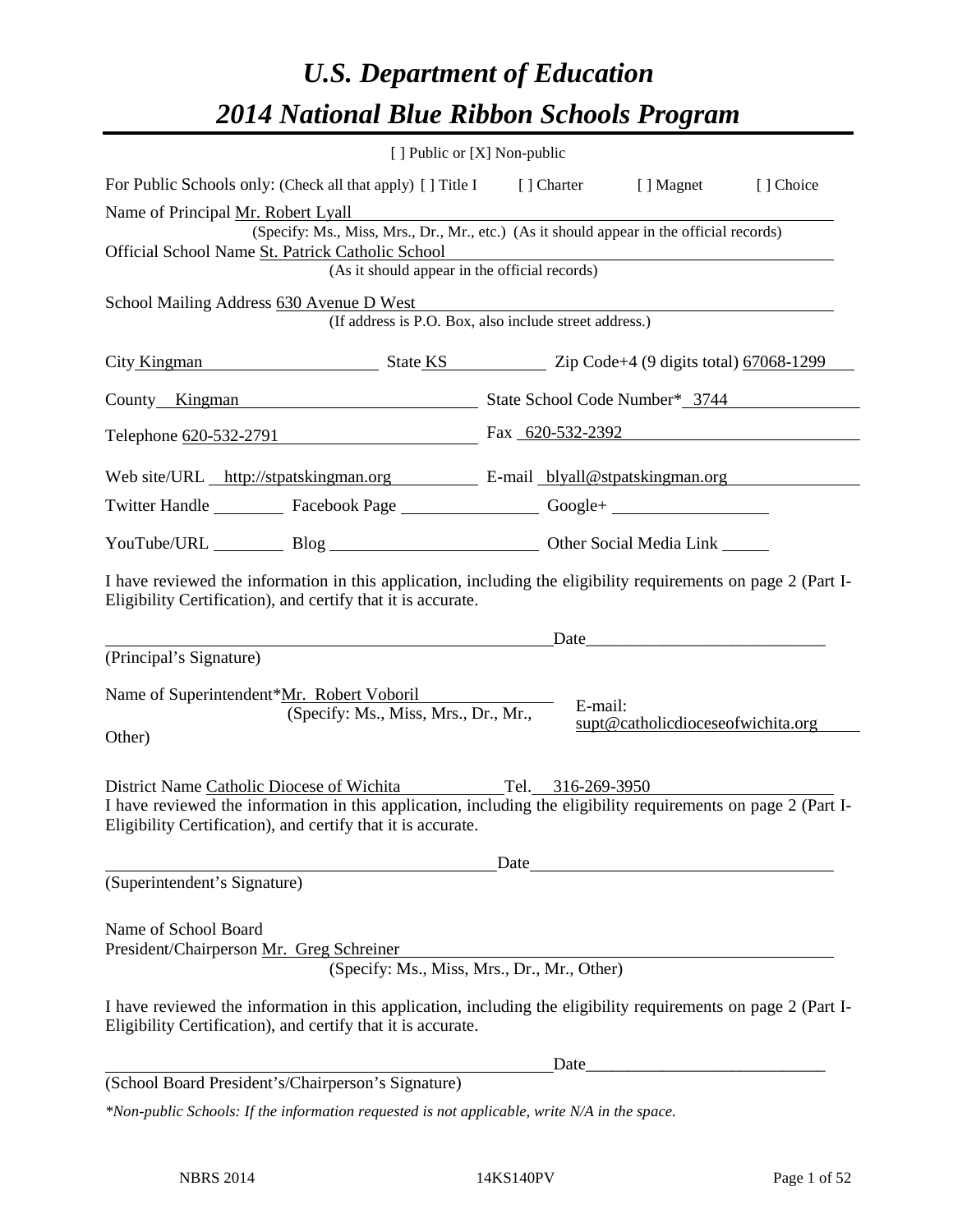#### **Include this page in the school's application as page 2.**

The signatures on the first page of this application (cover page) certify that each of the statements below concerning the school's eligibility and compliance with U.S. Department of Education, Office for Civil Rights (OCR) requirements is true and correct.

- 1. The school configuration includes one or more of grades K-12. (Schools on the same campus with one principal, even a K-12 school, must apply as an entire school.)
- 2. The school has made its Annual Measurable Objectives (AMOs) or Adequate Yearly Progress (AYP) each year for the past two years and has not been identified by the state as "persistently dangerous" within the last two years.
- 3. To meet final eligibility, a public school must meet the state's AMOs or AYP requirements in the 2013-2014 school year and be certified by the state representative. Any status appeals must be resolved at least two weeks before the awards ceremony for the school to receive the award.
- 4. If the school includes grades 7 or higher, the school must have foreign language as a part of its curriculum.
- 5. The school has been in existence for five full years, that is, from at least September 2008 and each tested grade must have been part of the school for the past three years.
- 6. The nominated school has not received the National Blue Ribbon Schools award in the past five years: 2009, 2010, 2011, 2012, or 2013.
- 7. The nominated school has no history of testing irregularities, nor have charges of irregularities been brought against the school at the time of nomination. The U.S. Department of Education reserves the right to disqualify a school's application and/or rescind a school's award if irregularities are later discovered and proven by the state.
- 8. The nominated school or district is not refusing Office of Civil Rights (OCR) access to information necessary to investigate a civil rights complaint or to conduct a district-wide compliance review.
- 9. The OCR has not issued a violation letter of findings to the school district concluding that the nominated school or the district as a whole has violated one or more of the civil rights statutes. A violation letter of findings will not be considered outstanding if OCR has accepted a corrective action plan from the district to remedy the violation.
- 10. The U.S. Department of Justice does not have a pending suit alleging that the nominated school or the school district as a whole has violated one or more of the civil rights statutes or the Constitution's equal protection clause.
- 11. There are no findings of violations of the Individuals with Disabilities Education Act in a U.S. Department of Education monitoring report that apply to the school or school district in question; or if there are such findings, the state or district has corrected, or agreed to correct, the findings.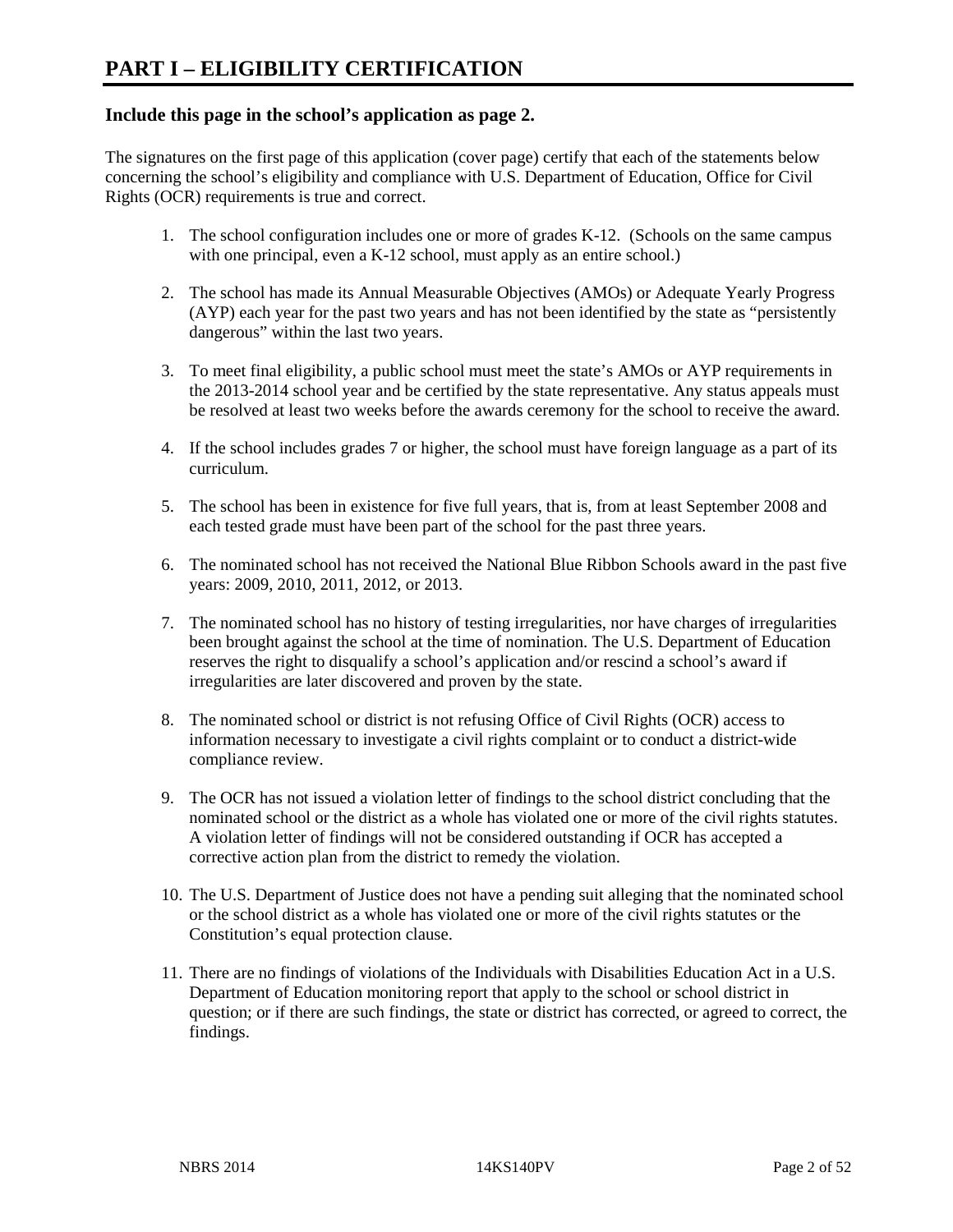# **PART II - DEMOGRAPHIC DATA**

#### **All data are the most recent year available.**

**DISTRICT** (Question 1 is not applicable to non-public schools)

| -1. | Number of schools in the district<br>(per district designation): | 0 Elementary schools (includes $K-8$ )<br>0 Middle/Junior high schools |  |
|-----|------------------------------------------------------------------|------------------------------------------------------------------------|--|
|     |                                                                  | 0 High schools                                                         |  |
|     |                                                                  | $0 K-12$ schools                                                       |  |

0 TOTAL

**SCHOOL** (To be completed by all schools)

2. Category that best describes the area where the school is located:

- [] Urban or large central city
- [] Suburban with characteristics typical of an urban area
- [ ] Suburban
- [ ] Small city or town in a rural area

[X] Rural

- 3.  $6$  Number of years the principal has been in her/his position at this school.
- 4. Number of students as of October 1 enrolled at each grade level or its equivalent in applying school:

| Grade           | # of           | # of Females | <b>Grade Total</b> |
|-----------------|----------------|--------------|--------------------|
|                 | <b>Males</b>   |              |                    |
| <b>PreK</b>     | 17             | 14           | 31                 |
| K               | 9              | 6            | 15                 |
| $\mathbf{1}$    | 11             | 11           | 22                 |
| $\overline{2}$  | 6              | 7            | 13                 |
| 3               | 7              | 6            | 13                 |
| 4               | 3              | 9            | 12                 |
| 5               | $\overline{4}$ | 9            | 13                 |
| 6               | 7              | 11           | 18                 |
| 7               | 7              | 8            | 15                 |
| 8               | 7              | 6            | 13                 |
| 9               | 0              | 0            | 0                  |
| 10              | 0              | 0            | 0                  |
| 11              | 0              | 0            | 0                  |
| 12              | 0              | $\theta$     | 0                  |
| <b>Total</b>    | 78             | 87           | 165                |
| <b>Students</b> |                |              |                    |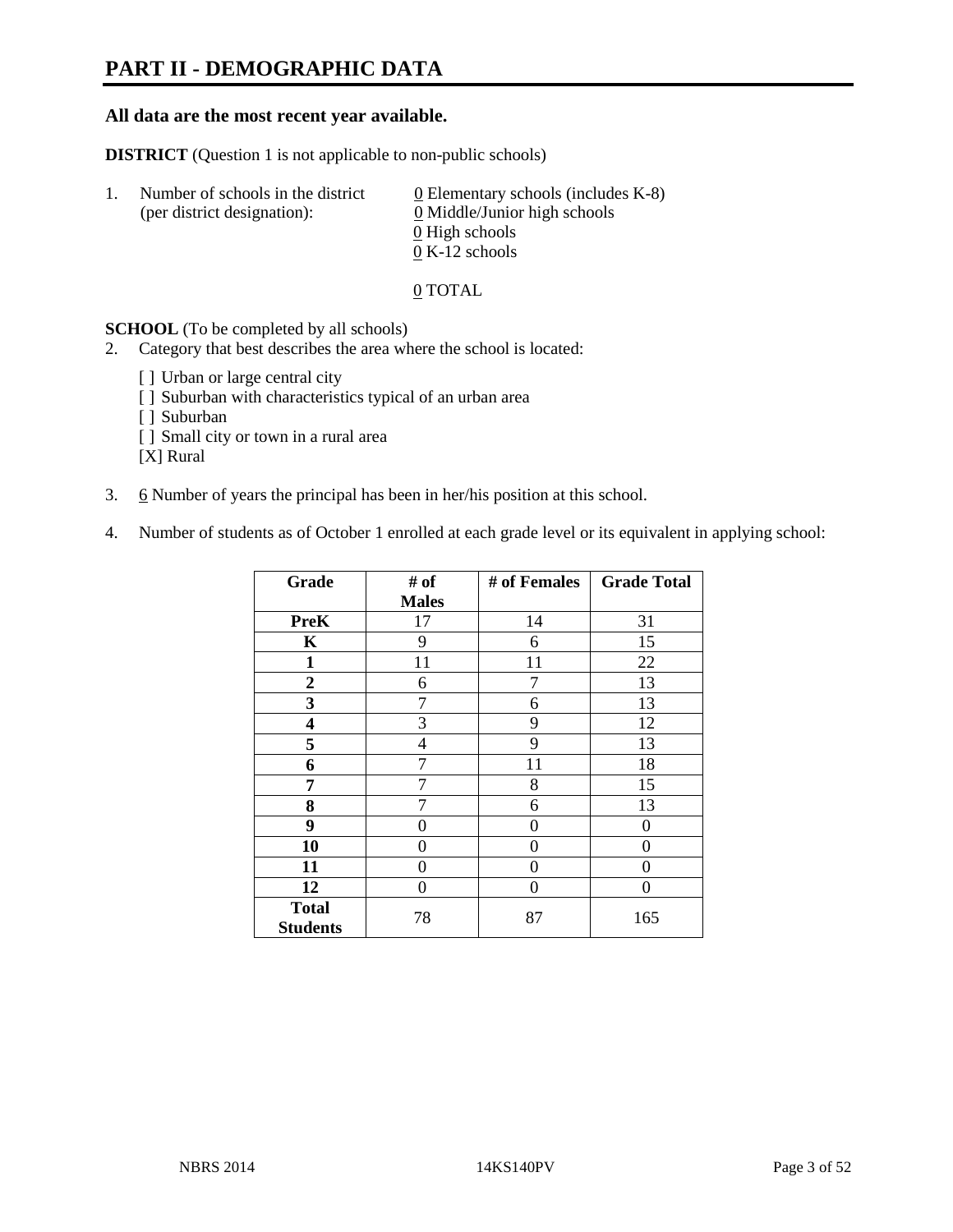the school: 0 % Asian

5. Racial/ethnic composition of  $1\%$  American Indian or Alaska Native 0 % Black or African American 4 % Hispanic or Latino 0 % Native Hawaiian or Other Pacific Islander 95 % White 0 % Two or more races **100 % Total** 

(Only these seven standard categories should be used to report the racial/ethnic composition of your school. The Final Guidance on Maintaining, Collecting, and Reporting Racial and Ethnic Data to the U.S. Department of Education published in the October 19, 2007 *Federal Register* provides definitions for each of the seven categories.)

6. Student turnover, or mobility rate, during the 2012 - 2013 year: 0%

This rate should be calculated using the grid below. The answer to (6) is the mobility rate.

| <b>Steps For Determining Mobility Rate</b>         | Answer |
|----------------------------------------------------|--------|
| (1) Number of students who transferred to          |        |
| the school after October 1, 2012 until the         |        |
| end of the school year                             |        |
| (2) Number of students who transferred             |        |
| <i>from</i> the school after October 1, 2012 until |        |
| the end of the 2012-2013 school year               |        |
| (3) Total of all transferred students [sum of      |        |
| rows $(1)$ and $(2)$ ]                             |        |
| (4) Total number of students in the school as      | 165    |
| of October 1                                       |        |
| $(5)$ Total transferred students in row $(3)$      | 0.000  |
| divided by total students in row (4)               |        |
| $(6)$ Amount in row $(5)$ multiplied by 100        |        |

# 7. English Language Learners (ELL) in the school: 0 %

Number of non-English languages represented: 1 Specify non-English languages: Spanish

1 Total number ELL

8. Students eligible for free/reduced-priced meals: 54 %

Total number students who qualify: 90

If this method is not an accurate estimate of the percentage of students from low-income families, or the school does not participate in the free and reduced-priced school meals program, supply an accurate estimate and explain how the school calculated this estimate.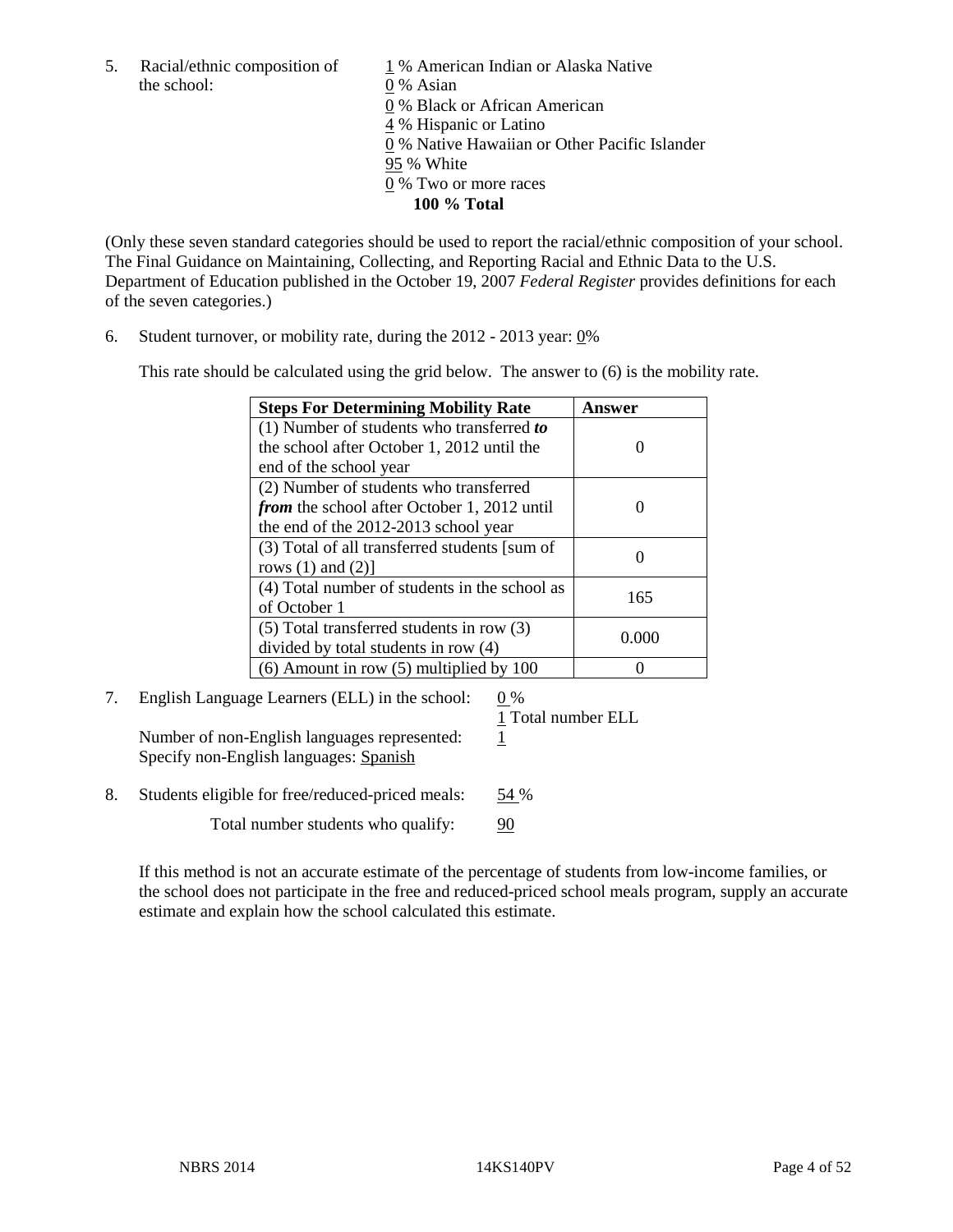36 Total number of students served

Indicate below the number of students with disabilities according to conditions designated in the Individuals with Disabilities Education Act. Do not add additional categories.

10. Use Full-Time Equivalents (FTEs), rounded to nearest whole numeral, to indicate the number of personnel in each of the categories below:

|                                       | <b>Number of Staff</b> |
|---------------------------------------|------------------------|
| Administrators                        |                        |
| Classroom teachers                    | 10                     |
| Resource teachers/specialists         |                        |
| e.g., reading, math, science, special | 4                      |
| education, enrichment, technology,    |                        |
| art, music, physical education, etc.  |                        |
| Paraprofessionals                     | $\mathfrak{D}$         |
| Student support personnel             |                        |
| e.g., guidance counselors, behavior   |                        |
| interventionists, mental/physical     |                        |
| health service providers,             |                        |
| psychologists, family engagement      |                        |
| liaisons, career/college attainment   |                        |
| coaches, etc.                         |                        |
|                                       |                        |

11. Average student-classroom teacher ratio, that is, the number of students in the school divided by the FTE of classroom teachers, e.g.,  $22:1$  16:1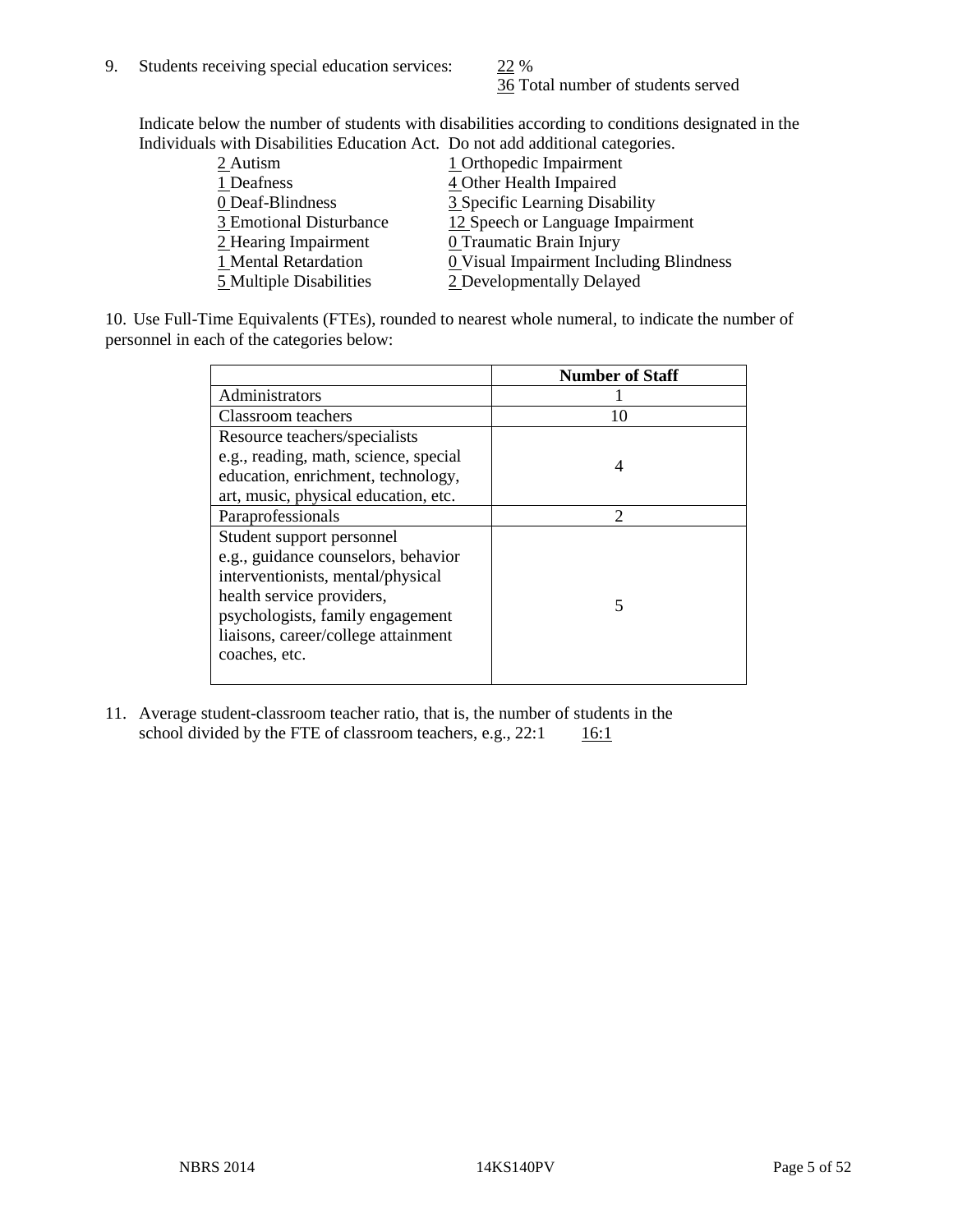12. Show daily student attendance rates. Only high schools need to supply yearly graduation rates.

| <b>Required Information</b> | 2012-2013 | 2011-2012 | 2010-2011 | 2009-2010 | 2008-2009 |
|-----------------------------|-----------|-----------|-----------|-----------|-----------|
| Daily student attendance    | ነ7%       | 96%       | 96%       | 77%       | 93%       |
| High school graduation rate | 9%        | 0%        | 0%        | 0%        | 0%        |

#### 13. **For schools ending in grade 12 (high schools)**

Show percentages to indicate the post-secondary status of students who graduated in Spring 2013

| <b>Post-Secondary Status</b>                  |                |
|-----------------------------------------------|----------------|
| Graduating class size                         |                |
| Enrolled in a 4-year college or university    | 0%             |
| Enrolled in a community college               | 0%             |
| Enrolled in career/technical training program | 0%             |
| Found employment                              | 0%             |
| Joined the military or other public service   | 0%             |
| <b>Other</b>                                  | $\gamma_{0/2}$ |

14. Indicate whether your school has previously received a National Blue Ribbon Schools award. Yes  $No \underline{X}$ 

If yes, select the year in which your school received the award.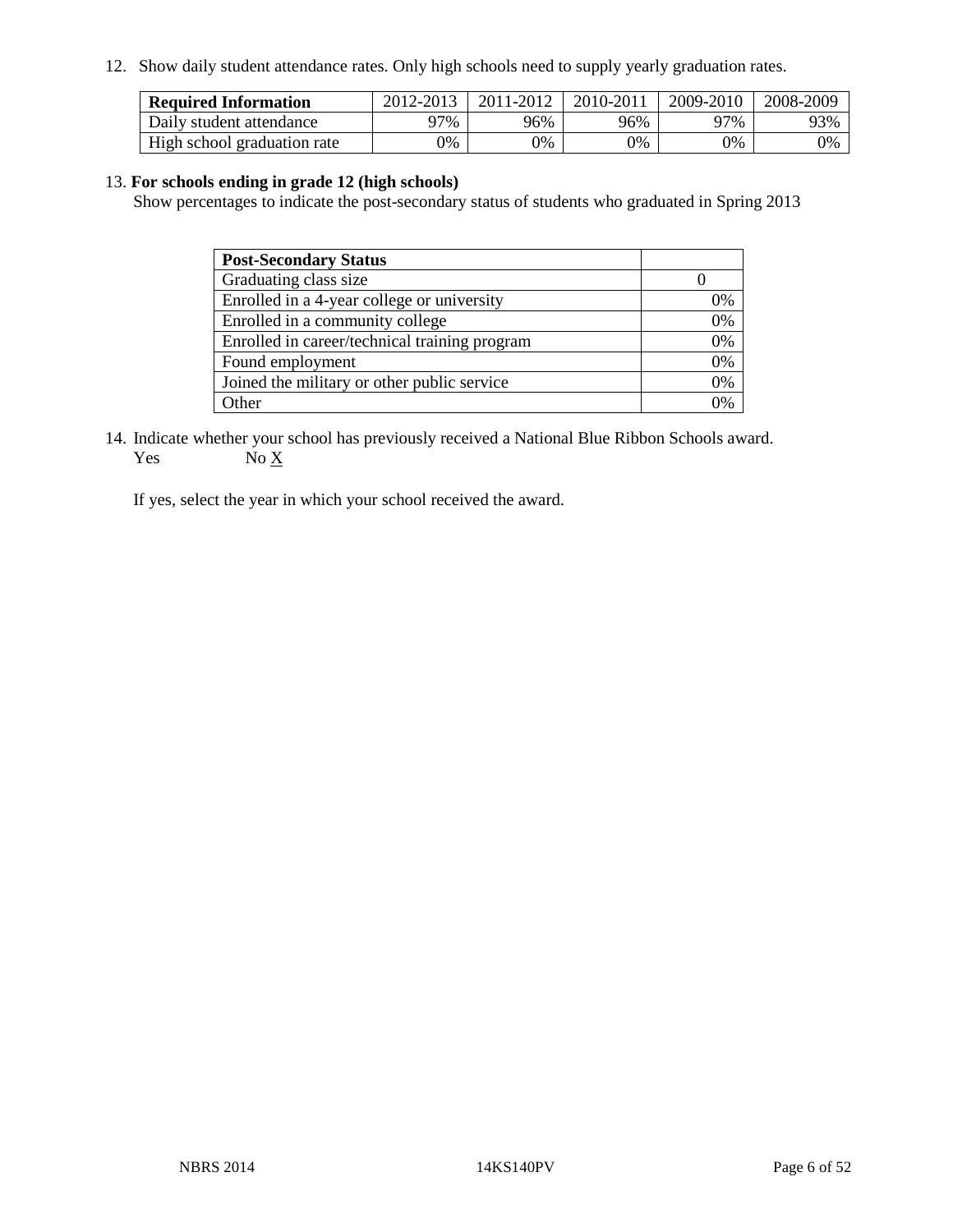# **PART III – SUMMARY**

An authentic snapshot of St. Patrick Catholic School can be illustrated through our excellence, our fabulous community, and of course our outstanding, caring students. At St. Patrick Catholic School our Diocesan mission is as follows: "Together with the family, and each other, we will form each student into a disciple of Jesus Christ who seeks the truth, grows to love it, and learns to live it."From this mission St. Patrick has developed a specific vision that incorporates making a Catholic education possible for every family that seeks this for their children.Additionally, our vision supports, communicates, assists, and prepares each family in the formation of their children to be disciples of Jesus Christ. Together, with the parents as a primary educator, our students grow in their faith, learn to love it, and put their gifts at the service of one another.St. Patrick Catholic School and parish are a true community.Not only do we want our students to know their faith, but to practice it on a daily basis.People are measured by what they think, do, and say, not just by the knowledge they acquire.Our Catholic action is also represented in the form of stewardship, since we do not charge tuition at our school.The parish as a whole continues to model stewardship as we all support our school and its financial needs.

St. Patrick Catholic School resides in Kingman, Kansas.The residents of Kingman make a living primarily through agricultural related operations, oil, and natural gas industries.The community is comprised mainly of blue-collar workers. Approximately 7,000 people reside in the county of Kingman and some 3,000 live within the city limits.This small town community is tight-knit, caring and honest.The people here come from generations of hard-working people with traitional values.Our community population is not as diversified as some Kansas communities with ninety-five percent of the population being white, non-Hispanic people.Thirty-three percent of the Kingman community is Catholic.

The dedication of St. Patrick Catholic School occurred on October 15, 1930. The school expanded its door physically and structurally.Minor repairs occurred over the years until a fire occurred in the newer expansion in 2004.The parents, administrators, teachers, and staff united to make the transition to portable classrooms extremely smooth.The support from the entire community proved once again the faith-based values of the entire community.Demolition of our old building and new construction began in November of 2008.Once again the community embraced our students' needs as several area churches offered their recreation hall for our physical education classes and our extra-curricular activities. Finally, in January of 2010 the new school opened its doors to the anxiously awaiting students.Now we have one of the finest schools and facilities in the central Kansas area.

St. Patrick Catholic School lives and fulfills its mission and demonstrates success in all areas, and is therefore deserving of this recognition of the Blue Ribbon Award. Despite being a small school St. Patrick's offers art, computers, and technology, foreign language, music, physical education, band, library science, math, algebra, science, literature, English, writing, social science, as well as the most important religion.Teachers and support staff use differentiated instruction to make sure that all students are learning and receiving the best education possible. The different strategies employed every day by teachers allow our students' success not only in our own classrooms, but also on the Kansas State Assessments in reading, math, and science. The scores earned on these assessments have allowed St. Patrick Catholic School to win statewide recognition in the form of the Governor's Achievement Award for Educational Excellence, for six years in a row. This distinction ranks our school in the top five percent of all elementary schools in the state of Kansas. Additionally, St. Patrick's has continually received the "Standard of Excellence" in every category available.The Catholic Diocese of Wichita has recognized St. Patrick Catholic School as a Banner School for the past four years.The State of Kansas recognized St. Patrick Catholic School on the house floor as a school of excellence in leadership and teaching practices for four consecutive years. This is exactly what the National Blue Ribbon Award is designed to recognize.

In closing, St. Patrick Catholic School, our parish, and our community contribute to the formation of extremely successful students as well as citizens.Furthermore, our dedication to our students will insure that our mission statement will continue to be carried out for the life of each individual.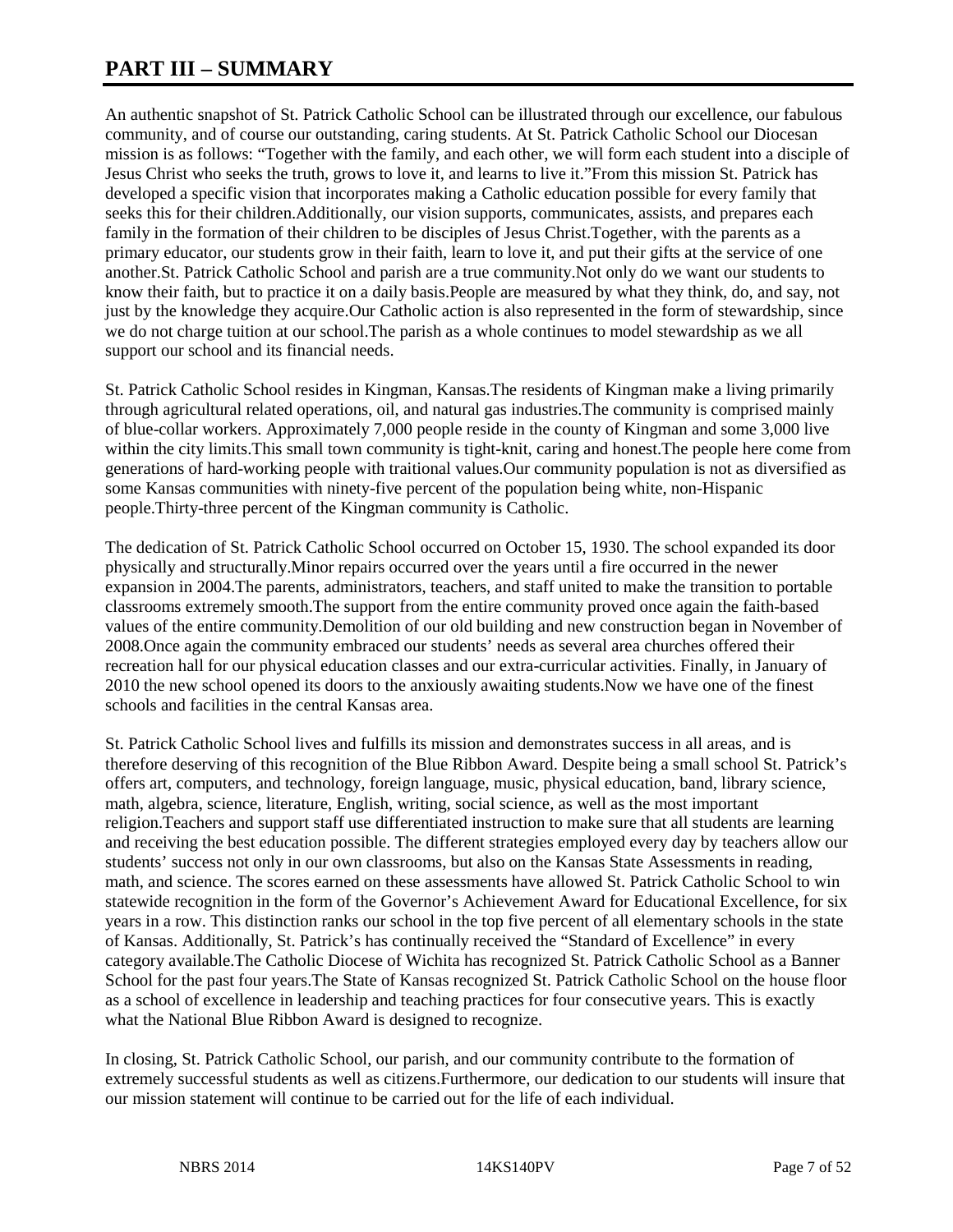#### **1. Assessment Results:**

a) The Kansas Assessment performance levels are based upon cut scores set for each test in reading and mathematics per grade level.The students score is based on a percentage that places a student in one of five categories: exemplary, exceeds standard, meets standard, approaches standard and academic warning. Kansas students performing in the top three performance levels on the reading assessment (exemplary, exceeds standards and meets standards) increased to 89 percent in 2013, up from 86.3 percent in 2012. On the mathematics assessment, students in the top three performance levels totaled 86 percent in 2013, up from 85 percent in 2012. In the top two performance categories (exemplary, exceeds standards) in reading 30% of students in Kansas achieved this distinction, in math it was 25%.Since 2001, the percentage of students in the top three performance levels has increased 27.4 percentage points in reading and 30.2 percentage points in mathematics.

b) At St. Patrick Catholic School, a breakout of student performance based on the state's five achievement levels – exemplary, exceeds standards, meets standard, approaches standard, and academic warning – shows that in both reading and mathematics the highest percentage of our students perform at the exemplary levels. In reading, 60 percent of students perform at the exemplary level and in mathematics, 61 percent of students perform at the exemplary level. In comparison to the state, St. Patrick Catholic School, exceeds the performance levels of the state, in fact 100% of our students consistently perform at the three highest levels in the last 6 years. At St. Patrick Catholic School 93% of our students in grades three through eight scored in the top two performing levels on the 2013 mathematics assessment.In reading, we have achieved the same results.Over a five year range of data, we consistently rank in the top 5% of all schools in Kansas; which has earned us the distinction of a Governor's Award for each year.Our expectation is to exceed the standard and receive the Standard of Excellence in every grade and in every testing category.The Diocesan expectation, which has always been higher than the state, is one that holds each Catholic school to 90 percent proficiency or higher.

#### **2. Using Assessment Results:**

The performance trends in our data tables demonstrate consistency and high levels of performance at each grade level over the past five years.To achieve at this level, St. Patrick's has a data driven approach that begins with the end in mind.Using the assessment data, teams are coordinated to look at each specific standard, benchmark and indicator and develop specific lessons at each grade level to meet the needs of each individual student.Differentiated instruction plays a major role here, as we attempt to design lessons that hit all levels of cognitive ability.In particular, St. Patrick's approaches reading and math with a Response to Intervention, which allows us to meet individual needs as students' progress through the standards.Each student can then receive the necessary skills for success.Throughout this process, formative assessment allows us to gain further insight and gather more data for each student.This data helps us to move students freely to groups that address their specific need.Mastery of concepts and skills is what makes this system useful and success driven for students.Teacher-made performance tests also enable St. Patrick's to gather even more data.In this way, each student can master content and feel successful while working at the level that works best for him/her, and at the same time be fully prepared to take assessments that require knowledge of specific standards, benchmarks and indicators.Data drives data and enhances decision making throughout the entire system.This system allows us to address each need of every student as it pertains to necessary skills within a standards based environment.

This program begins in our preschool and follows the students throughout their eighth grade year.Students are very prepared, and demonstrate huge personal gains which are reflected in the end of the year assessment data.Students consistently score at the highest levels of performance as they are confident in their knowledge. St. Patrick's continually maintains data that eliminates achievement gap issues.All of this data is communicated to parents throughout the school year. A partnership is formed with all parents as they are acknowledged as their child's first teacher and primary educator.As a partner, parents are conferenced over the data and participate in planning and support.St. Patrick's moves students through our academic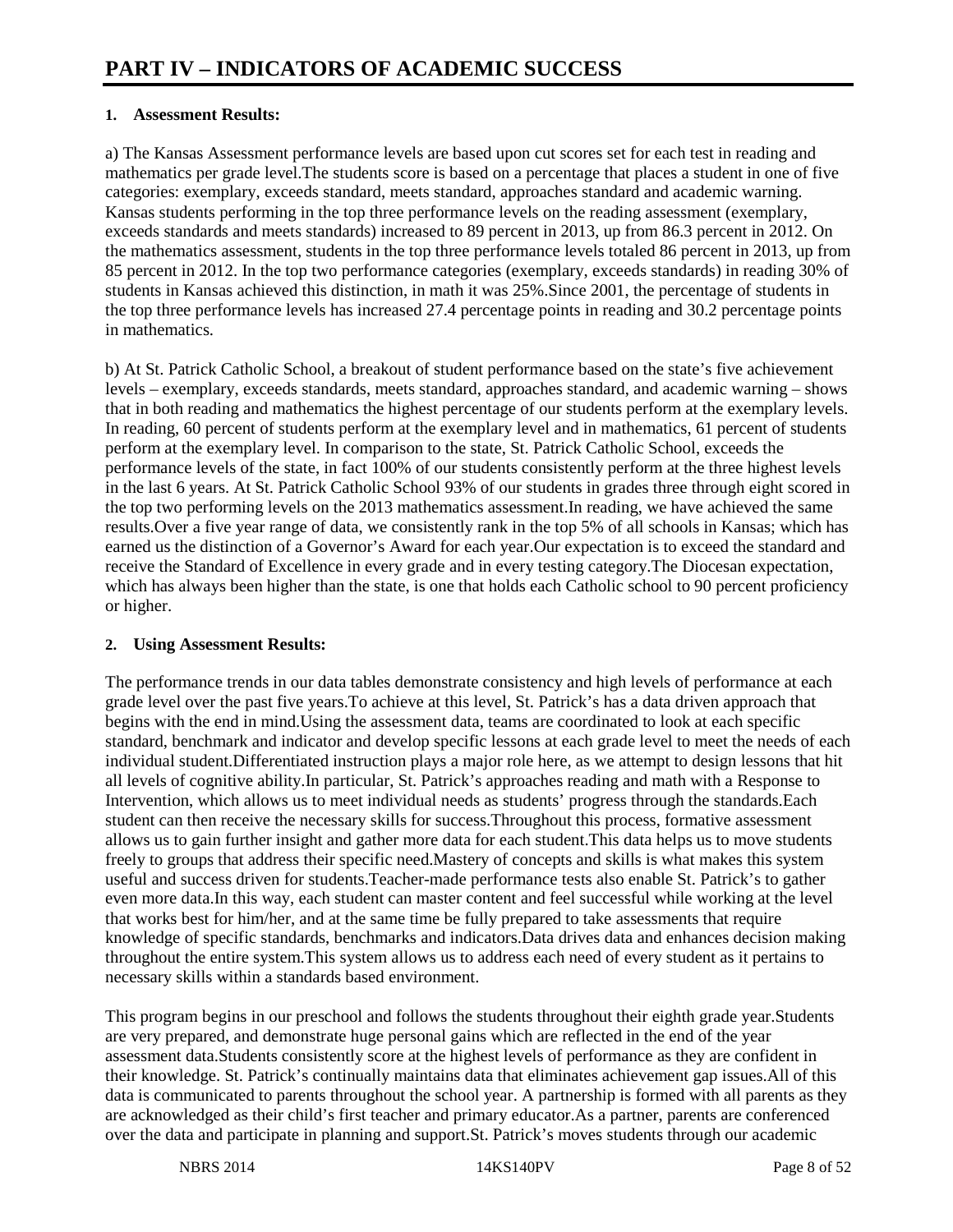system based on need.Mastery of standards, benchmarks and indicators at each grade level for each student is what drives the success of our program.This ensures that no child is left behind and receives everything that they need to be academically successful.

#### **3. Sharing Lessons Learned:**

St. Patrick's success is spreading to area schools through collaboration.During the current school year alone the principal, Mr. Lyall, was asked by The Kansas Association of Independent and Religious Schools (KAIRS) to mentor teachers through the Common Core Initiative and how it applies to data driven instruction.There he acted as a Key Note Speaker at their annual teacher convention.During a recent visit from Governor Sam Brownback, Mr. Lyall represented South Central Kansas schools both public and private in a community forum. There Mr. Lyall was able to answer questions in regards to the success of St. Patrick Catholic School as well as make recommendations for other schools.St. Patrick has been asked by many schools within the diocese to come and help their faculty dis-aggregate the data from the state assessments.Mr. Bob Lyall has helped Wichita schools including Christ the King, St. Margaret Mary, St. Anne, and Holy Savior Catholic Academy.He has also traveled throughout the diocese to present at St. Joseph in McPherson, St. Mary in Newton, and St. Cecilia in Haysville.The information that has made St. Patrick in Kingman so successful has also shown dramatic results in places throughout the diocese.Additionally, Mr. Lyall has been named to represent the south central, Kansas schools as a member of the superintendent's council for his entire region.In this capacity, Mr. Lyall serves the needs of many students and teachers in the Diocese.

Another example of this is in St. Mary in Newton.After failing to meet the diocesan benchmark in Mathematics two years in a row, the principal at St. Mary, called on St. Patrick in Kingman to share their strategies.The third through eighth grade teachers at St. Mary began using formative assessments in a different and productive manner, identifying those who needed remediation in a skill while allowing those who had mastered the skill to continue progressing at their pace.The result was amazing, the school showed a 40 point gain in reading and mathematics.St. Mary earned the State Standard of Excellence, the highest award presented by the state, at every grade level in Mathematics.

#### **4. Engaging Families and Community:**

The overall atmosphere of our school is influenced by and potentially reflects the attitudes, beliefs, and overall atmosphere of our community and parents. St. Patrick Catholic School is built upon stewardship.With stewardship, the community and parents become part of our school.In one case, about ten years ago we had a fire in our school. We could not conduct classes in the school building. The community came to our aid allowing the students to continue learning. Many organizations sent us school supplies and offered much needed assistance. We have since built a new school and the cooperation of the community was heartfelt. We received many donations in which the amounts were great in numbers.

St. Patrick Catholic School has developed a partnership with the local public school to collaborate through academics and athletics.This has proven valuable to our students and our school.This partnership is another way St. Patrick's strives to meet the needs of all of our students.

The students at St. Patrick are stewards in their community in many ways; classrooms have adopted the local rest home and our choir sings for local clubs and organizations. The school decorates a Christmas float for the annual Christmas parade. The 5th grade students participate in the D.A.R.E. Program through our law enforcement agency. Some of our classrooms help the community by picking up litter around the neighborhoods. There is a food drive once a month that benefits our local food pantry for the community. The families also help with a free Christmas store where our parents stock it with the items the students donate. Anyone in the community can shop at the store without any cost to them.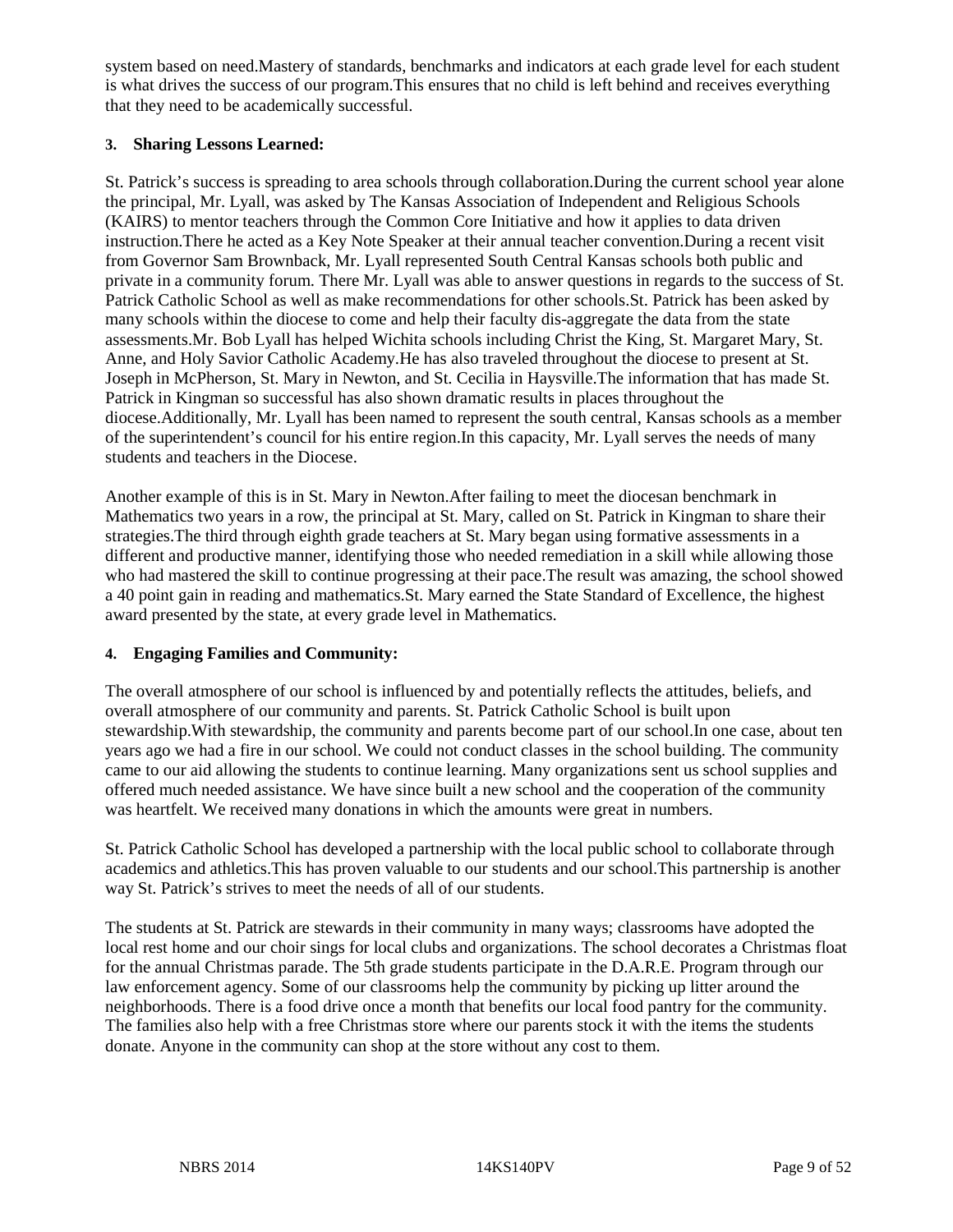St. Patrick Catholic School has an outstanding parent partnership. Parent education nights are offered and have high turnout. Sessions have included; internet safety, Love and Logic, and family nights. The Parent Teacher Organization not only helps the school by supplying materials, such as new student desks, science lab tables and stools; but it also works to help other organizations by donating money.

Parent and school communication is a huge reason our school is so successful. Parents are contacted weekly by the teachers. This communication comes in all forms from emails, weekly calendars, phone calls, and through our web page.St. Patrick's has proven to be successful in working with families and community members for student success and school improvement.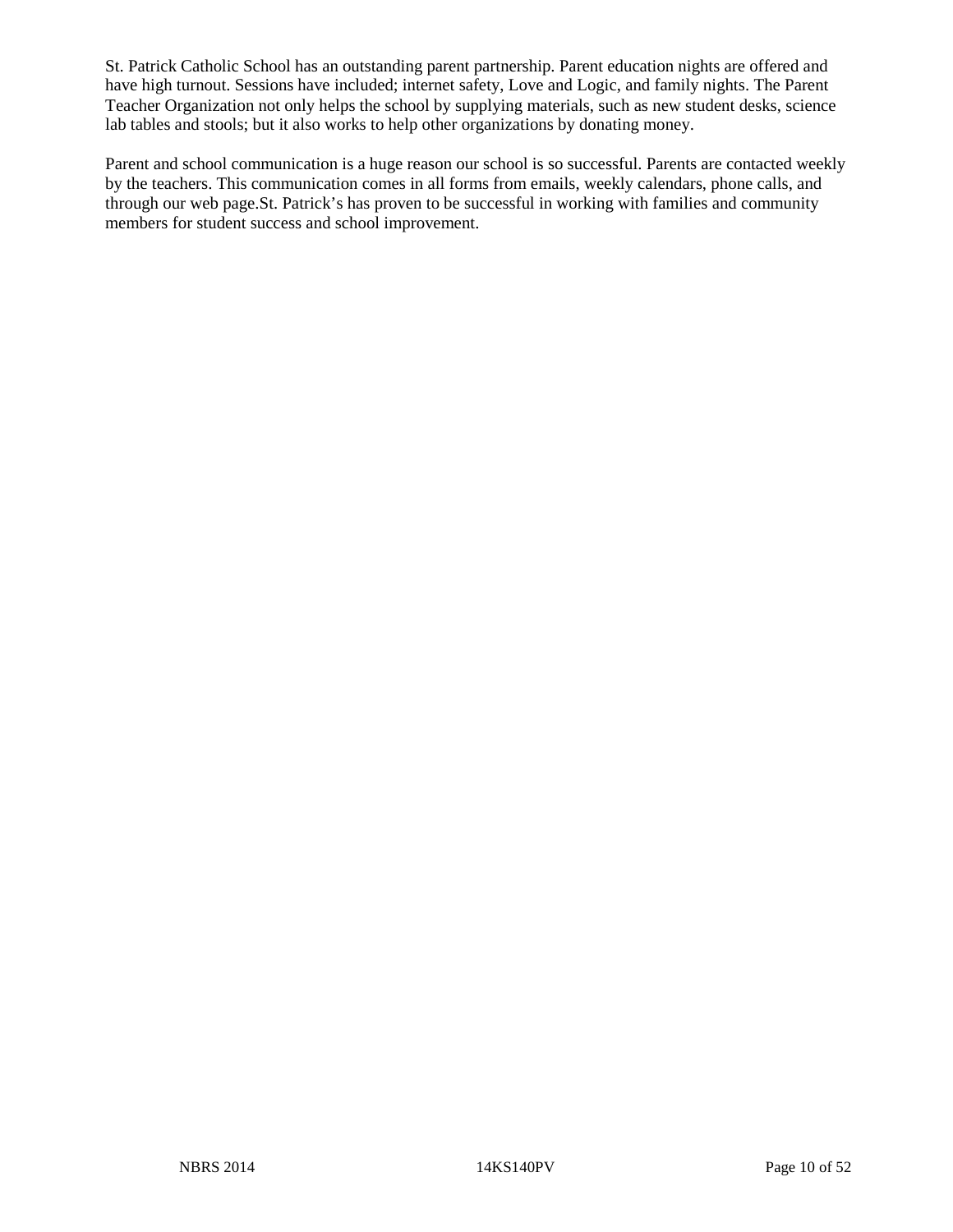#### **1. Curriculum:**

St. Patrick Catholic School's curriculum creates a shared vision throughout our building to ensure that all students are college and career ready in each subject area. The diocesan standards draw from the Common Core on the most important research as well as successful international models.

The Reading/English Language Arts curriculum emphasizes standards in reading, writing, speaking, listening and language. There is a focus on developing skills of comprehension and critiquing, so that students can be open-minded but discerning readers.

The Math curriculum is a sequence of topics and performances that are logical in order to create highly focused standards that explore the key ideas of how mathematical knowledge is organized and generated. Understanding concepts and mastering procedural skills are equally important. Students are educated to not just know the basic facts, but to be able to justify the how and why of mathematical rules. The students will make sense of problems, while reasoning abstractly and quantitatively.

The Science curriculum focuses on physical, life, earth and space science as well as engineering. Students will use the scientific method and appropriate tools strategically, conduct experiments and communicate their observations effectively and put their skill set to use in a practical way.

The Social Studies curriculum prepares students to be part of an international society. Students broaden their worldview while exploring other regions and seeking to understand other cultures and perspectives. Students receive the information to be active participants in our government and to make responsible economic choices. Students will study history to learn from our mistakes and successes of the past and apply them to their own future.

The Foreign Language curriculum, specifically Spanish, also allows students to study a foreign language in seventh and eighth grade.During these two years, students are exposed to necessary skills to not only understand this language but also to be prepared to speak some essential phrases and sentences. The chance for students to learn languages such as Spanish will be an asset to their career in the future, and prepare them for higher level classes in high school.Additionally students are encouraged to explore world languages through technology to better understand multicultural policies and cultural diversity.St. Patrick's diversity plan addresses this as an important factor for students. St. Patrick Catholic School is in compliance with the programs foreign language requirement.One hundred percent of St. Patrick students in 7th and 8th grade take Spanish as a required course.

The Technology curriculum equips the students for a twenty-first century, globally competitive society. Students are taught to use technology strategically and capably. Students demonstrate creativity and innovation in their use of digital media.

The Visual and Performing Arts curriculum also fosters creativity through the study and appreciation of music, theater, and art. By exploring many techniques, students are given the skills to both interpret and create. It is important to provide a holistic liberal arts education to develop the entire person.

The Physical Education/Health/Nutrition curriculum teaches students to make healthy lifestyle choices through positive exercise and eating habits. The goal of this program is to promote healthy habits for a lifetime.

Finally, the Religion curriculum imparts the teachings of scripture, sacred tradition, prayer and morality. The ultimate goal of our Religion curriculum is to show the students that our Catholic faith is not an isolated or compartmentalized area of study, but that it actually flows through all we do and ties everything together. It is the study of the God who created words and numbers, mountains and molecules. This Creator formed a human brain that could both design a computer and compose a symphony. Studying religion is the attempt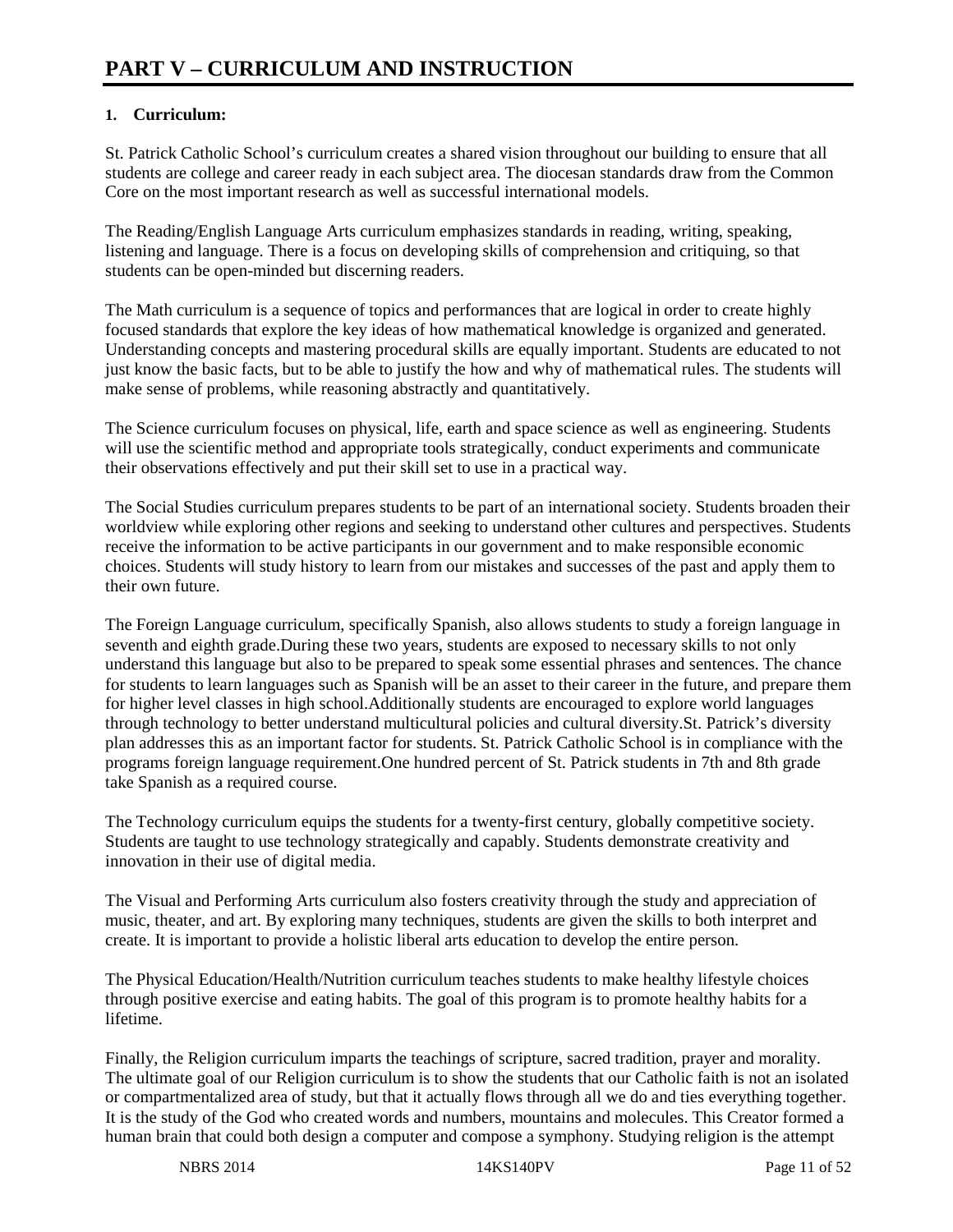to know and love a Mystery, and we believe this to be the noblest pursuit of a student. Graduates of St. Patrick Catholic School have a world view that allows them to begin to understand their future plans in college and later careers.

#### **2. Reading/English:**

Reading instruction at St. Patrick Catholic School begins with a solid curriculum based on the Common Core Curriculum Standards. Using the tiering system, students are taught reading in small groups, large group, and at times, individually. Students are assigned to the small groups according to performance on pretests, formal assessment, formative assessment, and teacher observation. These are flexible groups whose membership may fluctuate according to need. Those students with greater need receive more support, while those who are advanced have an opportunity for enrichment.

Instruction in primary grades centers on the five areas of reading development: phonemic awareness, phonics, reading fluency, vocabulary development, and reading comprehension. Foundational skills are taught utilizing Pathways to Reading. This program, based on brain research, emphasizes phoneme recognition and segmentation, visual memory, and vowel rules. It is highly interactive and kinesthetic. The Houghton Mifflin Journeys Program, aligned to the Common Core, is used for guided reading instruction. Students who demonstrate need, receive additional help from Title I reading specialists. St. Patrick chose both programs based on the research driven data that has proven both programs to be outstanding in student achievement.

In intermediate grades, fluency, comprehension, and vocabulary continue to be taught and reinforced using Journeys series and trade books. Students encounter nonfiction texts not only in the reading program, but also in other subjects such as science, social studies, technology, and religion, where they are given instruction and opportunity to put good reading practices to use.

Middle School students study literature, using the Prentice Hall Literature series, as well as integrating reading and writing skills into other subject areas. Interdisciplinary social studies and science units are planned to make the best use of time and to enhance reading instruction. In addition to tiering, accommodations may be made for students with individual learning plans.

Research is clear that children learn better when they receive instruction at an appropriate level, with strategies that access their particular learning styles, preferences, and pace. For this reason St. Patrick's has chosen to use tiering and other methods of differentiated instruction. The faculty and staff care about each student as an individual, and work hard to teach each student in a manner that will meet his/her needs most effectively, allowing each child to reach his/her best potential.

Although we are considered an elementary school, we still teach grammar in every grade K-8, as well as the application of grammar through writing.This is part of our diocesan curriculum and enhances higher level thinking.Students are required to master skills in all eight parts of speech and apply them in speaking and writing.

#### **3. Mathematics:**

At St. Patrick School, we use McGraw Hill Everyday Math Common Core Edition in grades K-6. The faculty and staff have found it to be very effective because of the continual reinforcement of multiple problem solving skills. Instructors teach based on the Common Core Standards, using this as a starting point for instruction. In addition St. Patrick's utilizes supplementary math materials, technology, and additions to lessons from the McGraw Hill Company to address the changes in the standards.This curriculum, as well as our additions and enhancements have proven to be excellent for our students, assuring that all are receiving the necessary skills.

The students receive fact practice, problem solving, and a new concept every day. The lessons are taught using scaffolding techniques.Students are grouped according to ability, or individuals may be given extra support or accelerated, according to their needs. Title I math is available for those who need it, and those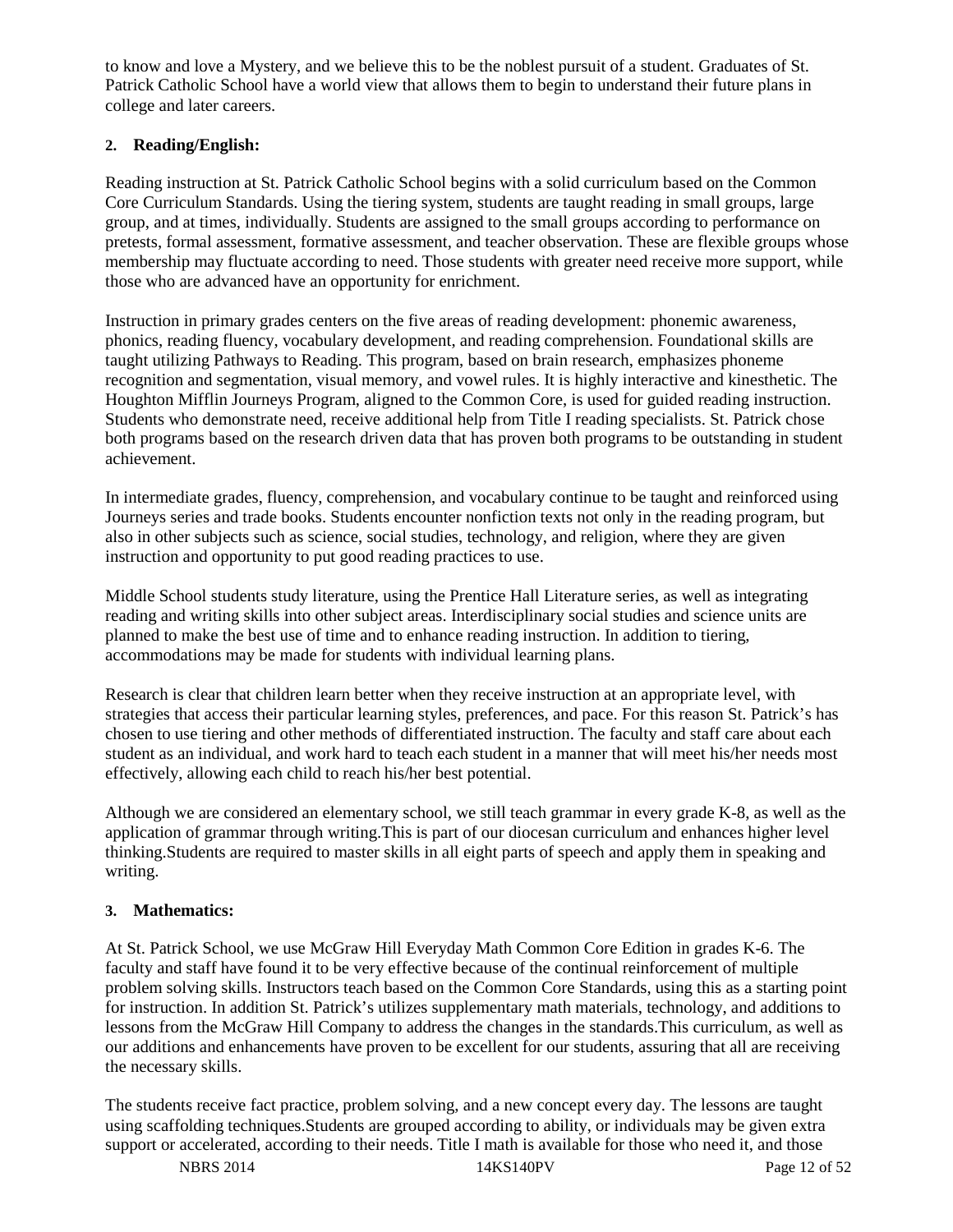with individual learning plans may have their assignments modified. In the primary grades, many skills are practiced throughout the day across the curriculum, and valuable opportunities for verbalizing their learning are given. At all levels, manipulative materials and games are utilized to make abstract concepts more concrete. After assessments, students are re-taught when necessary, either in small groups or individually. When they reach middle school, classes are divided according to assessment scores as teacher recommendations; at this point algebra and geometry are offered.Students have shown great success in mathematical concepts beyond the eighth grade.

The teachers feel strongly that differentiated instruction is important in order to meet the needs of all students. We utilize those strategies to effectively teach mathematics at our school.This, coupled with the Response to Intervention, ensures the individual needs of every student are met.Data is gathered through-out the entire year for each student on all standards, assuring that each student has mastered the skill before moving on to the next.

#### **4. Additional Curriculum Area:**

Understanding scientific principles and learning to think scientifically is an essential skill for students to possess. There are many areas of the student's life in which understanding science can give them an advantage or the knowledge to make a better decision. The school mission, Catholic Education for Catholic Action, states that we are preparing students to leave our school and put their faith into action. Understanding certain aspects of science will be beneficial in preparing students to fully explain what it is they believe.

Many of the items that students will use in their adult daily lives are introduced such as; credit cards, cell phones, grocery store scanners and computers are things that students do/will use quite often. Each of them has a basis in science. Shopping can be enhanced for students who understand properties of materials. Buying the right kind of metal on a bicycle or coating on a tent can be learned from these basic principles of material. In the same sense they can make a better decision on what types or brands of food to buy with an understanding of nutrition and the human body.

Students from our school could choose a career in politics someday. They may run into an issue about water restrictions in a town or farmland being destroyed for construction. Understanding the science of these issues will help them properly weigh the pros and cons before arriving at a decision.

Science is not taught in place of religion. It is taught along with it so that students are not left ignorant. Evolution and creation are both explained in hopes of students being able to have two-sided discussions with others. In order to show what they believe and be able to apply it students must understand the other side of any issue as well as what it is they do believe.

In every action that students make as Catholics they represent not only themselves but also their faith family as a whole. Making informed decisions for the greater good and understanding the "why" helps them do that. Science is about the "why" and understanding to the deepest roots how something operates.

The focus at our school in Science, as well as all other subjects, is to prepare the student to be a critical thinker who can discern as well as create morally and appropriately.Students are encouraged to experiment and think outside the box to come to conclusions that support their faith.

St. Patrick Catholic School has a very successful 3 and 4 year old preschool.The program addresses all curriculum areas, reading, math, science, social studies, and religion.The diocesan curriculum was just adjusted to meet the Common Core, so once again we have a place to start and enhance the curriculum.The pre-school students have multiple opportunities to increase readiness in skills through a "play" based environment.The students are exposed to multiple learning strategies so that they can learn in an experiential way.Application of these skills is tested and documented to ensure that each child is receiving what they need to be successful.Our students are truly ready to move forward toward kindergarten, and have the skills to be successful.Research shows that students, who are prepared in a pre-school setting like ours, are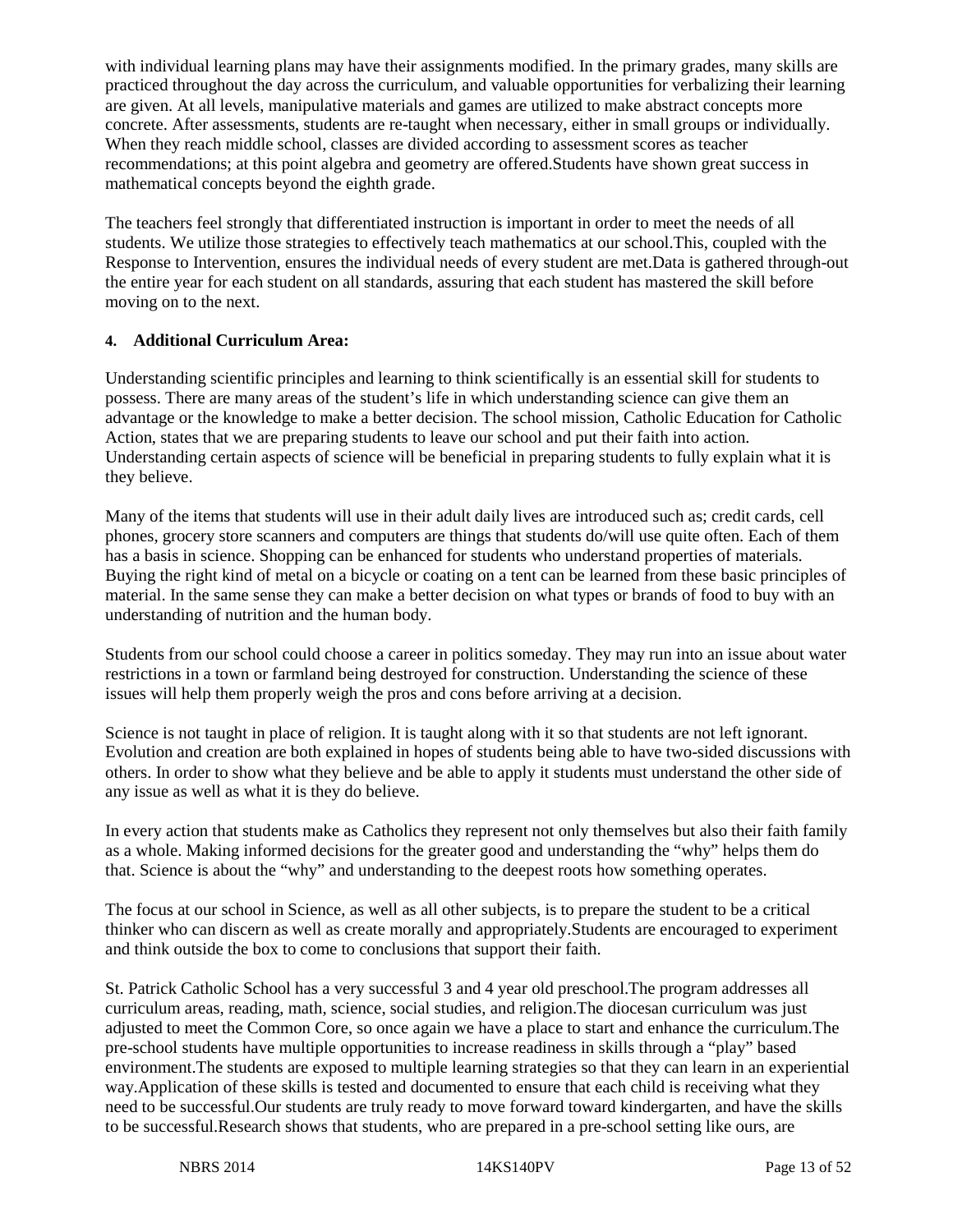exponentially more successful as they proceed through school.Once again at a very early age students are taught in a way that supports our mission and philosophy.

#### **5. Instructional Methods:**

Each teacher at our school strives for a classroom environment of joyful learning where flexibility in instruction and assessment is a hallmark. Student differences are studied as a basis for planning lessons and student interests often shape the instruction. The teacher modifies content, processes and products to meet each student's needs. There is an evident focus on multiple intelligences and a variety of instructional techniques are used.Our system has enabled all students to the best of their abilities reading high levels of achievement. Individualized Learning Plans are developed for students requiring additional support, while pairing this with a Response to Intervention. Tiered learning also provides a systematic approach to meeting the needs of all students. Preventative measures are in place to ensure that every student reaches a mastery level of understanding of the curriculum. The teacher and students collaborate in learning, providing feedback to one another. Teachers are clear about what matters in the subject matter. Multi-option assignments are frequently used with an emphasis on developing higher order thinking.The teachers have been equipped with a rich repertoire of strategies and tactics that they can adjust to meet student needs. Teachers are able to deploy tactics that are effective for diverse learners, such as constructing lessons that connect to the students' lives and activating their prior knowledge to make information meaningful. Another important keystone is utilizing physical movement to "wake up" the mind, which creates mind-body connections that are especially crucial to students with a kinesthetic modality of learning. Using these evidence-based practices combined with efficient time management allows the teachers to be very intentional in their instruction.

Assessment and instruction are inseparable. A variety of assessment strategies are utilized, including portfolios, rubrics, written tests, performance exams, and student self-assessments. Formative assessment is always ongoing and diagnostic. Our instruction is also data-driven in that our school uses assessment results to shape our future instructional practices. Teachers continuously use technology in every subject area and lesson. This is accomplished through using interactive websites to deepen a student's understanding of a topic or using their Mimio boards and voting systems to engage students in a presentation, or using Google Chrome books or Google Pads to provide access to information and applications and information for our students.The teacher facilitates the students' becoming more self-reliant learners. Special consideration is given to aid students in developing their particular strengths.

#### **6. Professional Development:**

The teachers at St. Patrick Catholic School have had many hours of professional development over the past ten years. Teachers not only attend those offered by the principal but also seek for more avenues of knowledge. One of the main focuses of our professional development has been Differentiated Instruction.Several of the teachers have attended the National Conference on Differentiated Instruction.When they returned they taught the faculty in collaborative teams new instructional methods.All Common Core Standards and curriculum are taught through differentiated instruction.

Each year the staff participates in at least one book study over various topics in education.Most recently Formative Assessment; Making it Happen in the Classroom by Margaret Heritage.Using action research techniques, the faculty meets in collaborative groups to discuss what they have read and how the information can be used in teaching and instruction for the good of the students.The faculty has been trained in Response to Intervention and has adopted this concept to make it work for our school in reading and math.

Many hours of professional development have been dedicated to implementing the new Common Core Standards.With these new higher level thinking skills, the staff has been working on understanding the standards and implementing ways to teach the standards through many hours of collaboration and discussion.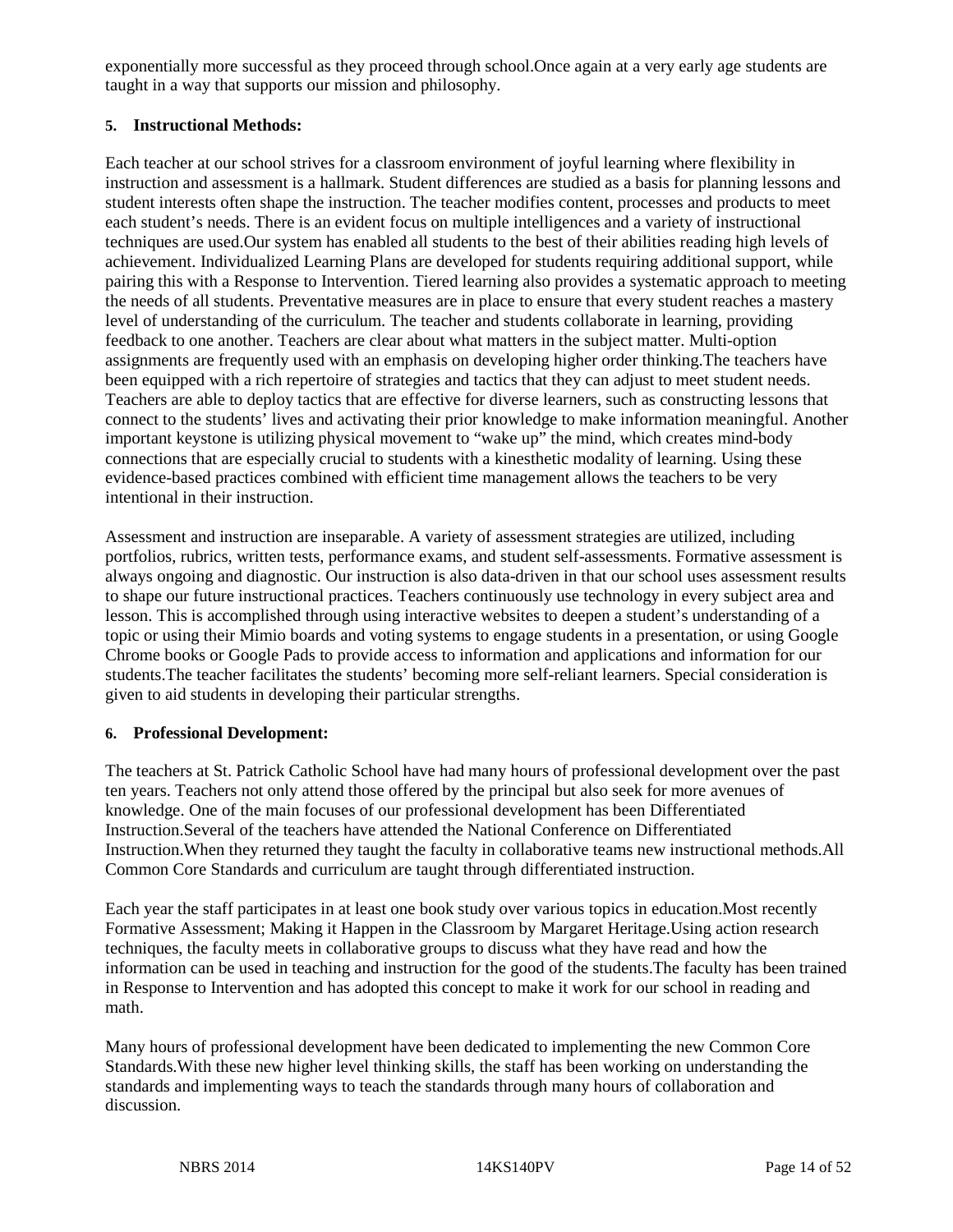Computer and technology workshops are another tool used to differentiate and assess.St. Patrick Catholic School are very proud of all the additional hardware and software used for the purposes of instruction.Both students and teachers have Mimio technologies, clicker systems, and Mimio Pad technologies at their disposal.Additionally each student has access to Chrome Books, Kindle Fires and Google Tablets for daily use.

Each teacher is assigned to a collaborative team.Collaboration time occurs every Monday so that each team can discuss and apply various topics that have started through professional development.Within these teams, action research techniques are applied to help create specific answers for the needs of our school and students.

All forms of professional development are directly tied to curriculum and instruction to benefit both the teacher and the student.Action research and collaborative teams are in place to ensure effectiveness and implementation of technique and procedure.

#### **7. School Leadership**

The educational philosophy of St. Patrick Catholic School is to meet the academic needs of every student.The principal has reflected this in his practice of data-driven and differentiated instructional techniques.At St. Patrick the Response to Intervention process has been implemented, which allows more individualized instruction each day.Additional teachers are used in and out of the classroom to provide these services to our students.Each student will receive instructional modifications and careful monitoring in their regular education classroom.A multidisciplinary team of specialists (such as; special education teacher, regular education teacher, principal, speech therapist, occupational therapist, school psychologist) as well as the Student Intervention Team (SIT) collaborate on researched based methods that can be implemented for the student.

At St. Patrick Catholic School it is important to insure that any family that wants to provide a Catholic education for their child will have that opportunity. It is necessary for every student to grow to their fullest potential and to have confidence. Parents have a most serious obligation in this process to educate their children in the faith.Since the Catholic school is the most effective way for the Church to assist parents in this responsibility, it is essential that parents be involved in developing, promoting, and protecting the vision and guiding principles of the school.

A school council is formed as an advisory council to help guide the principal on matters of policy.It is the responsibility of the principal and faculty to implement these policies.

To discuss implementing policy as well as other important school issues, faculty meetings are held bimonthly.From these meetings, collaborative teams are formed to help research and apply necessary decisions for the betterment of the school and students.

In the Diocese of Wichita, there is a commitment to stewardship. That means the ministries of the parish, including Catholic schools, are the responsibility of the entire parish, not just those who use them. In the stewardship way of life, every school family is encouraged to be an active parish steward. Because the entire Diocese is committed to Stewardship, parishes make every effort to make a Catholic education, from kindergarten thru high school, available to active parish stewards without charging tuition. St. Patrick Catholic School is an outstanding example for the Diocese of Wichita as well as schools across the nation.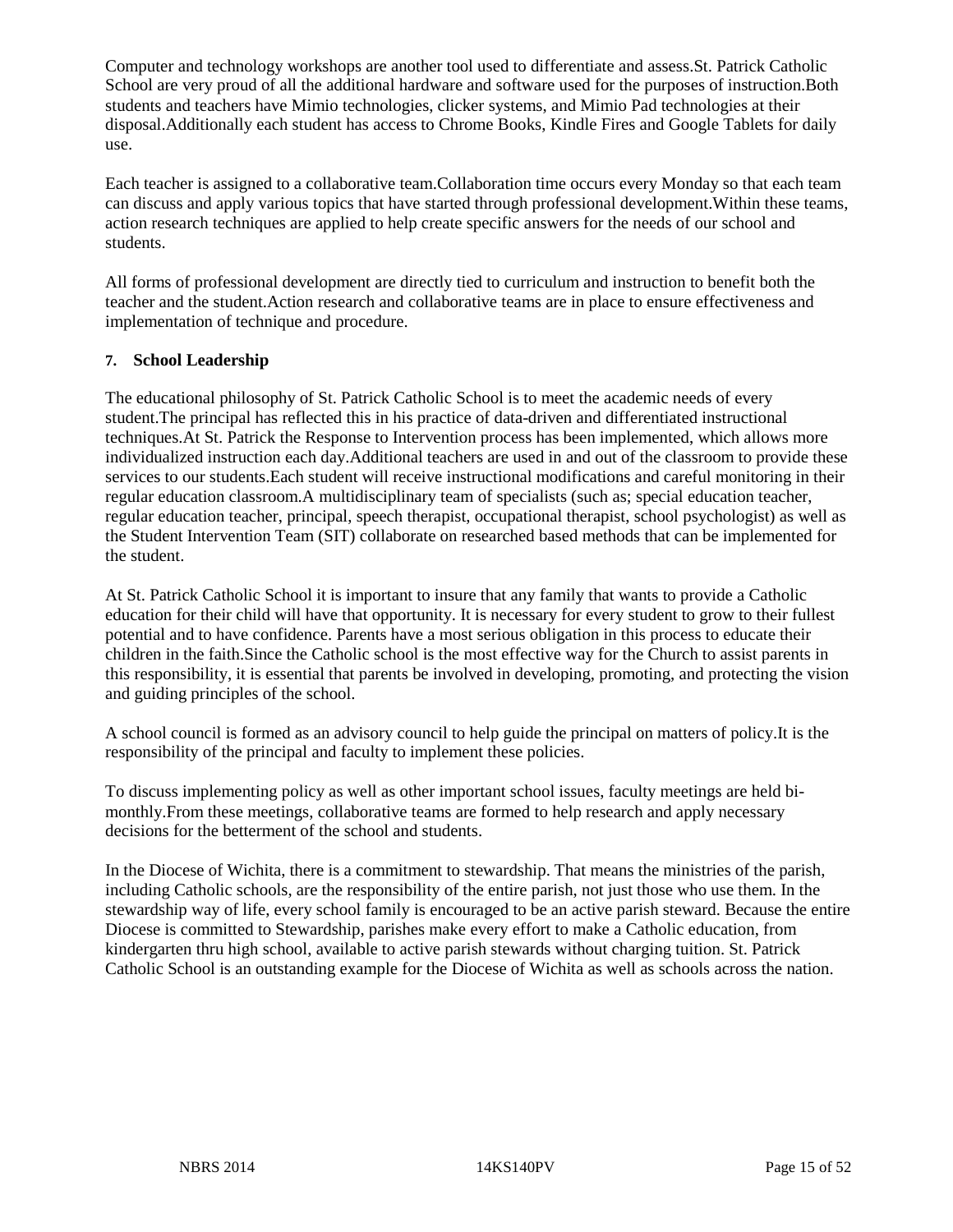# **PART VI - NON-PUBLIC SCHOOL INFORMATION**

*The purpose of this addendum is to obtain additional information from non-public schools as noted below.* 

1. Non-public school association(s): Catholic

Identify the religious or independent associations, if any, to which the school belongs. Select the primary association first.

- 2. Does the school have nonprofit, tax-exempt  $(501(c)(3))$  status? Yes  $\underline{X}$  No
- 3. What are the 2013-2014 tuition rates, by grade? (Do not include room, board, or fees.)

| Grade                   | <b>Amount</b> |
|-------------------------|---------------|
| $\bf K$                 | \$0           |
| $\mathbf{1}$            | \$0           |
| $\overline{2}$          | \$0           |
| $\overline{\mathbf{3}}$ | \$0           |
|                         | \$0           |
| $\frac{4}{5}$           | \$0           |
| $\sqrt{6}$              | \$0           |
| $\boldsymbol{7}$        | \$0           |
| $\,$ 8 $\,$             | \$0           |
| $\overline{9}$          | \$0           |
| 10                      | \$0           |
| 11                      | \$0           |
| 12                      | \$0           |

#### **2013-2014 Tuition**

|    | 4. What is the educational cost per student?<br>(School budget divided by enrollment)                  |       |
|----|--------------------------------------------------------------------------------------------------------|-------|
|    | 5. What is the average financial aid per student?                                                      | \$0   |
| 6. | What percentage of the annual budget is devoted to<br>scholarship assistance and/or tuition reduction? | 0%    |
| 7. | What percentage of the student body receives<br>scholarship assistance, including tuition reduction?   | $0\%$ |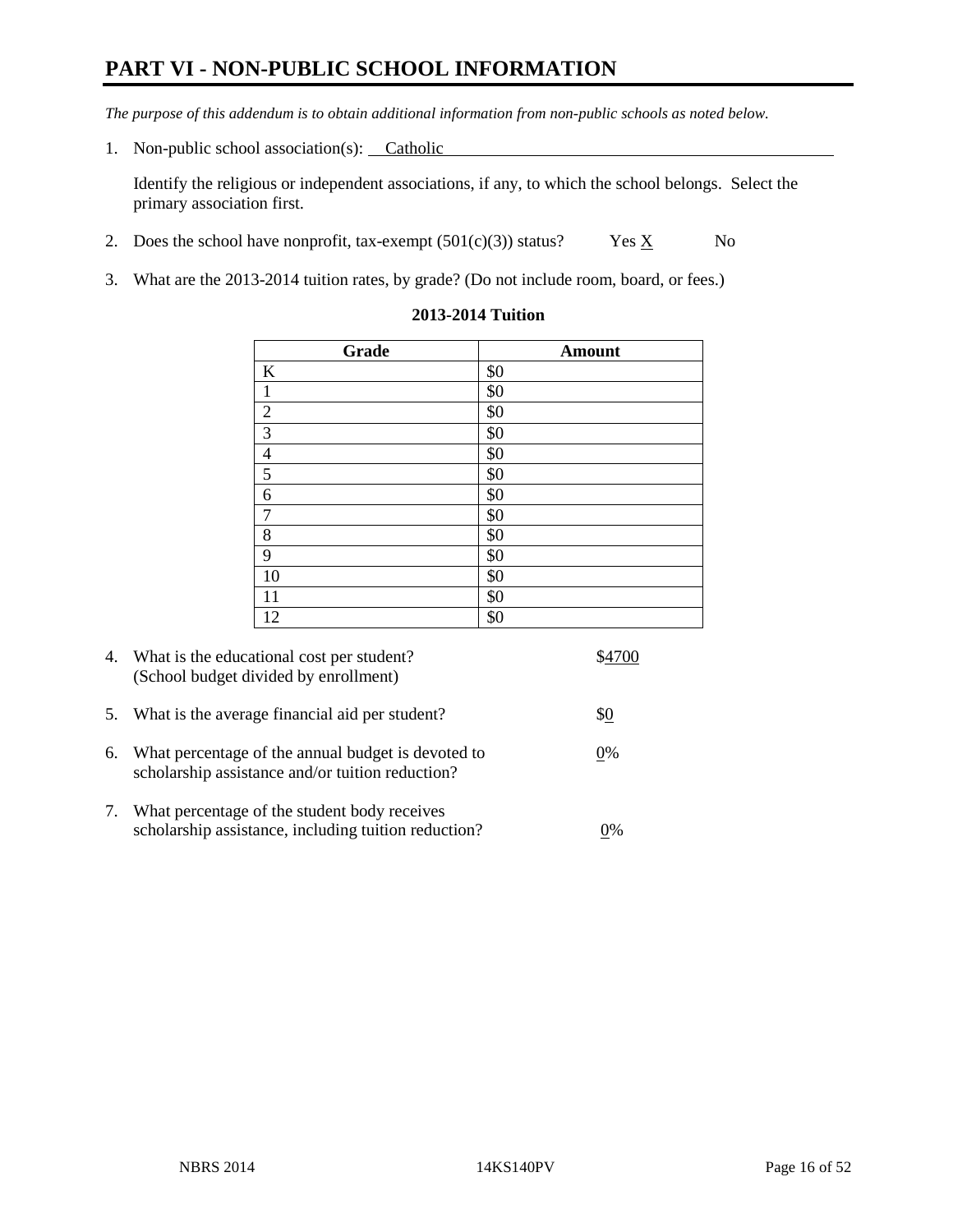| <b>Subject:</b> Math                                            | <b>Test:</b> Kansas Mathematics Assessment |
|-----------------------------------------------------------------|--------------------------------------------|
| <b>Grade: 3</b>                                                 | <b>Edition/Publication Year: 2013</b>      |
| <b>Publisher:</b> Center for Educational Testing and Evaluation | Scores are reported here as: Percentiles   |

| School Year                      | 2012-2013      | 2011-2012 | 2010-2011      | 2009-2010 | 2008-2009      |
|----------------------------------|----------------|-----------|----------------|-----------|----------------|
| Testing month                    | Mar            | Mar       | Mar            | Mar       | Mar            |
| <b>SCHOOL SCORES</b>             |                |           |                |           |                |
| Average Score                    | 95             | 94        | 95             | 89        | 93             |
| Number of students tested        | 12             | 12        | 16             | 18        | 15             |
| Percent of total students tested | 100            | 100       | 100            | 100       | 100            |
| Number of students               | $\overline{0}$ | $\Omega$  | $\overline{0}$ | $\Omega$  | $\theta$       |
| alternatively assessed           |                |           |                |           |                |
| Percent of students              | $\Omega$       | $\theta$  | $\theta$       | $\theta$  | $\overline{0}$ |
| alternatively assessed           |                |           |                |           |                |
| <b>SUBGROUP SCORES</b>           |                |           |                |           |                |
| 1. Other 1                       |                |           |                |           |                |
| <b>Average Score</b>             |                |           |                |           |                |
| Number of students tested        |                |           |                |           |                |
| 2. Other 2                       |                |           |                |           |                |
| <b>Average Score</b>             |                |           |                |           |                |
| Number of students tested        |                |           |                |           |                |
| 3. Other 3                       |                |           |                |           |                |
| <b>Average Score</b>             |                |           |                |           |                |
| Number of students tested        |                |           |                |           |                |

**NOTES:** Kansas State Assessment Cut Scores Exceeds Standard 85-92 Exemplary 93-100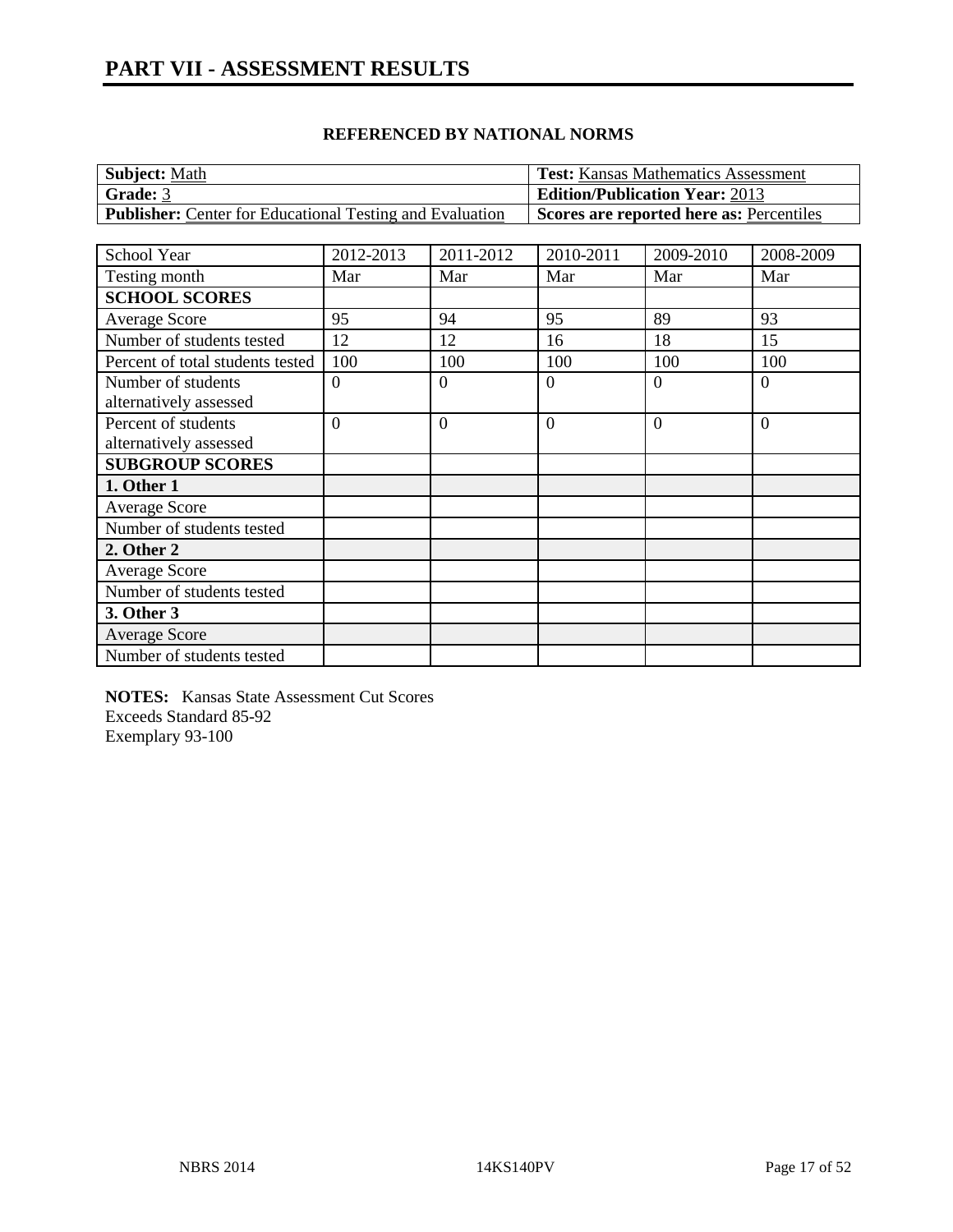| <b>Subject: Math</b>                                            | <b>Test:</b> Kansas Mathematics Assessment |
|-----------------------------------------------------------------|--------------------------------------------|
| Grade: 4                                                        | <b>Edition/Publication Year: 2013</b>      |
| <b>Publisher:</b> Center for Educational Testing and Evaluation | Scores are reported here as: Percentiles   |

| <b>School Year</b>               | 2012-2013      | 2011-2012      | 2010-2011      | 2009-2010 | 2008-2009      |
|----------------------------------|----------------|----------------|----------------|-----------|----------------|
| Testing month                    | Mar            | Mar            | Mar            | Mar       | Mar            |
| <b>SCHOOL SCORES</b>             |                |                |                |           |                |
| <b>Average Score</b>             | 93             | 91             | 89             | 85        | 89             |
| Number of students tested        | 12             | 17             | 19             | 15        | 16             |
| Percent of total students tested | 100            | 100            | 100            | 100       | 100            |
| Number of students               | $\theta$       | $\theta$       | $\overline{0}$ | $\Omega$  | $\overline{0}$ |
| alternatively assessed           |                |                |                |           |                |
| Percent of students              | $\overline{0}$ | $\overline{0}$ | $\overline{0}$ | $\Omega$  | $\overline{0}$ |
| alternatively assessed           |                |                |                |           |                |
| <b>SUBGROUP SCORES</b>           |                |                |                |           |                |
| 1. Other 1                       |                |                |                |           |                |
| <b>Average Score</b>             |                |                |                |           |                |
| Number of students tested        |                |                |                |           |                |
| 2. Other 2                       |                |                |                |           |                |
| Average Score                    |                |                |                |           |                |
| Number of students tested        |                |                |                |           |                |
| 3. Other 3                       |                |                |                |           |                |
| <b>Average Score</b>             |                |                |                |           |                |
| Number of students tested        |                |                |                |           |                |

**NOTES:** Kansas State Assessment Cut Scores Exceeds Standard 80-88 Exemplary 89-100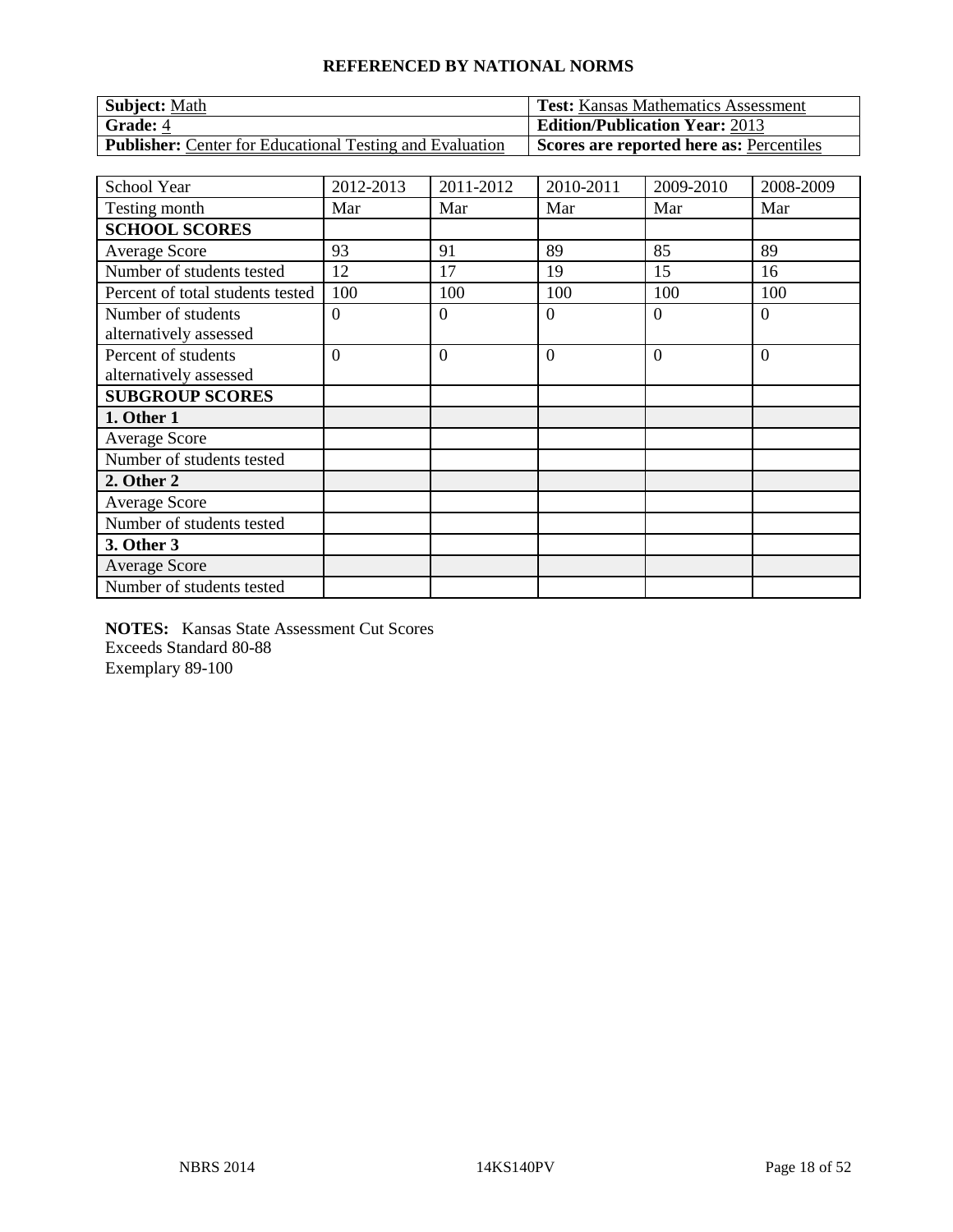| <b>Subject: Math</b>                                            | <b>Test:</b> Kansas Mathematics Assessment |
|-----------------------------------------------------------------|--------------------------------------------|
| <b>Grade:</b> 5                                                 | <b>Edition/Publication Year: 2013</b>      |
| <b>Publisher:</b> Center for Educational Testing and Evaluation | Scores are reported here as: Percentiles   |

| <b>School Year</b>               | 2012-2013      | 2011-2012      | 2010-2011      | 2009-2010 | 2008-2009      |
|----------------------------------|----------------|----------------|----------------|-----------|----------------|
| Testing month                    | Mar            | Mar            | Mar            | Mar       | Mar            |
| <b>SCHOOL SCORES</b>             |                |                |                |           |                |
| <b>Average Score</b>             | 90             | 90             | 88             | 89        | 88             |
| Number of students tested        | 18             | 15             | 16             | 15        | 17             |
| Percent of total students tested | 100            | 100            | 100            | 100       | 100            |
| Number of students               | $\theta$       | $\theta$       | $\overline{0}$ | $\Omega$  | $\overline{0}$ |
| alternatively assessed           |                |                |                |           |                |
| Percent of students              | $\overline{0}$ | $\overline{0}$ | $\overline{0}$ | $\Omega$  | $\overline{0}$ |
| alternatively assessed           |                |                |                |           |                |
| <b>SUBGROUP SCORES</b>           |                |                |                |           |                |
| 1. Other 1                       |                |                |                |           |                |
| <b>Average Score</b>             |                |                |                |           |                |
| Number of students tested        |                |                |                |           |                |
| 2. Other 2                       |                |                |                |           |                |
| Average Score                    |                |                |                |           |                |
| Number of students tested        |                |                |                |           |                |
| 3. Other 3                       |                |                |                |           |                |
| <b>Average Score</b>             |                |                |                |           |                |
| Number of students tested        |                |                |                |           |                |

**NOTES:** Kansas State Assessment Cut Scores Exceeds Standard 78-87 Exemplary 88-100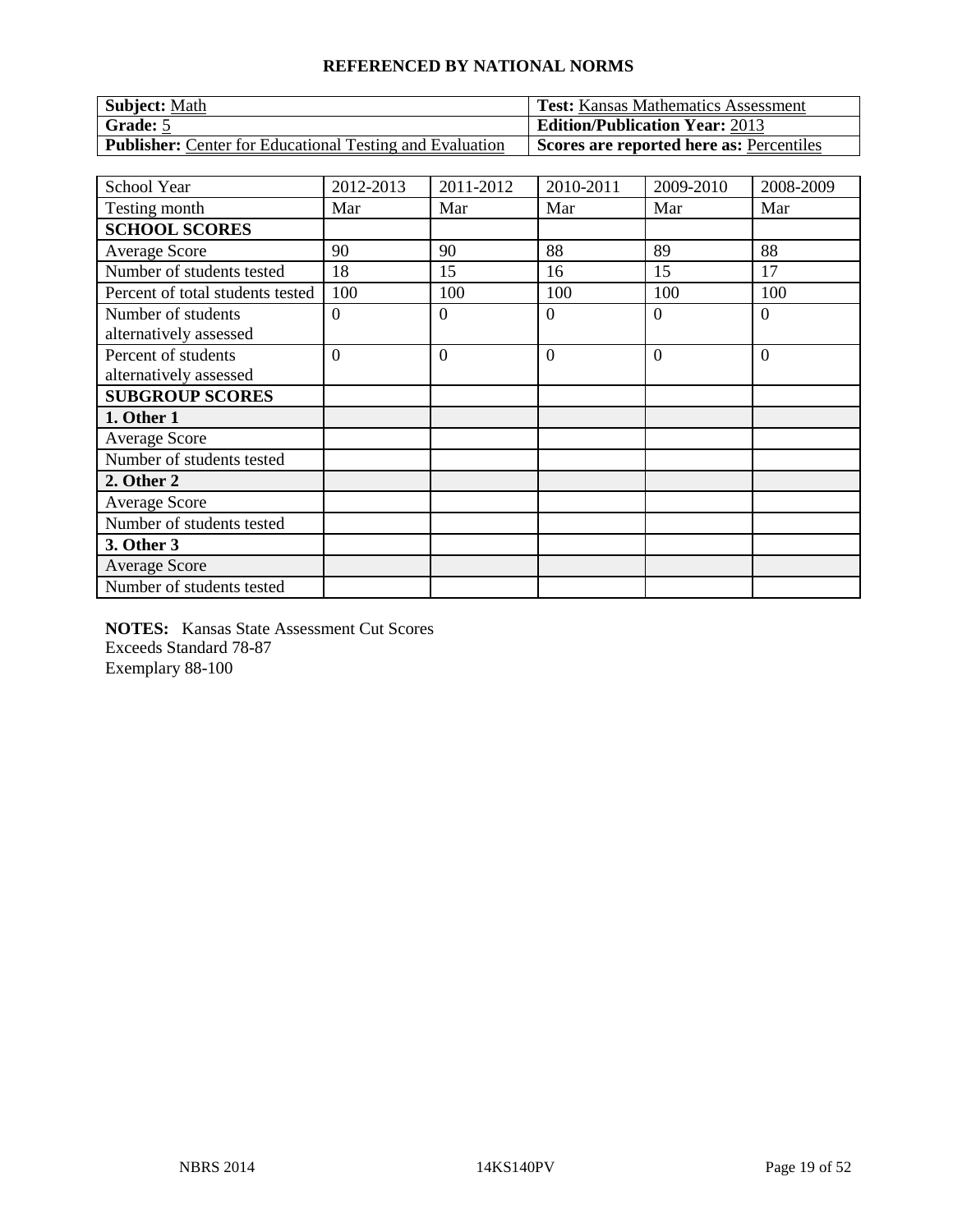| <b>Subject: Math</b>                                            | <b>Test:</b> Kansas Mathematics Assessment |
|-----------------------------------------------------------------|--------------------------------------------|
| Grade: 6                                                        | <b>Edition/Publication Year: 2013</b>      |
| <b>Publisher:</b> Center for Educational Testing and Evaluation | Scores are reported here as: Percentiles   |

| <b>School Year</b>               | 2012-2013      | 2011-2012      | 2010-2011      | 2009-2010 | 2008-2009      |
|----------------------------------|----------------|----------------|----------------|-----------|----------------|
| Testing month                    | Mar            | Mar            | Mar            | Mar       | Mar            |
| <b>SCHOOL SCORES</b>             |                |                |                |           |                |
| <b>Average Score</b>             | 82             | 90             | 89             | 87        | 91             |
| Number of students tested        | 15             | 13             | 15             | 17        | 16             |
| Percent of total students tested | 100            | 100            | 100            | 100       | 100            |
| Number of students               | $\theta$       | $\theta$       | $\overline{0}$ | 0         | $\overline{0}$ |
| alternatively assessed           |                |                |                |           |                |
| Percent of students              | $\overline{0}$ | $\overline{0}$ | $\overline{0}$ | $\Omega$  | $\overline{0}$ |
| alternatively assessed           |                |                |                |           |                |
| <b>SUBGROUP SCORES</b>           |                |                |                |           |                |
| 1. Other 1                       |                |                |                |           |                |
| <b>Average Score</b>             |                |                |                |           |                |
| Number of students tested        |                |                |                |           |                |
| 2. Other 2                       |                |                |                |           |                |
| Average Score                    |                |                |                |           |                |
| Number of students tested        |                |                |                |           |                |
| 3. Other 3                       |                |                |                |           |                |
| <b>Average Score</b>             |                |                |                |           |                |
| Number of students tested        |                |                |                |           |                |

**NOTES:** Kansas State Assessment Cut Scores Exceeds Standard 79-89 Exemplary 90-100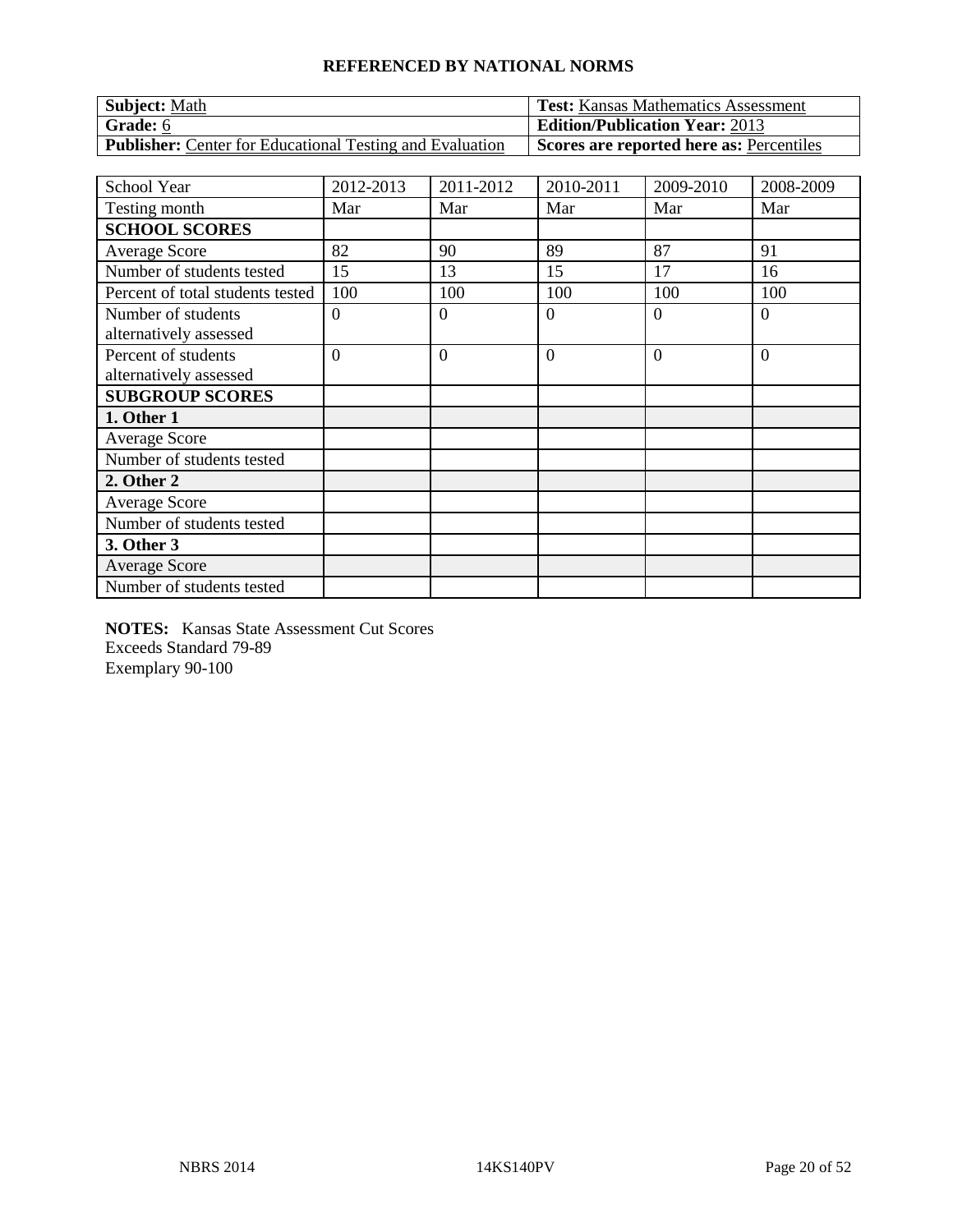| <b>Subject: Math</b>                                            | <b>Test:</b> Kansas Mathematics Assessment |
|-----------------------------------------------------------------|--------------------------------------------|
| Grade: 7                                                        | <b>Edition/Publication Year: 2013</b>      |
| <b>Publisher:</b> Center for Educational Testing and Evaluation | Scores are reported here as: Percentiles   |

| School Year                      | 2012-2013      | 2011-2012      | 2010-2011      | 2009-2010 | 2008-2009      |
|----------------------------------|----------------|----------------|----------------|-----------|----------------|
| Testing month                    | Mar            | Mar            | Mar            | Mar       | Mar            |
| <b>SCHOOL SCORES</b>             |                |                |                |           |                |
| <b>Average Score</b>             | 81             | 84             | 84             | 83        | 84             |
| Number of students tested        | 12             | 14             | 16             | 15        | 14             |
| Percent of total students tested | 100            | 100            | 100            | 100       | 100            |
| Number of students               | $\overline{0}$ | $\theta$       | $\overline{0}$ | $\Omega$  | $\overline{0}$ |
| alternatively assessed           |                |                |                |           |                |
| Percent of students              | $\Omega$       | $\overline{0}$ | $\Omega$       | $\Omega$  | $\overline{0}$ |
| alternatively assessed           |                |                |                |           |                |
| <b>SUBGROUP SCORES</b>           |                |                |                |           |                |
| 1. Other 1                       |                |                |                |           |                |
| Average Score                    |                |                |                |           |                |
| Number of students tested        |                |                |                |           |                |
| 2. Other 2                       |                |                |                |           |                |
| Average Score                    |                |                |                |           |                |
| Number of students tested        |                |                |                |           |                |
| 3. Other 3                       |                |                |                |           |                |
| <b>Average Score</b>             |                |                |                |           |                |
| Number of students tested        |                |                |                |           |                |

**NOTES:** Kansas State Assessment Cut Scores Exceeds Standard 71-83 Exemplary 84-100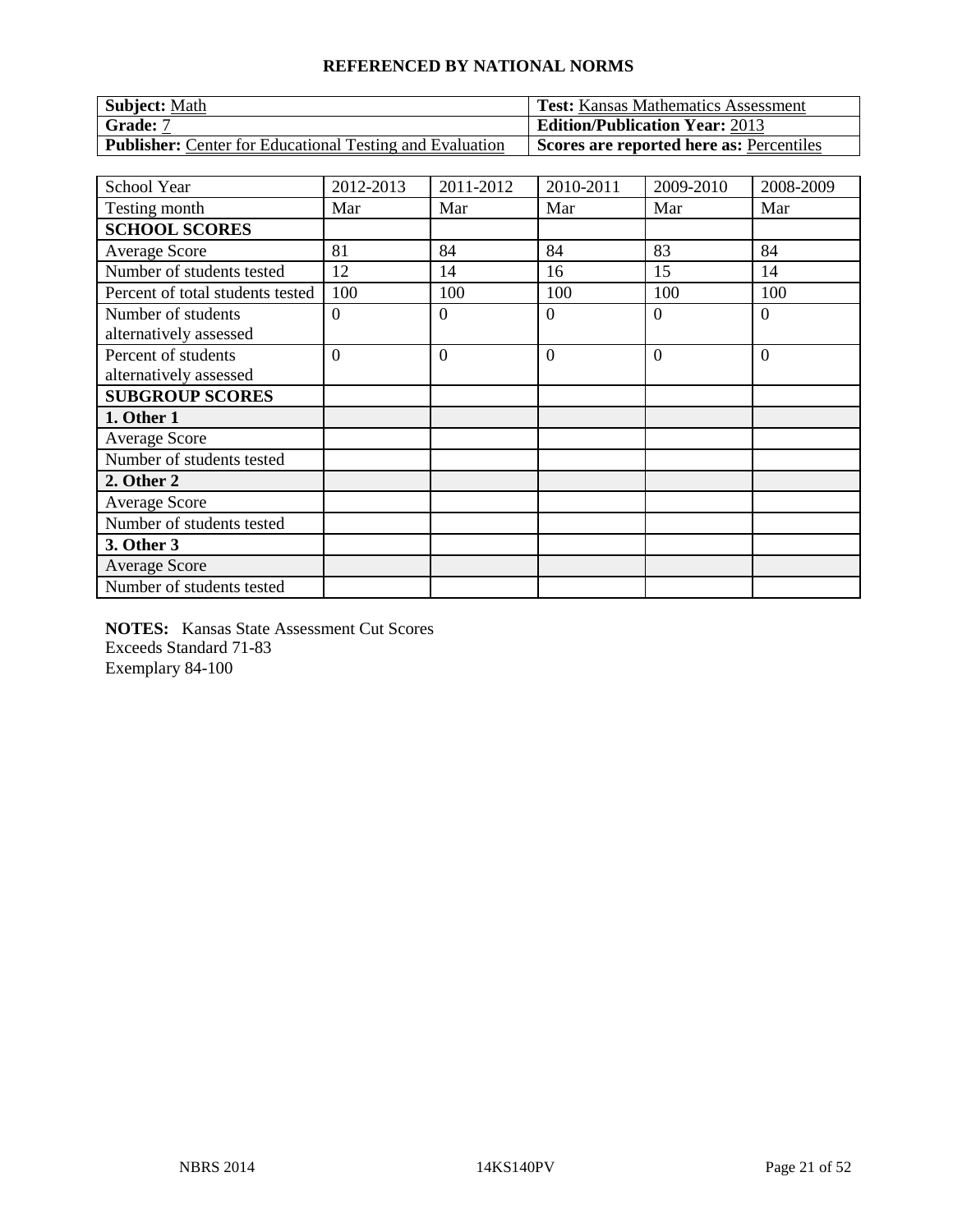| <b>Subject: Math</b>                                            | <b>Test:</b> Kansas Mathematics Assessment |
|-----------------------------------------------------------------|--------------------------------------------|
| <b>Grade: 8</b>                                                 | <b>Edition/Publication Year: 2013</b>      |
| <b>Publisher:</b> Center for Educational Testing and Evaluation | Scores are reported here as: Percentiles   |

| <b>School Year</b>               | 2012-2013      | 2011-2012      | 2010-2011      | 2009-2010 | 2008-2009      |
|----------------------------------|----------------|----------------|----------------|-----------|----------------|
| Testing month                    | Mar            | Mar            | Mar            | Mar       | Mar            |
| <b>SCHOOL SCORES</b>             |                |                |                |           |                |
| <b>Average Score</b>             | 87             | 86             | 80             | 83        | 89             |
| Number of students tested        | 14             | 15             | 15             | 11        | 16             |
| Percent of total students tested | 100            | 100            | 100            | 100       | 100            |
| Number of students               | $\theta$       | $\overline{0}$ | $\overline{0}$ | $\Omega$  | $\overline{0}$ |
| alternatively assessed           |                |                |                |           |                |
| Percent of students              | $\overline{0}$ | $\overline{0}$ | $\overline{0}$ | $\Omega$  | $\overline{0}$ |
| alternatively assessed           |                |                |                |           |                |
| <b>SUBGROUP SCORES</b>           |                |                |                |           |                |
| 1. Other 1                       |                |                |                |           |                |
| <b>Average Score</b>             |                |                |                |           |                |
| Number of students tested        |                |                |                |           |                |
| 2. Other 2                       |                |                |                |           |                |
| Average Score                    |                |                |                |           |                |
| Number of students tested        |                |                |                |           |                |
| 3. Other 3                       |                |                |                |           |                |
| <b>Average Score</b>             |                |                |                |           |                |
| Number of students tested        |                |                |                |           |                |

**NOTES:** Kansas State Assessment Cut Scores Exceeds Standard 73-85 Exemplary 86-100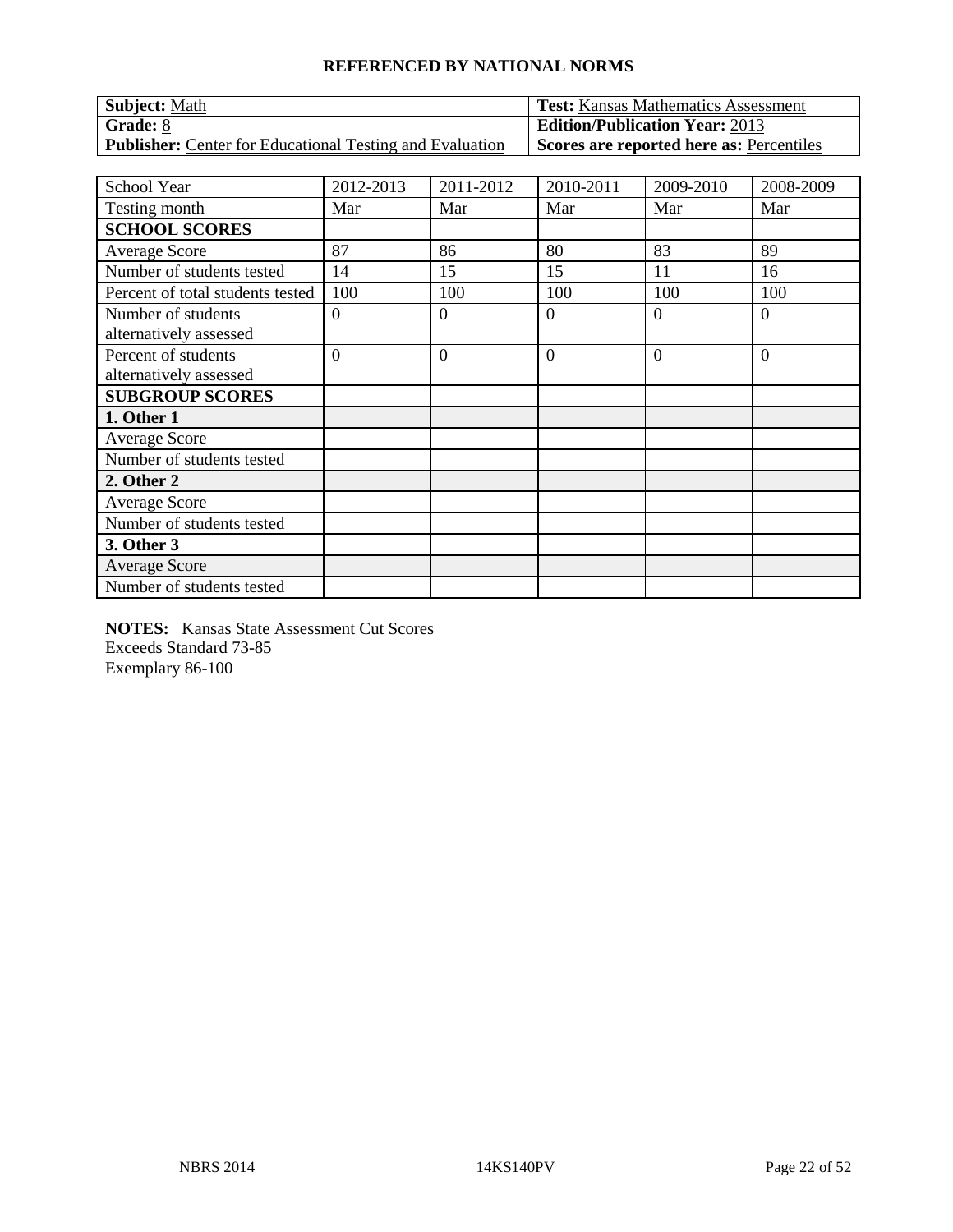| <b>Subject:</b> Reading/ELA                                     | <b>Test:</b> Kansas Reading Assessment   |
|-----------------------------------------------------------------|------------------------------------------|
| Grade: 3                                                        | <b>Edition/Publication Year: 2013</b>    |
| <b>Publisher:</b> Center for Educational Testing and Evaluation | Scores are reported here as: Percentiles |

| School Year                      | 2012-2013      | 2011-2012      | 2010-2011      | 2009-2010 | 2008-2009      |
|----------------------------------|----------------|----------------|----------------|-----------|----------------|
| Testing month                    | Mar            | Mar            | Mar            | Mar       | Mar            |
| <b>SCHOOL SCORES</b>             |                |                |                |           |                |
| <b>Average Score</b>             | 90             | 86             | 89             | 86        | 89             |
| Number of students tested        | 12             | 12             | 16             | 18        | 15             |
| Percent of total students tested | 100            | 100            | 100            | 100       | 100            |
| Number of students               | $\overline{0}$ | $\theta$       | $\overline{0}$ | $\Omega$  | $\overline{0}$ |
| alternatively assessed           |                |                |                |           |                |
| Percent of students              | $\Omega$       | $\overline{0}$ | $\Omega$       | $\Omega$  | $\overline{0}$ |
| alternatively assessed           |                |                |                |           |                |
| <b>SUBGROUP SCORES</b>           |                |                |                |           |                |
| 1. Other 1                       |                |                |                |           |                |
| Average Score                    |                |                |                |           |                |
| Number of students tested        |                |                |                |           |                |
| 2. Other 2                       |                |                |                |           |                |
| Average Score                    |                |                |                |           |                |
| Number of students tested        |                |                |                |           |                |
| 3. Other 3                       |                |                |                |           |                |
| <b>Average Score</b>             |                |                |                |           |                |
| Number of students tested        |                |                |                |           |                |

**NOTES:** Kansas State Assessment Cut Scores Exceeds Standard 80-88 Exemplary 89-100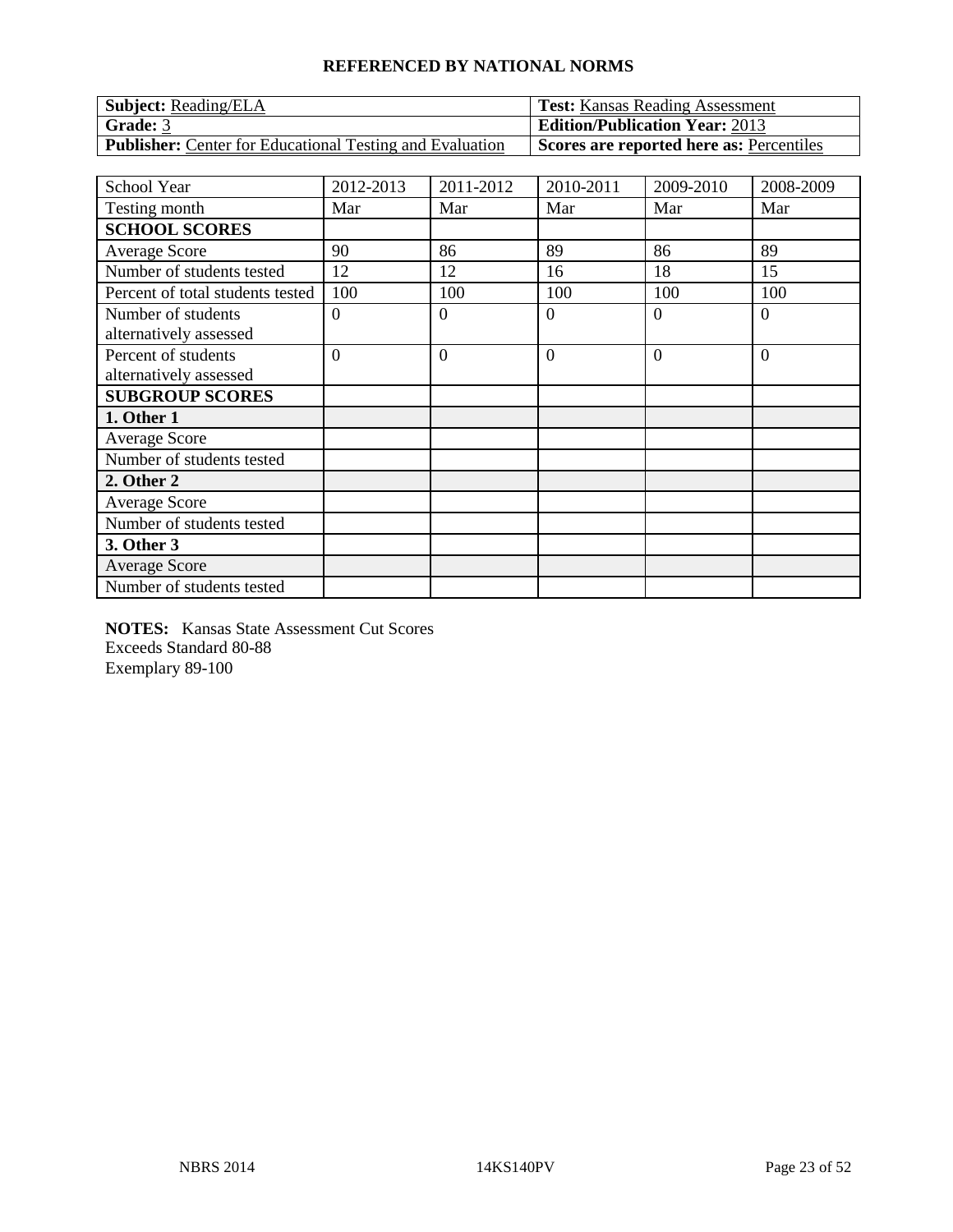| <b>Subject:</b> Reading/ELA                                     | <b>Test:</b> Kansas Reading Assessment   |
|-----------------------------------------------------------------|------------------------------------------|
| <b>Grade: 4</b>                                                 | <b>Edition/Publication Year: 2013</b>    |
| <b>Publisher:</b> Center for Educational Testing and Evaluation | Scores are reported here as: Percentiles |

| School Year                      | 2012-2013      | 2011-2012      | 2010-2011      | 2009-2010 | 2008-2009      |
|----------------------------------|----------------|----------------|----------------|-----------|----------------|
| Testing month                    | Mar            | Mar            | Mar            | Mar       | Mar            |
| <b>SCHOOL SCORES</b>             |                |                |                |           |                |
| <b>Average Score</b>             | 89             | 91             | 89             | 86        | 89             |
| Number of students tested        | 12             | 17             | 19             | 15        | 16             |
| Percent of total students tested | 100            | 100            | 100            | 100       | 100            |
| Number of students               | $\overline{0}$ | $\theta$       | $\overline{0}$ | $\Omega$  | $\overline{0}$ |
| alternatively assessed           |                |                |                |           |                |
| Percent of students              | $\Omega$       | $\overline{0}$ | $\Omega$       | $\Omega$  | $\overline{0}$ |
| alternatively assessed           |                |                |                |           |                |
| <b>SUBGROUP SCORES</b>           |                |                |                |           |                |
| 1. Other 1                       |                |                |                |           |                |
| Average Score                    |                |                |                |           |                |
| Number of students tested        |                |                |                |           |                |
| 2. Other 2                       |                |                |                |           |                |
| Average Score                    |                |                |                |           |                |
| Number of students tested        |                |                |                |           |                |
| 3. Other 3                       |                |                |                |           |                |
| <b>Average Score</b>             |                |                |                |           |                |
| Number of students tested        |                |                |                |           |                |

**NOTES:** Kansas State Assessment Cut Scores Exceeds Standard 81-88 Exemplary 89-100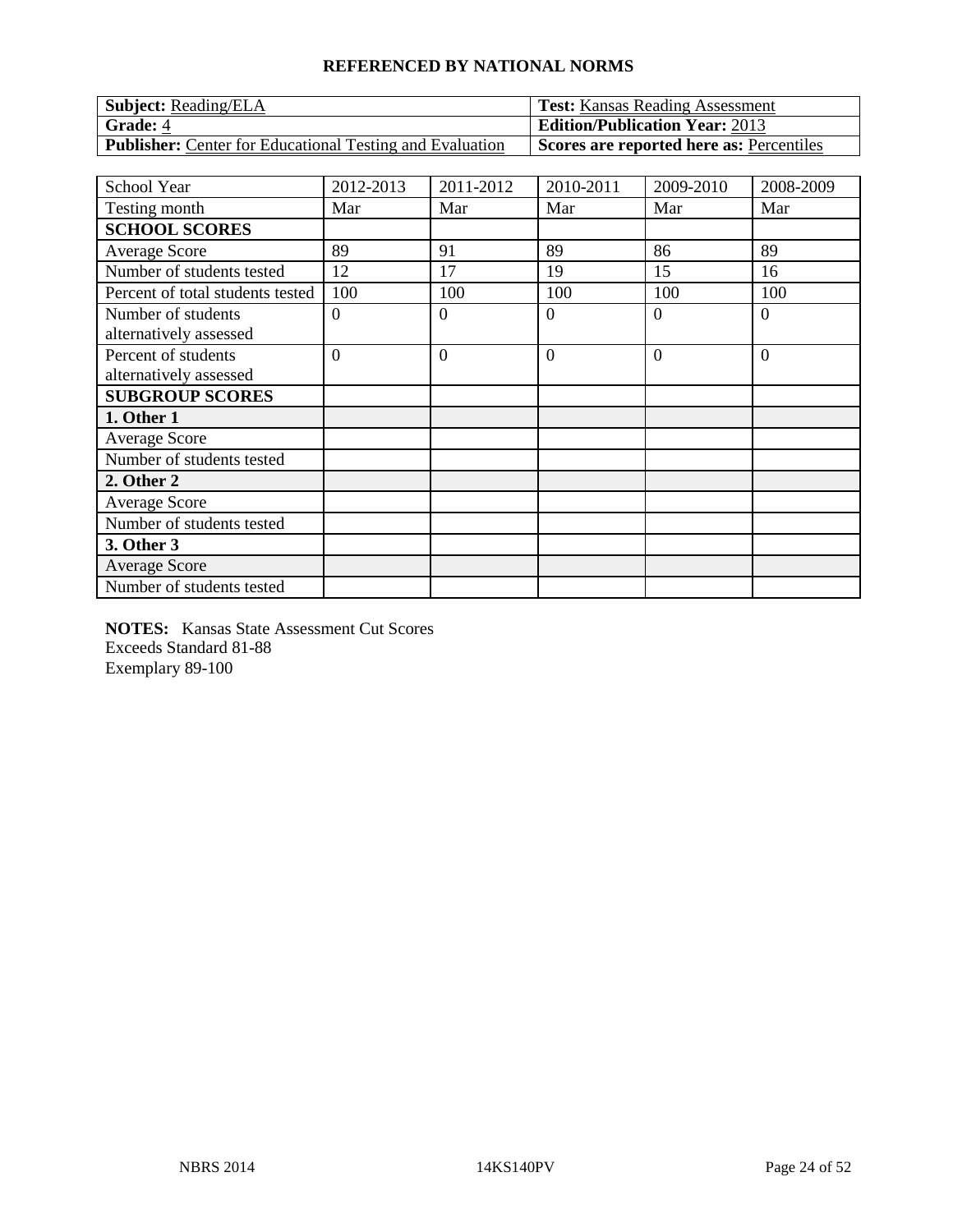| <b>Subject:</b> Reading/ELA                                     | <b>Test:</b> Kansas Reading Assessment   |
|-----------------------------------------------------------------|------------------------------------------|
| Grade: 5                                                        | <b>Edition/Publication Year: 2013</b>    |
| <b>Publisher:</b> Center for Educational Testing and Evaluation | Scores are reported here as: Percentiles |

| School Year                      | 2012-2013      | 2011-2012      | 2010-2011      | 2009-2010 | 2008-2009      |
|----------------------------------|----------------|----------------|----------------|-----------|----------------|
| Testing month                    | Mar            | Mar            | Mar            | Mar       | Mar            |
| <b>SCHOOL SCORES</b>             |                |                |                |           |                |
| <b>Average Score</b>             | 90             | 88             | 83             | 90        | 88             |
| Number of students tested        | 18             | 15             | 16             | 15        | 17             |
| Percent of total students tested | 100            | 100            | 100            | 100       | 100            |
| Number of students               | $\overline{0}$ | $\theta$       | $\overline{0}$ | 0         | $\overline{0}$ |
| alternatively assessed           |                |                |                |           |                |
| Percent of students              | $\Omega$       | $\overline{0}$ | $\Omega$       | $\Omega$  | $\overline{0}$ |
| alternatively assessed           |                |                |                |           |                |
| <b>SUBGROUP SCORES</b>           |                |                |                |           |                |
| 1. Other 1                       |                |                |                |           |                |
| Average Score                    |                |                |                |           |                |
| Number of students tested        |                |                |                |           |                |
| 2. Other 2                       |                |                |                |           |                |
| Average Score                    |                |                |                |           |                |
| Number of students tested        |                |                |                |           |                |
| 3. Other 3                       |                |                |                |           |                |
| <b>Average Score</b>             |                |                |                |           |                |
| Number of students tested        |                |                |                |           |                |

**NOTES:** Kansas State Assessment Cut Scores Exceeds Standard 80-87 Exemplary 88-100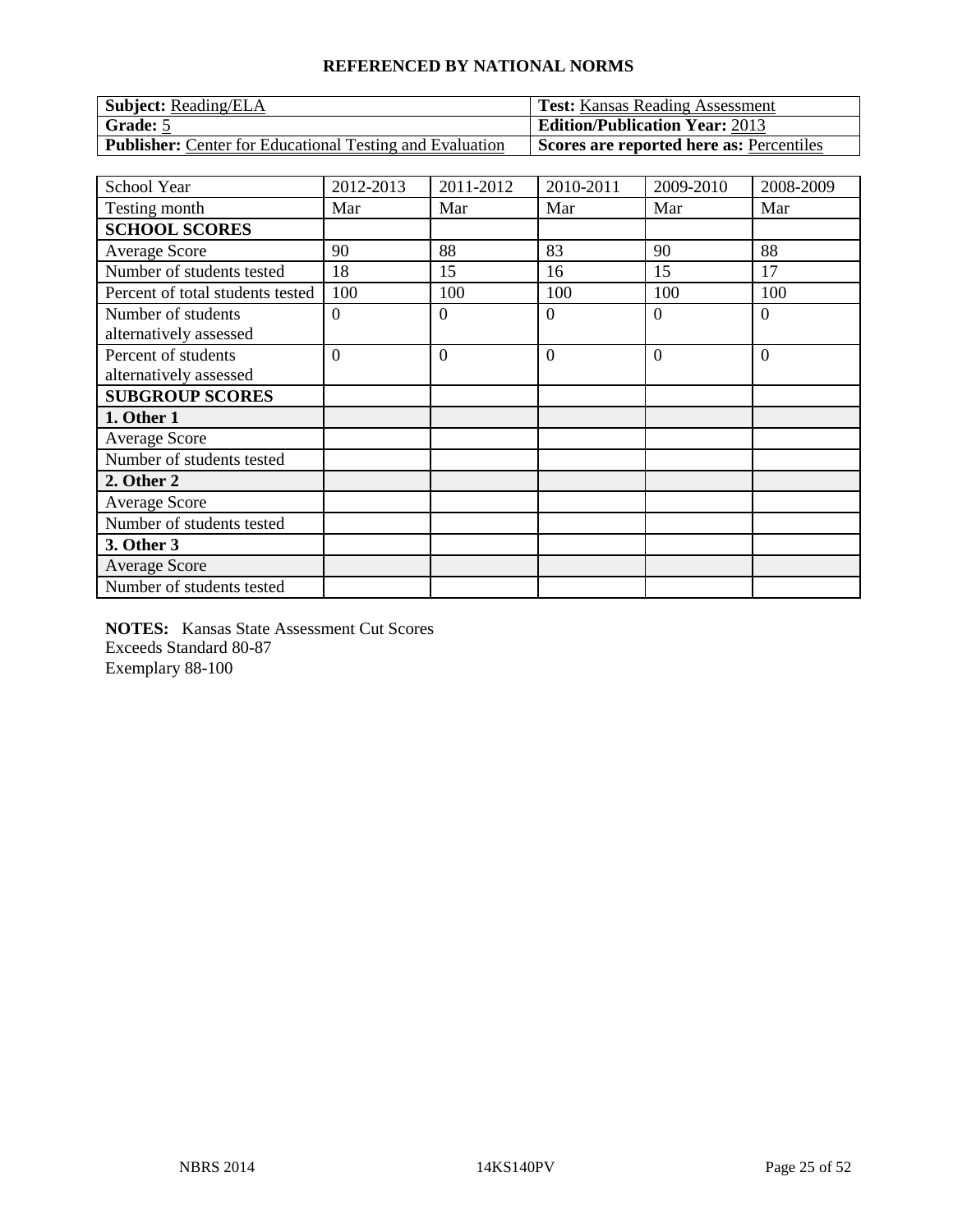| <b>Subject:</b> Reading/ELA                                     | <b>Test:</b> Kansas Reading Assessment   |
|-----------------------------------------------------------------|------------------------------------------|
| <b>Grade:</b> 6                                                 | <b>Edition/Publication Year: 2013</b>    |
| <b>Publisher:</b> Center for Educational Testing and Evaluation | Scores are reported here as: Percentiles |

| School Year                      | 2012-2013      | 2011-2012      | 2010-2011      | 2009-2010 | 2008-2009      |
|----------------------------------|----------------|----------------|----------------|-----------|----------------|
| Testing month                    | Mar            | Mar            | Mar            | Mar       | Mar            |
| <b>SCHOOL SCORES</b>             |                |                |                |           |                |
| <b>Average Score</b>             | 90             | 89             | 90             | 89        | 88             |
| Number of students tested        | 15             | 13             | 15             | 17        | 16             |
| Percent of total students tested | 100            | 100            | 100            | 100       | 100            |
| Number of students               | $\overline{0}$ | $\theta$       | $\overline{0}$ | 0         | $\overline{0}$ |
| alternatively assessed           |                |                |                |           |                |
| Percent of students              | $\Omega$       | $\overline{0}$ | $\Omega$       | $\Omega$  | $\overline{0}$ |
| alternatively assessed           |                |                |                |           |                |
| <b>SUBGROUP SCORES</b>           |                |                |                |           |                |
| 1. Other 1                       |                |                |                |           |                |
| Average Score                    |                |                |                |           |                |
| Number of students tested        |                |                |                |           |                |
| 2. Other 2                       |                |                |                |           |                |
| Average Score                    |                |                |                |           |                |
| Number of students tested        |                |                |                |           |                |
| 3. Other 3                       |                |                |                |           |                |
| <b>Average Score</b>             |                |                |                |           |                |
| Number of students tested        |                |                |                |           |                |

**NOTES:** Kansas State Assessment Cut Scores Exceeds Standard 79-87 Exemplary 88-100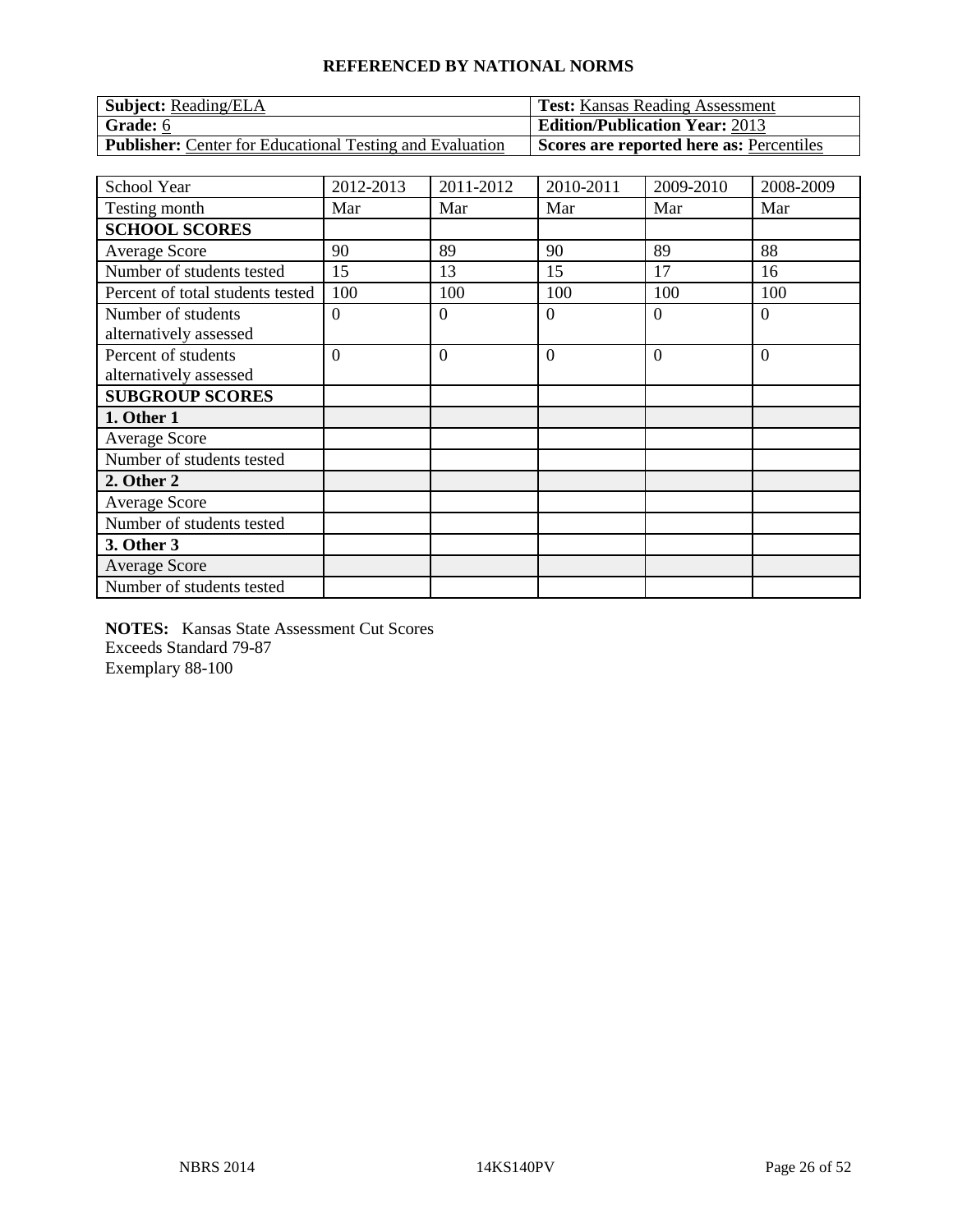| <b>Subject:</b> Reading/ELA                                     | <b>Test:</b> Kansas Reading Assessment   |
|-----------------------------------------------------------------|------------------------------------------|
| <b>Grade: 7</b>                                                 | <b>Edition/Publication Year: 2013</b>    |
| <b>Publisher:</b> Center for Educational Testing and Evaluation | Scores are reported here as: Percentiles |

| School Year                      | 2012-2013      | 2011-2012      | 2010-2011      | 2009-2010 | 2008-2009      |
|----------------------------------|----------------|----------------|----------------|-----------|----------------|
| Testing month                    | Mar            | Mar            | Mar            | Mar       | Mar            |
| <b>SCHOOL SCORES</b>             |                |                |                |           |                |
| Average Score                    | 92             | 91             | 90             | 87        | 88             |
| Number of students tested        | 12             | 14             | 16             | 15        | 14             |
| Percent of total students tested | 100            | 100            | 100            | 100       | 100            |
| Number of students               | $\overline{0}$ | $\theta$       | $\theta$       | $\Omega$  | $\theta$       |
| alternatively assessed           |                |                |                |           |                |
| Percent of students              | $\overline{0}$ | $\overline{0}$ | $\overline{0}$ | $\Omega$  | $\overline{0}$ |
| alternatively assessed           |                |                |                |           |                |
| <b>SUBGROUP SCORES</b>           |                |                |                |           |                |
| 1. Other 1                       |                |                |                |           |                |
| Average Score                    |                |                |                |           |                |
| Number of students tested        |                |                |                |           |                |
| 2. Other 2                       |                |                |                |           |                |
| Average Score                    |                |                |                |           |                |
| Number of students tested        |                |                |                |           |                |
| 3. Other 3                       |                |                |                |           |                |
| <b>Average Score</b>             |                |                |                |           |                |
| Number of students tested        |                |                |                |           |                |

**NOTES:** Kansas State Assessment Cut Scores Exceeds Standard 77-86 Exemplary 87-100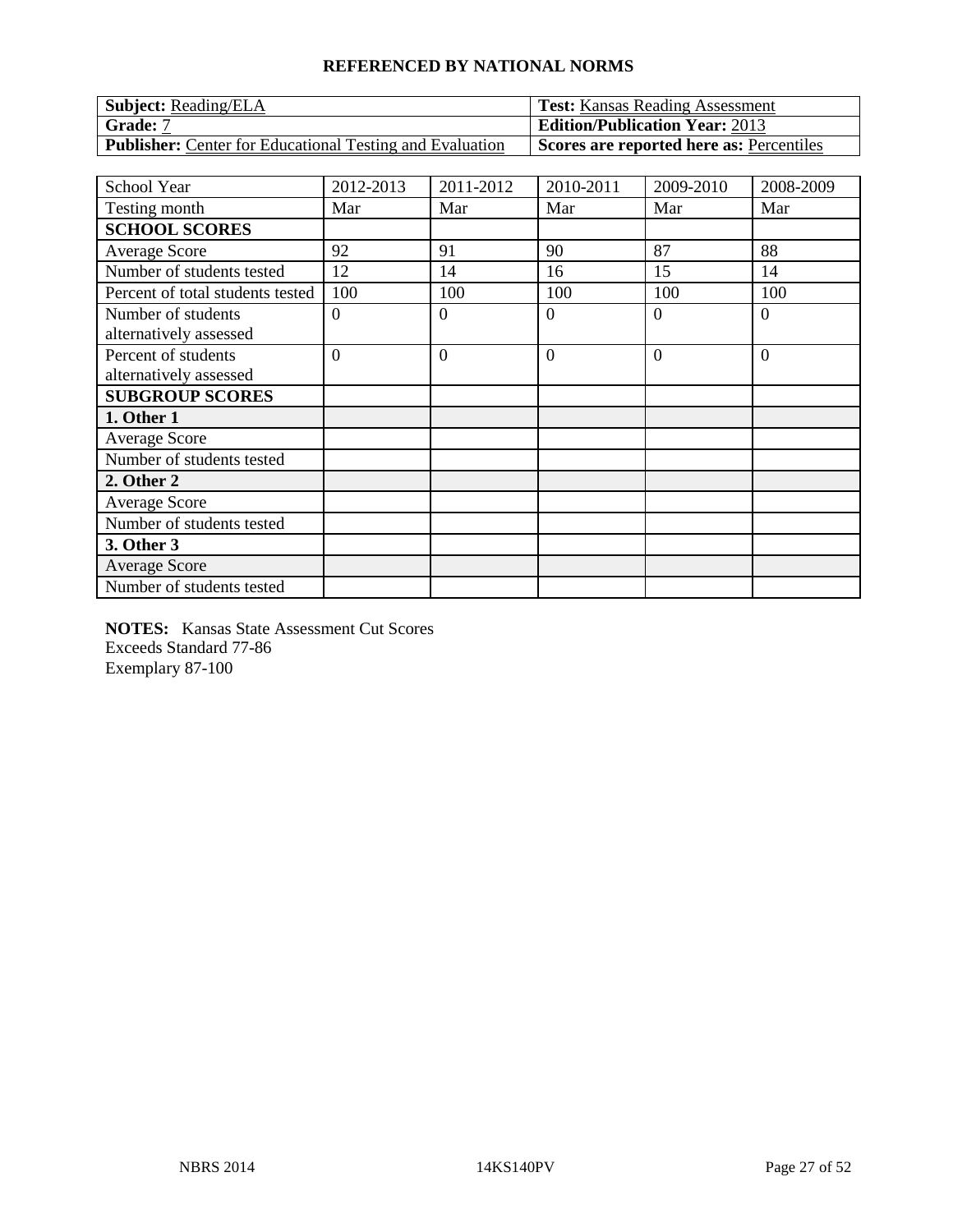| <b>Subject:</b> Reading/ELA                                     | <b>Test:</b> Kansas Reading Assessment   |
|-----------------------------------------------------------------|------------------------------------------|
| Grade: 8                                                        | <b>Edition/Publication Year: 2013</b>    |
| <b>Publisher:</b> Center for Educational Testing and Evaluation | Scores are reported here as: Percentiles |

| School Year                                   | 2012-2013      | 2011-2012 | 2010-2011 | 2009-2010 | 2008-2009      |
|-----------------------------------------------|----------------|-----------|-----------|-----------|----------------|
| Testing month                                 | Mar            | Mar       | Mar       | Mar       | Mar            |
| <b>SCHOOL SCORES</b>                          |                |           |           |           |                |
| Average Score                                 | 92             | 92        | 89        | 88        | 93             |
| Number of students tested                     | 14             | 15        | 15        | 11        | 16             |
| Percent of total students tested              | 100            | 100       | 100       | 100       | 100            |
| Number of students                            | $\overline{0}$ | $\theta$  | $\theta$  | $\Omega$  | $\overline{0}$ |
| alternatively assessed                        |                |           |           |           |                |
| Percent of students<br>alternatively assessed | 100            | 100       | 100       | 100       | 100            |
| <b>SUBGROUP SCORES</b>                        |                |           |           |           |                |
| 1. Other 1                                    |                |           |           |           |                |
| Average Score                                 |                |           |           |           |                |
| Number of students tested                     |                |           |           |           |                |
| 2. Other 2                                    |                |           |           |           |                |
| <b>Average Score</b>                          |                |           |           |           |                |
| Number of students tested                     |                |           |           |           |                |
| 3. Other 3                                    |                |           |           |           |                |
| <b>Average Score</b>                          |                |           |           |           |                |
| Number of students tested                     |                |           |           |           |                |

**NOTES:** Kansas State Assessment Cut Scores Exceeds Standard 81-88 Exemplary 89-100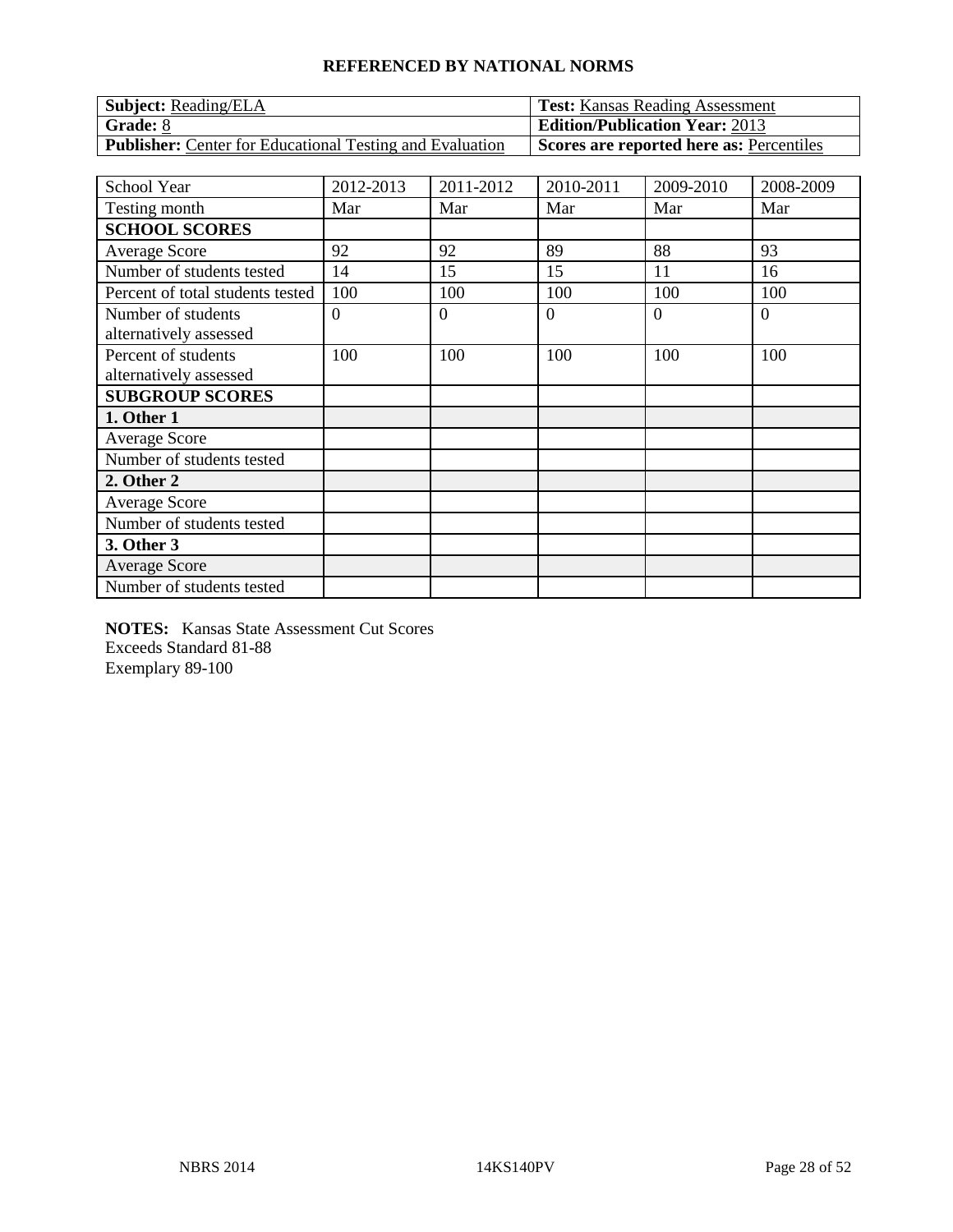| <b>Subject:</b> Math                                            | <b>Test:</b> Kansas Math Assessment   |
|-----------------------------------------------------------------|---------------------------------------|
| <b>All Students Tested/Grade: 3</b>                             | <b>Edition/Publication Year: 2012</b> |
| <b>Publisher:</b> Center for Educational Testing and Evaluation |                                       |

| School Year                                            | 2012-2013        | 2011-2012      | 2010-2011        | 2009-2010        | 2008-2009      |
|--------------------------------------------------------|------------------|----------------|------------------|------------------|----------------|
| Testing month                                          | Mar              | Mar            | Mar              | Mar              | Mar            |
| <b>SCHOOL SCORES*</b>                                  |                  |                |                  |                  |                |
| <b>Meets Standards</b>                                 | 100              | 100            | 100              | 100              | 100            |
| Exceeds Standards and/or                               | 100              | 100            | 100              | 72               | 93             |
| Exemplary                                              |                  |                |                  |                  |                |
| Number of students tested                              | 12               | 12             | 16               | 18               | 15             |
| Percent of total students tested                       | 100              | 100            | 100              | 100              | 100            |
| Number of students tested with                         | $\overline{0}$   | $\overline{0}$ | $\overline{0}$   | $\overline{0}$   | $\overline{0}$ |
| alternative assessment                                 |                  |                |                  |                  |                |
| % of students tested with                              | $\boldsymbol{0}$ | $\overline{0}$ | $\boldsymbol{0}$ | $\boldsymbol{0}$ | $\overline{0}$ |
| alternative assessment                                 |                  |                |                  |                  |                |
| <b>SUBGROUP SCORES</b>                                 |                  |                |                  |                  |                |
| 1. Free and Reduced-Price                              |                  |                |                  |                  |                |
| Meals/Socio-Economic/<br><b>Disadvantaged Students</b> |                  |                |                  |                  |                |
| <b>Meets Standards</b>                                 |                  |                |                  |                  |                |
| Exceeds Standards and/or                               |                  |                |                  |                  |                |
| Exemplary                                              |                  |                |                  |                  |                |
| Number of students tested                              |                  |                |                  |                  |                |
| 2. Students receiving Special                          |                  |                |                  |                  |                |
| <b>Education</b>                                       |                  |                |                  |                  |                |
| <b>Meets Standards</b>                                 |                  |                |                  |                  |                |
| Exceeds Standards and/or                               |                  |                |                  |                  |                |
| Exemplary                                              |                  |                |                  |                  |                |
| Number of students tested                              |                  |                |                  |                  |                |
| 3. English Language Learner                            |                  |                |                  |                  |                |
| <b>Students</b>                                        |                  |                |                  |                  |                |
| <b>Meets Standards</b>                                 |                  |                |                  |                  |                |
| Exceeds Standards and/or                               |                  |                |                  |                  |                |
| Exemplary                                              |                  |                |                  |                  |                |
| Number of students tested                              |                  |                |                  |                  |                |
| 4. Hispanic or Latino                                  |                  |                |                  |                  |                |
| <b>Students</b>                                        |                  |                |                  |                  |                |
| <b>Meets Standards</b>                                 |                  |                |                  |                  |                |
| Exceeds Standards and/or                               |                  |                |                  |                  |                |
| Exemplary<br>Number of students tested                 |                  |                |                  |                  |                |
| 5. African-American                                    |                  |                |                  |                  |                |
| <b>Students</b>                                        |                  |                |                  |                  |                |
| Meets Standards                                        |                  |                |                  |                  |                |
| Exceeds Standards and/or                               |                  |                |                  |                  |                |
| Exemplary                                              |                  |                |                  |                  |                |
| Number of students tested                              |                  |                |                  |                  |                |
| <b>6. Asian Students</b>                               |                  |                |                  |                  |                |
| <b>Meets Standards</b>                                 |                  |                |                  |                  |                |
|                                                        |                  |                |                  |                  |                |
| Exceeds Standards and/or                               |                  |                |                  |                  |                |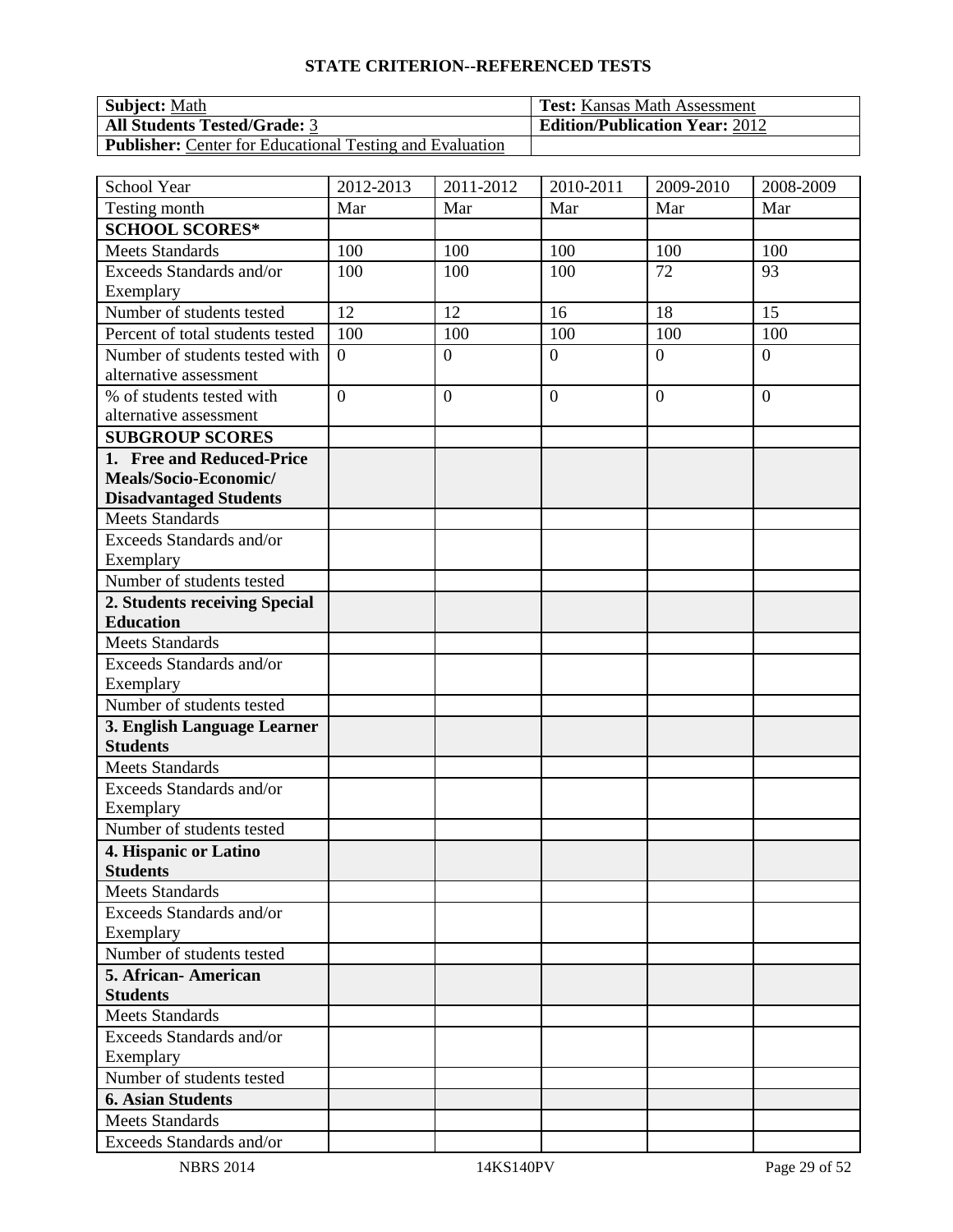| School Year                            | 2012-2013 | 2011-2012 | 2010-2011 | 2009-2010 | 2008-2009 |
|----------------------------------------|-----------|-----------|-----------|-----------|-----------|
| Exemplary                              |           |           |           |           |           |
| Number of students tested              |           |           |           |           |           |
| 7. American Indian or                  |           |           |           |           |           |
| <b>Alaska Native Students</b>          |           |           |           |           |           |
| <b>Meets Standards</b>                 |           |           |           |           |           |
| Exceeds Standards and/or               |           |           |           |           |           |
| Exemplary                              |           |           |           |           |           |
| Number of students tested              |           |           |           |           |           |
| 8. Native Hawaiian or other            |           |           |           |           |           |
| <b>Pacific Islander Students</b>       |           |           |           |           |           |
| <b>Meets Standards</b>                 |           |           |           |           |           |
| Exceeds Standards and/or               |           |           |           |           |           |
| Exemplary                              |           |           |           |           |           |
| Number of students tested              |           |           |           |           |           |
| 9. White Students                      |           |           |           |           |           |
| <b>Meets Standards</b>                 |           |           |           |           |           |
| Exceeds Standards and/or               |           |           |           |           |           |
| Exemplary                              |           |           |           |           |           |
| Number of students tested              |           |           |           |           |           |
| 10. Two or More Races                  |           |           |           |           |           |
| identified Students                    |           |           |           |           |           |
| <b>Meets Standards</b>                 |           |           |           |           |           |
| Exceeds Standards and/or               |           |           |           |           |           |
| Exemplary                              |           |           |           |           |           |
| Number of students tested              |           |           |           |           |           |
| 11. Other 1: Other 1                   |           |           |           |           |           |
| <b>Meets Standards</b>                 |           |           |           |           |           |
| Exceeds Standards and/or               |           |           |           |           |           |
| Exemplary                              |           |           |           |           |           |
| Number of students tested              |           |           |           |           |           |
| 12. Other 2: Other 2                   |           |           |           |           |           |
| <b>Meets Standards</b>                 |           |           |           |           |           |
| <b>Exceeds Standards and/or</b>        |           |           |           |           |           |
| Exemplary<br>Number of students tested |           |           |           |           |           |
|                                        |           |           |           |           |           |
| 13. Other 3: Other 3                   |           |           |           |           |           |
| <b>Meets Standards</b>                 |           |           |           |           |           |
| Exceeds Standards and/or               |           |           |           |           |           |
| Exemplary<br>Number of students tested |           |           |           |           |           |
|                                        |           |           |           |           |           |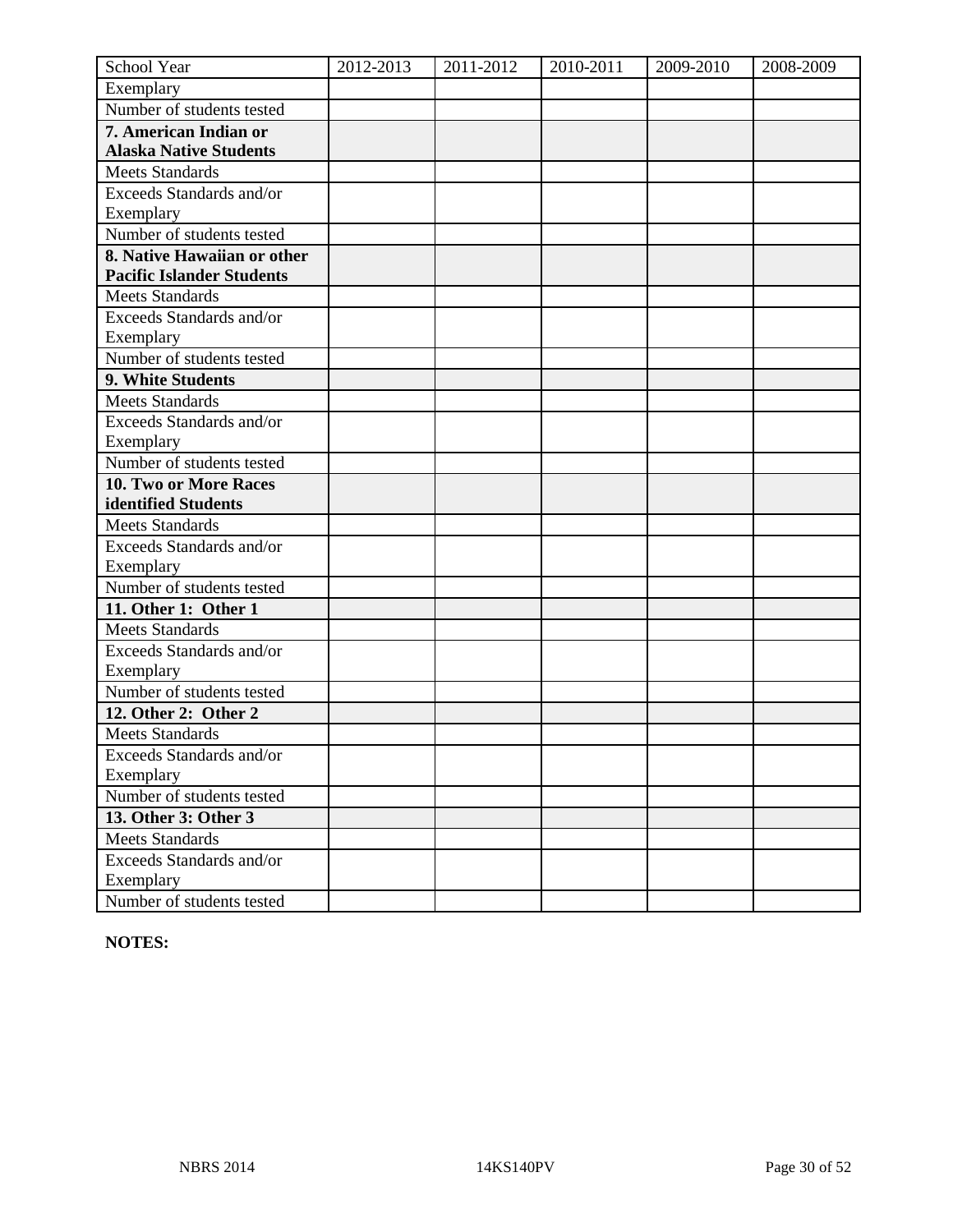| <b>Subject:</b> Math                                            | <b>Test:</b> Kansas Math Assessment   |
|-----------------------------------------------------------------|---------------------------------------|
| <b>All Students Tested/Grade: 4</b>                             | <b>Edition/Publication Year: 2013</b> |
| <b>Publisher:</b> Center for Educational Testing and Evaluation |                                       |

| School Year                                    | 2012-2013        | 2011-2012      | 2010-2011        | 2009-2010        | 2008-2009      |
|------------------------------------------------|------------------|----------------|------------------|------------------|----------------|
| Testing month                                  | Mar              | Mar            | Mar              | Mar              | Mar            |
| <b>SCHOOL SCORES*</b>                          |                  |                |                  |                  |                |
| <b>Meets Standards</b>                         | 100              | 100            | 100              | 100              | 100            |
| Exceeds Standards and/or                       | 100              | 100            | 79               | 80               | 94             |
| Exemplary                                      |                  |                |                  |                  |                |
| Number of students tested                      | 12               | 17             | 19               | 15               | 16             |
| Percent of total students tested               | 100              | 100            | 100              | 100              | 100            |
| Number of students tested with                 | $\overline{0}$   | $\overline{0}$ | $\overline{0}$   | $\overline{0}$   | $\overline{0}$ |
| alternative assessment                         |                  |                |                  |                  |                |
| % of students tested with                      | $\boldsymbol{0}$ | $\overline{0}$ | $\boldsymbol{0}$ | $\boldsymbol{0}$ | $\overline{0}$ |
| alternative assessment                         |                  |                |                  |                  |                |
| <b>SUBGROUP SCORES</b>                         |                  |                |                  |                  |                |
| 1. Free and Reduced-Price                      |                  |                |                  |                  |                |
| Meals/Socio-Economic/                          |                  |                |                  |                  |                |
| <b>Disadvantaged Students</b>                  |                  |                |                  |                  |                |
| <b>Meets Standards</b>                         |                  |                |                  |                  |                |
| Exceeds Standards and/or                       |                  |                |                  |                  |                |
| Exemplary                                      |                  |                |                  |                  |                |
| Number of students tested                      |                  |                |                  |                  |                |
| 2. Students receiving Special                  |                  |                |                  |                  |                |
| <b>Education</b>                               |                  |                |                  |                  |                |
| <b>Meets Standards</b>                         |                  |                |                  |                  |                |
| Exceeds Standards and/or                       |                  |                |                  |                  |                |
| Exemplary                                      |                  |                |                  |                  |                |
| Number of students tested                      |                  |                |                  |                  |                |
| 3. English Language Learner<br><b>Students</b> |                  |                |                  |                  |                |
| <b>Meets Standards</b>                         |                  |                |                  |                  |                |
| Exceeds Standards and/or                       |                  |                |                  |                  |                |
| Exemplary                                      |                  |                |                  |                  |                |
| Number of students tested                      |                  |                |                  |                  |                |
| 4. Hispanic or Latino                          |                  |                |                  |                  |                |
| <b>Students</b>                                |                  |                |                  |                  |                |
| <b>Meets Standards</b>                         |                  |                |                  |                  |                |
| Exceeds Standards and/or                       |                  |                |                  |                  |                |
| Exemplary                                      |                  |                |                  |                  |                |
| Number of students tested                      |                  |                |                  |                  |                |
| 5. African-American                            |                  |                |                  |                  |                |
| <b>Students</b>                                |                  |                |                  |                  |                |
| <b>Meets Standards</b>                         |                  |                |                  |                  |                |
| Exceeds Standards and/or                       |                  |                |                  |                  |                |
| Exemplary                                      |                  |                |                  |                  |                |
| Number of students tested                      |                  |                |                  |                  |                |
| <b>6. Asian Students</b>                       |                  |                |                  |                  |                |
| <b>Meets Standards</b>                         |                  |                |                  |                  |                |
| Exceeds Standards and/or                       |                  |                |                  |                  |                |
| <b>NBRS 2014</b>                               |                  | 14KS140PV      |                  |                  | Page 31 of 52  |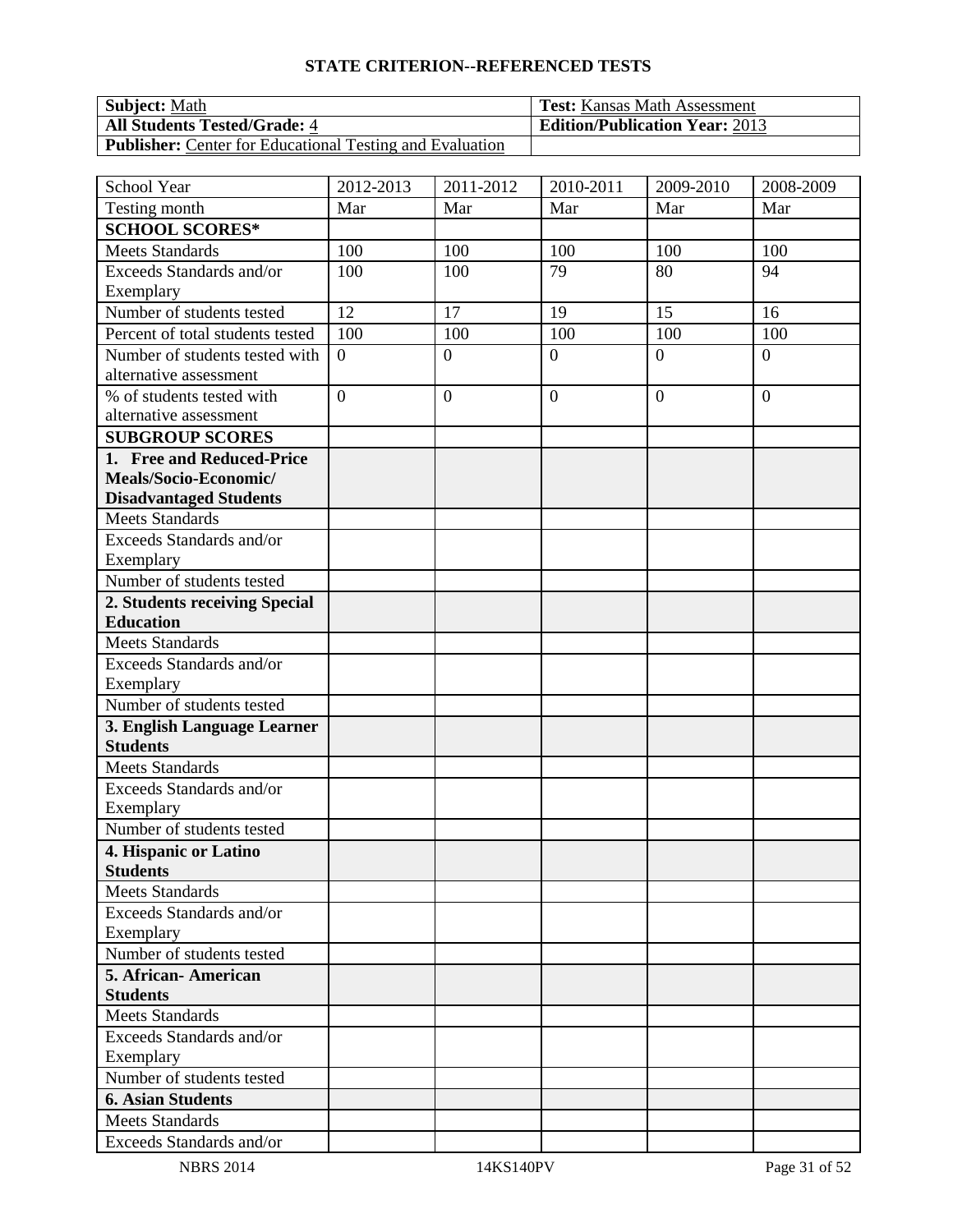| School Year                            | 2012-2013 | 2011-2012 | 2010-2011 | 2009-2010 | 2008-2009 |
|----------------------------------------|-----------|-----------|-----------|-----------|-----------|
| Exemplary                              |           |           |           |           |           |
| Number of students tested              |           |           |           |           |           |
| 7. American Indian or                  |           |           |           |           |           |
| <b>Alaska Native Students</b>          |           |           |           |           |           |
| <b>Meets Standards</b>                 |           |           |           |           |           |
| Exceeds Standards and/or               |           |           |           |           |           |
| Exemplary                              |           |           |           |           |           |
| Number of students tested              |           |           |           |           |           |
| 8. Native Hawaiian or other            |           |           |           |           |           |
| <b>Pacific Islander Students</b>       |           |           |           |           |           |
| <b>Meets Standards</b>                 |           |           |           |           |           |
| Exceeds Standards and/or               |           |           |           |           |           |
| Exemplary                              |           |           |           |           |           |
| Number of students tested              |           |           |           |           |           |
| 9. White Students                      |           |           |           |           |           |
| <b>Meets Standards</b>                 |           |           |           |           |           |
| Exceeds Standards and/or               |           |           |           |           |           |
| Exemplary                              |           |           |           |           |           |
| Number of students tested              |           |           |           |           |           |
| 10. Two or More Races                  |           |           |           |           |           |
| identified Students                    |           |           |           |           |           |
| <b>Meets Standards</b>                 |           |           |           |           |           |
| Exceeds Standards and/or               |           |           |           |           |           |
| Exemplary                              |           |           |           |           |           |
| Number of students tested              |           |           |           |           |           |
| 11. Other 1: Other 1                   |           |           |           |           |           |
| <b>Meets Standards</b>                 |           |           |           |           |           |
| Exceeds Standards and/or               |           |           |           |           |           |
| Exemplary                              |           |           |           |           |           |
| Number of students tested              |           |           |           |           |           |
| 12. Other 2: Other 2                   |           |           |           |           |           |
| <b>Meets Standards</b>                 |           |           |           |           |           |
| <b>Exceeds Standards and/or</b>        |           |           |           |           |           |
| Exemplary<br>Number of students tested |           |           |           |           |           |
|                                        |           |           |           |           |           |
| 13. Other 3: Other 3                   |           |           |           |           |           |
| <b>Meets Standards</b>                 |           |           |           |           |           |
| Exceeds Standards and/or               |           |           |           |           |           |
| Exemplary<br>Number of students tested |           |           |           |           |           |
|                                        |           |           |           |           |           |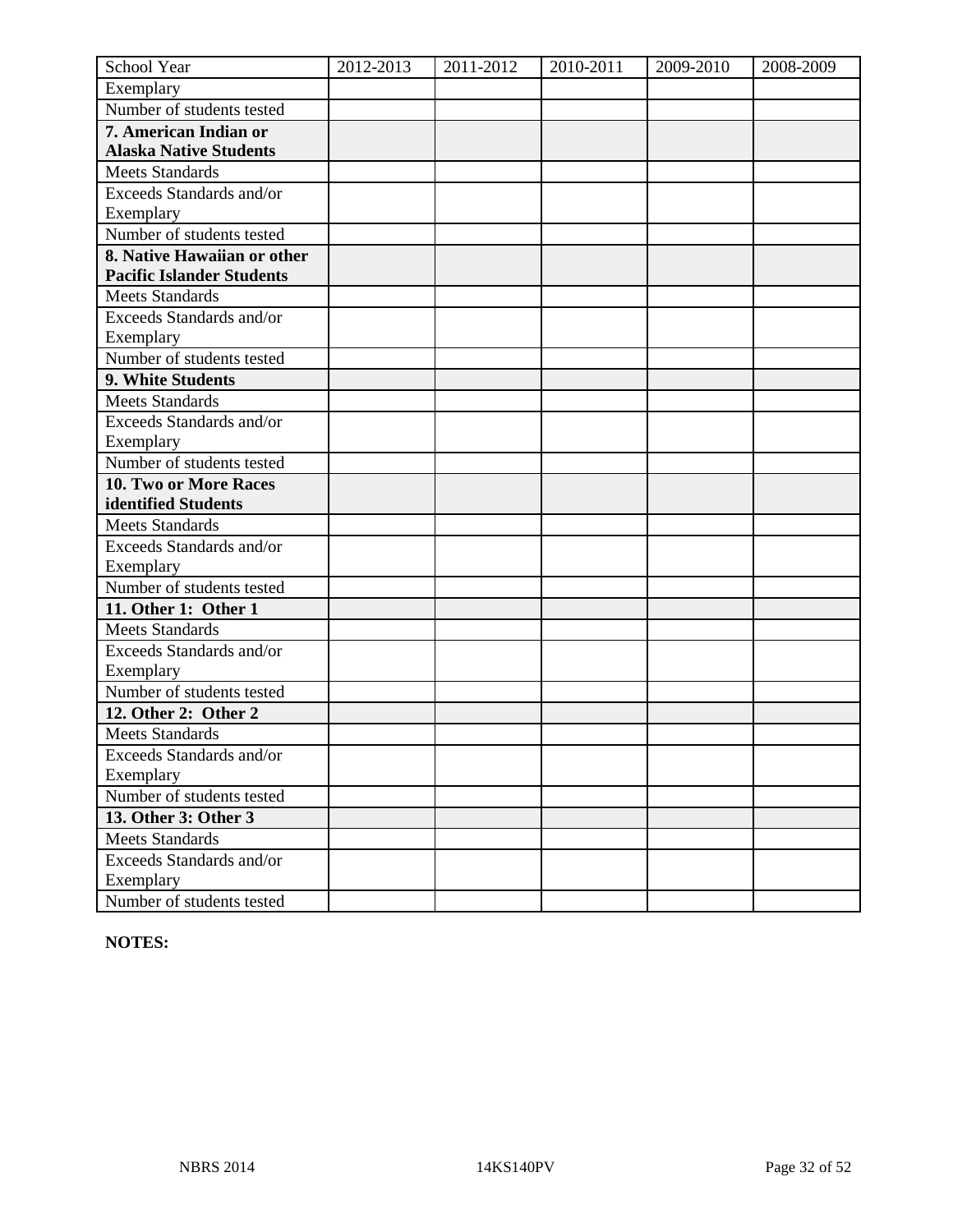| <b>Subject:</b> Math                                            | <b>Test:</b> Kansas Math Assessment   |
|-----------------------------------------------------------------|---------------------------------------|
| <b>All Students Tested/Grade: 5</b>                             | <b>Edition/Publication Year: 2013</b> |
| <b>Publisher:</b> Center for Educational Testing and Evaluation |                                       |

| School Year                                       | 2012-2013        | 2011-2012      | 2010-2011        | 2009-2010        | 2008-2009      |
|---------------------------------------------------|------------------|----------------|------------------|------------------|----------------|
| Testing month                                     | Mar              | Mar            | Mar              | Mar              | Mar            |
| <b>SCHOOL SCORES*</b>                             |                  |                |                  |                  |                |
| <b>Meets Standards</b>                            | 100              | 100            | 94               | 100              | 100            |
| Exceeds Standards and/or                          | 100              | 100            | 88               | 100              | 88             |
| Exemplary                                         |                  |                |                  |                  |                |
| Number of students tested                         | 18               | 15             | 16               | 15               | 17             |
| Percent of total students tested                  | 100              | 100            | 100              | 100              | 100            |
| Number of students tested with                    | $\overline{0}$   | $\overline{0}$ | $\overline{0}$   | $\overline{0}$   | $\overline{0}$ |
| alternative assessment                            |                  |                |                  |                  |                |
| % of students tested with                         | $\boldsymbol{0}$ | $\overline{0}$ | $\boldsymbol{0}$ | $\boldsymbol{0}$ | $\overline{0}$ |
| alternative assessment                            |                  |                |                  |                  |                |
| <b>SUBGROUP SCORES</b>                            |                  |                |                  |                  |                |
| 1. Free and Reduced-Price                         |                  |                |                  |                  |                |
| Meals/Socio-Economic/                             |                  |                |                  |                  |                |
| <b>Disadvantaged Students</b>                     |                  |                |                  |                  |                |
| <b>Meets Standards</b>                            |                  |                |                  |                  |                |
| Exceeds Standards and/or                          |                  |                |                  |                  |                |
| Exemplary<br>Number of students tested            |                  |                |                  |                  |                |
|                                                   |                  |                |                  |                  |                |
| 2. Students receiving Special<br><b>Education</b> |                  |                |                  |                  |                |
| <b>Meets Standards</b>                            |                  |                |                  |                  |                |
| Exceeds Standards and/or                          |                  |                |                  |                  |                |
| Exemplary                                         |                  |                |                  |                  |                |
| Number of students tested                         |                  |                |                  |                  |                |
| 3. English Language Learner                       |                  |                |                  |                  |                |
| <b>Students</b>                                   |                  |                |                  |                  |                |
| <b>Meets Standards</b>                            |                  |                |                  |                  |                |
| Exceeds Standards and/or                          |                  |                |                  |                  |                |
| Exemplary                                         |                  |                |                  |                  |                |
| Number of students tested                         |                  |                |                  |                  |                |
| 4. Hispanic or Latino                             |                  |                |                  |                  |                |
| <b>Students</b>                                   |                  |                |                  |                  |                |
| <b>Meets Standards</b>                            |                  |                |                  |                  |                |
| Exceeds Standards and/or                          |                  |                |                  |                  |                |
| Exemplary                                         |                  |                |                  |                  |                |
| Number of students tested                         |                  |                |                  |                  |                |
| 5. African-American                               |                  |                |                  |                  |                |
| <b>Students</b>                                   |                  |                |                  |                  |                |
| Meets Standards                                   |                  |                |                  |                  |                |
| Exceeds Standards and/or                          |                  |                |                  |                  |                |
| Exemplary                                         |                  |                |                  |                  |                |
| Number of students tested                         |                  |                |                  |                  |                |
| <b>6. Asian Students</b>                          |                  |                |                  |                  |                |
| <b>Meets Standards</b>                            |                  |                |                  |                  |                |
| Exceeds Standards and/or                          |                  |                |                  |                  |                |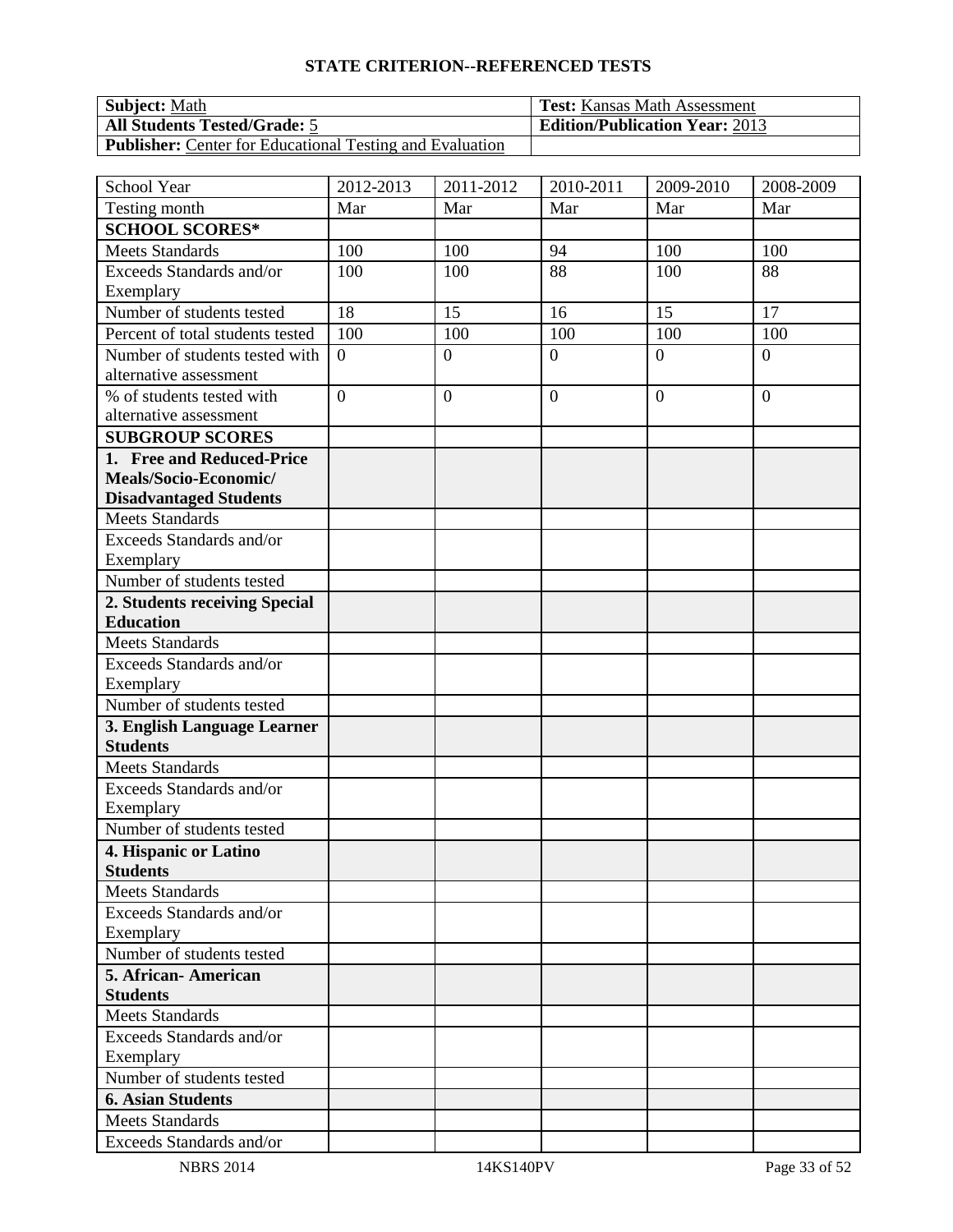| School Year                            | 2012-2013 | 2011-2012 | 2010-2011 | 2009-2010 | 2008-2009 |
|----------------------------------------|-----------|-----------|-----------|-----------|-----------|
| Exemplary                              |           |           |           |           |           |
| Number of students tested              |           |           |           |           |           |
| 7. American Indian or                  |           |           |           |           |           |
| <b>Alaska Native Students</b>          |           |           |           |           |           |
| <b>Meets Standards</b>                 |           |           |           |           |           |
| Exceeds Standards and/or               |           |           |           |           |           |
| Exemplary                              |           |           |           |           |           |
| Number of students tested              |           |           |           |           |           |
| 8. Native Hawaiian or other            |           |           |           |           |           |
| <b>Pacific Islander Students</b>       |           |           |           |           |           |
| <b>Meets Standards</b>                 |           |           |           |           |           |
| Exceeds Standards and/or               |           |           |           |           |           |
| Exemplary                              |           |           |           |           |           |
| Number of students tested              |           |           |           |           |           |
| 9. White Students                      |           |           |           |           |           |
| <b>Meets Standards</b>                 |           |           |           |           |           |
| Exceeds Standards and/or               |           |           |           |           |           |
| Exemplary                              |           |           |           |           |           |
| Number of students tested              |           |           |           |           |           |
| 10. Two or More Races                  |           |           |           |           |           |
| identified Students                    |           |           |           |           |           |
| <b>Meets Standards</b>                 |           |           |           |           |           |
| Exceeds Standards and/or               |           |           |           |           |           |
| Exemplary                              |           |           |           |           |           |
| Number of students tested              |           |           |           |           |           |
| 11. Other 1: Other 1                   |           |           |           |           |           |
| <b>Meets Standards</b>                 |           |           |           |           |           |
| Exceeds Standards and/or               |           |           |           |           |           |
| Exemplary                              |           |           |           |           |           |
| Number of students tested              |           |           |           |           |           |
| 12. Other 2: Other 2                   |           |           |           |           |           |
| <b>Meets Standards</b>                 |           |           |           |           |           |
| <b>Exceeds Standards and/or</b>        |           |           |           |           |           |
| Exemplary<br>Number of students tested |           |           |           |           |           |
|                                        |           |           |           |           |           |
| 13. Other 3: Other 3                   |           |           |           |           |           |
| <b>Meets Standards</b>                 |           |           |           |           |           |
| Exceeds Standards and/or               |           |           |           |           |           |
| Exemplary<br>Number of students tested |           |           |           |           |           |
|                                        |           |           |           |           |           |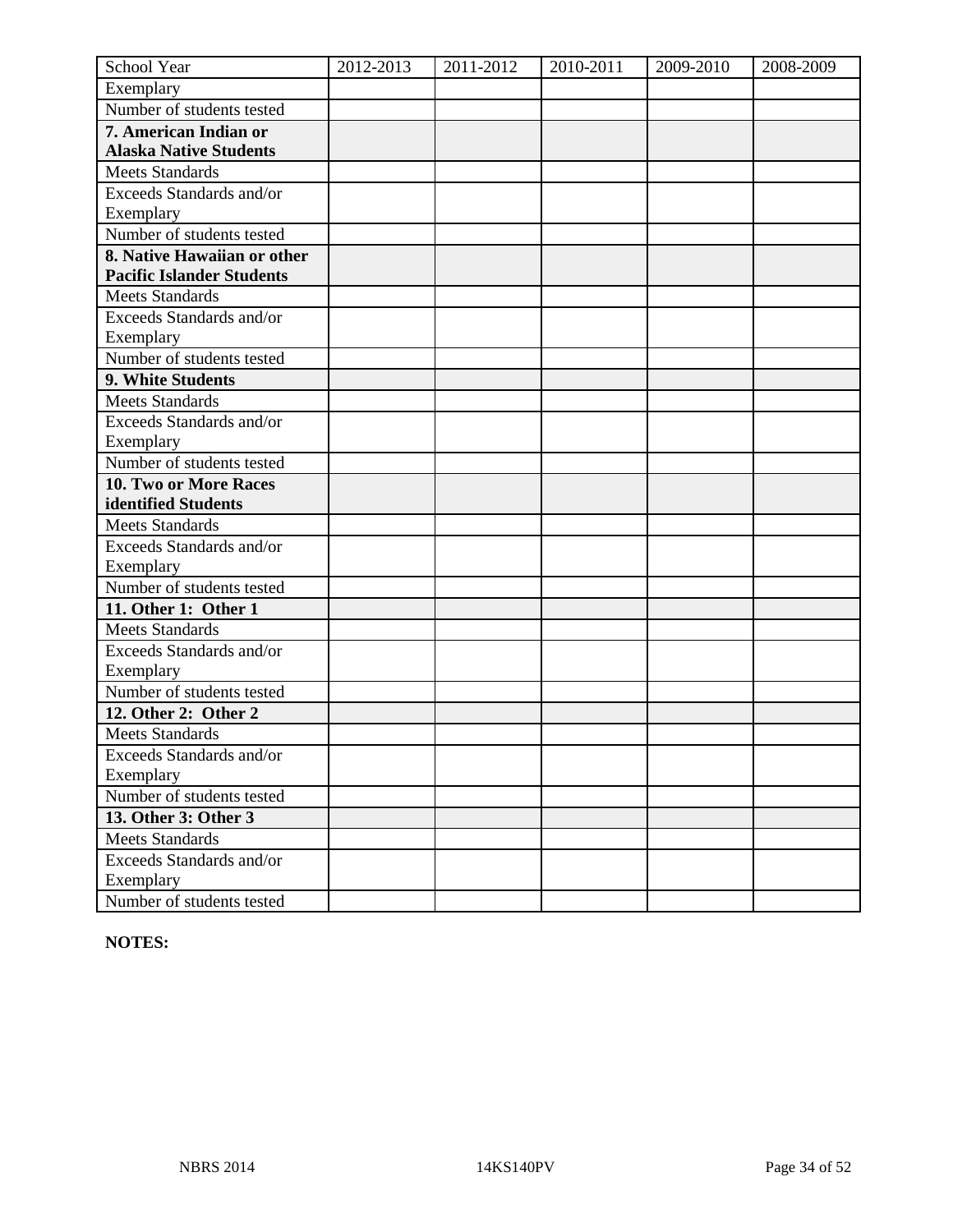| <b>Subject:</b> Math                                            | <b>Test:</b> Kansas Math Assessment   |
|-----------------------------------------------------------------|---------------------------------------|
| <b>All Students Tested/Grade: 6</b>                             | <b>Edition/Publication Year: 2013</b> |
| <b>Publisher:</b> Center for Educational Testing and Evaluation |                                       |

| School Year                                             | 2012-2013        | 2011-2012      | 2010-2011        | 2009-2010        | 2008-2009      |
|---------------------------------------------------------|------------------|----------------|------------------|------------------|----------------|
| Testing month                                           | Mar              | Mar            | Mar              | Mar              | Mar            |
| <b>SCHOOL SCORES*</b>                                   |                  |                |                  |                  |                |
| <b>Meets Standards</b>                                  | 100              | 100            | 100              | 100              | 100            |
| Exceeds Standards and/or                                | 87               | 100            | 93               | 76               | 94             |
| Exemplary                                               |                  |                |                  |                  |                |
| Number of students tested                               | 15               | 13             | 15               | 17               | 16             |
| Percent of total students tested                        | 100              | 100            | 100              | 100              | 100            |
| Number of students tested with                          | $\overline{0}$   | $\overline{0}$ | $\overline{0}$   | $\overline{0}$   | $\overline{0}$ |
| alternative assessment                                  |                  |                |                  |                  |                |
| % of students tested with                               | $\boldsymbol{0}$ | $\overline{0}$ | $\boldsymbol{0}$ | $\boldsymbol{0}$ | $\overline{0}$ |
| alternative assessment                                  |                  |                |                  |                  |                |
| <b>SUBGROUP SCORES</b>                                  |                  |                |                  |                  |                |
| 1. Free and Reduced-Price                               |                  |                |                  |                  |                |
| Meals/Socio-Economic/                                   |                  |                |                  |                  |                |
| <b>Disadvantaged Students</b><br><b>Meets Standards</b> |                  |                |                  |                  |                |
| Exceeds Standards and/or                                |                  |                |                  |                  |                |
| Exemplary                                               |                  |                |                  |                  |                |
| Number of students tested                               |                  |                |                  |                  |                |
| 2. Students receiving Special                           |                  |                |                  |                  |                |
| <b>Education</b>                                        |                  |                |                  |                  |                |
| <b>Meets Standards</b>                                  |                  |                |                  |                  |                |
| Exceeds Standards and/or                                |                  |                |                  |                  |                |
| Exemplary                                               |                  |                |                  |                  |                |
| Number of students tested                               |                  |                |                  |                  |                |
| 3. English Language Learner                             |                  |                |                  |                  |                |
| <b>Students</b>                                         |                  |                |                  |                  |                |
| <b>Meets Standards</b>                                  |                  |                |                  |                  |                |
| Exceeds Standards and/or                                |                  |                |                  |                  |                |
| Exemplary                                               |                  |                |                  |                  |                |
| Number of students tested                               |                  |                |                  |                  |                |
| 4. Hispanic or Latino                                   |                  |                |                  |                  |                |
| <b>Students</b>                                         |                  |                |                  |                  |                |
| <b>Meets Standards</b>                                  |                  |                |                  |                  |                |
| Exceeds Standards and/or                                |                  |                |                  |                  |                |
| Exemplary                                               |                  |                |                  |                  |                |
| Number of students tested                               |                  |                |                  |                  |                |
| 5. African-American<br><b>Students</b>                  |                  |                |                  |                  |                |
| Meets Standards                                         |                  |                |                  |                  |                |
| Exceeds Standards and/or                                |                  |                |                  |                  |                |
| Exemplary                                               |                  |                |                  |                  |                |
| Number of students tested                               |                  |                |                  |                  |                |
| <b>6. Asian Students</b>                                |                  |                |                  |                  |                |
| <b>Meets Standards</b>                                  |                  |                |                  |                  |                |
| Exceeds Standards and/or                                |                  |                |                  |                  |                |
|                                                         |                  |                |                  |                  |                |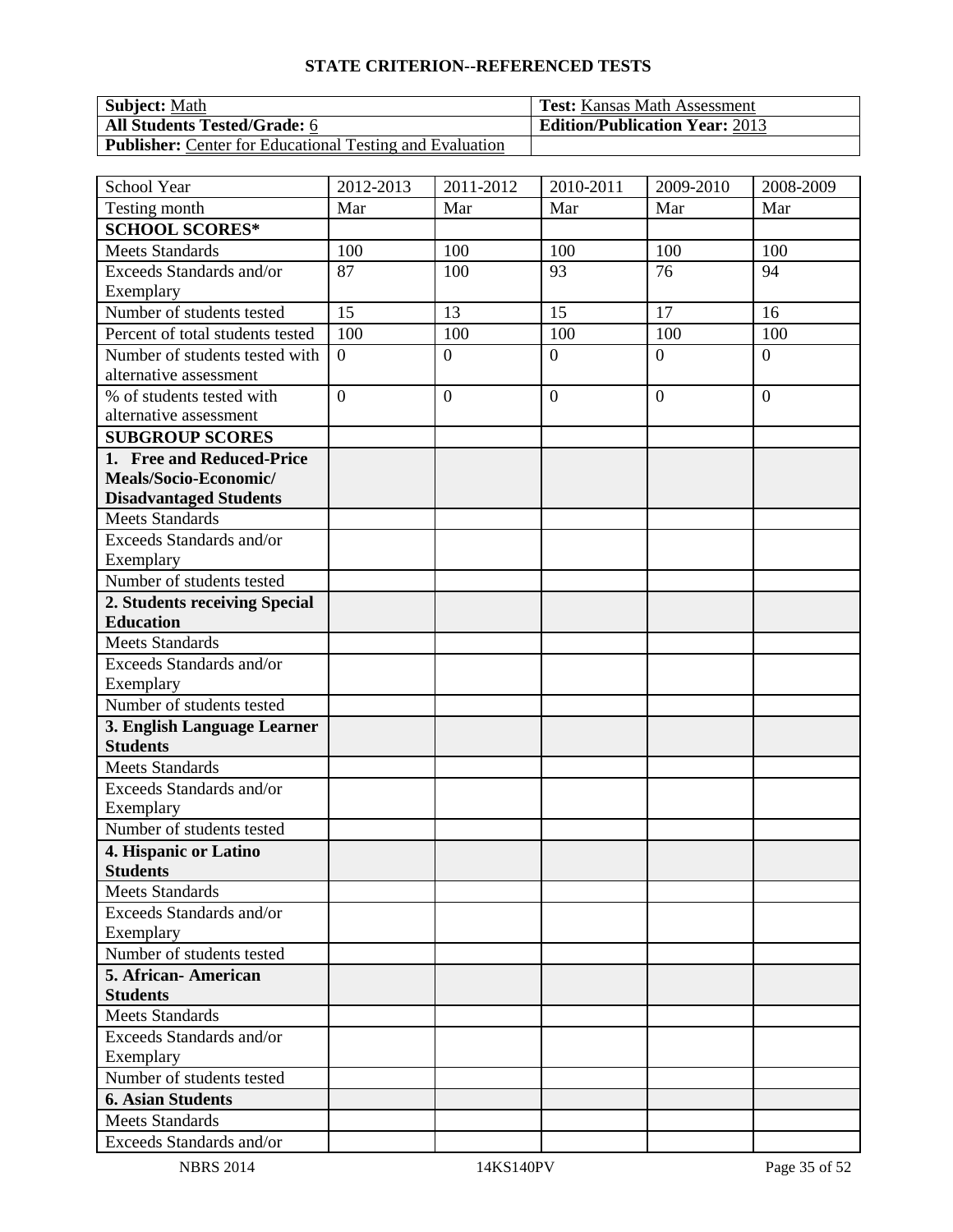| School Year                            | 2012-2013 | 2011-2012 | 2010-2011 | 2009-2010 | 2008-2009 |
|----------------------------------------|-----------|-----------|-----------|-----------|-----------|
| Exemplary                              |           |           |           |           |           |
| Number of students tested              |           |           |           |           |           |
| 7. American Indian or                  |           |           |           |           |           |
| <b>Alaska Native Students</b>          |           |           |           |           |           |
| <b>Meets Standards</b>                 |           |           |           |           |           |
| Exceeds Standards and/or               |           |           |           |           |           |
| Exemplary                              |           |           |           |           |           |
| Number of students tested              |           |           |           |           |           |
| 8. Native Hawaiian or other            |           |           |           |           |           |
| <b>Pacific Islander Students</b>       |           |           |           |           |           |
| <b>Meets Standards</b>                 |           |           |           |           |           |
| Exceeds Standards and/or               |           |           |           |           |           |
| Exemplary                              |           |           |           |           |           |
| Number of students tested              |           |           |           |           |           |
| 9. White Students                      |           |           |           |           |           |
| <b>Meets Standards</b>                 |           |           |           |           |           |
| Exceeds Standards and/or               |           |           |           |           |           |
| Exemplary                              |           |           |           |           |           |
| Number of students tested              |           |           |           |           |           |
| 10. Two or More Races                  |           |           |           |           |           |
| identified Students                    |           |           |           |           |           |
| <b>Meets Standards</b>                 |           |           |           |           |           |
| Exceeds Standards and/or               |           |           |           |           |           |
| Exemplary                              |           |           |           |           |           |
| Number of students tested              |           |           |           |           |           |
| 11. Other 1: Other 1                   |           |           |           |           |           |
| <b>Meets Standards</b>                 |           |           |           |           |           |
| Exceeds Standards and/or               |           |           |           |           |           |
| Exemplary                              |           |           |           |           |           |
| Number of students tested              |           |           |           |           |           |
| 12. Other 2: Other 2                   |           |           |           |           |           |
| <b>Meets Standards</b>                 |           |           |           |           |           |
| <b>Exceeds Standards and/or</b>        |           |           |           |           |           |
| Exemplary<br>Number of students tested |           |           |           |           |           |
|                                        |           |           |           |           |           |
| 13. Other 3: Other 3                   |           |           |           |           |           |
| <b>Meets Standards</b>                 |           |           |           |           |           |
| Exceeds Standards and/or               |           |           |           |           |           |
| Exemplary<br>Number of students tested |           |           |           |           |           |
|                                        |           |           |           |           |           |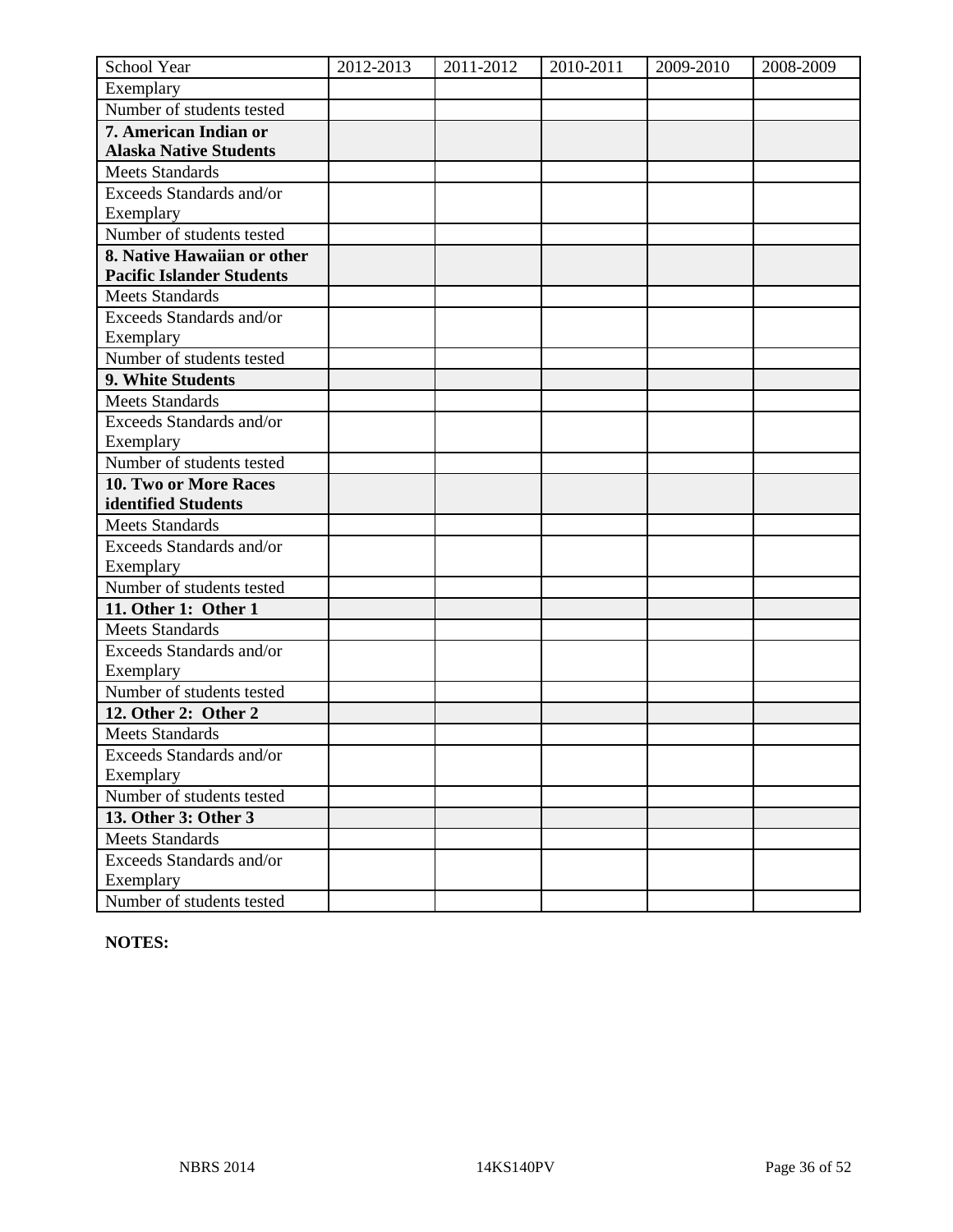| <b>Subject: Math</b>                                            | <b>Test:</b> Kansas Math Assessment   |
|-----------------------------------------------------------------|---------------------------------------|
| <b>All Students Tested/Grade: 7</b>                             | <b>Edition/Publication Year: 2013</b> |
| <b>Publisher:</b> Center for Educational Testing and Evaluation |                                       |

| School Year                                    | 2012-2013        | 2011-2012      | 2010-2011        | 2009-2010        | 2008-2009      |
|------------------------------------------------|------------------|----------------|------------------|------------------|----------------|
| Testing month                                  | Mar              | Mar            | Mar              | Mar              | Mar            |
| <b>SCHOOL SCORES*</b>                          |                  |                |                  |                  |                |
| <b>Meets Standards</b>                         | 100              | 100            | 100              | 100              | 100            |
| Exceeds Standards and/or                       | 100              | 100            | 94               | 87               | 86             |
| Exemplary                                      |                  |                |                  |                  |                |
| Number of students tested                      | 12               | 14             | 16               | 15               | 14             |
| Percent of total students tested               | 100              | 100            | 100              | 100              | 100            |
| Number of students tested with                 | $\overline{0}$   | $\overline{0}$ | $\overline{0}$   | $\overline{0}$   | $\overline{0}$ |
| alternative assessment                         |                  |                |                  |                  |                |
| % of students tested with                      | $\boldsymbol{0}$ | $\overline{0}$ | $\boldsymbol{0}$ | $\boldsymbol{0}$ | $\overline{0}$ |
| alternative assessment                         |                  |                |                  |                  |                |
| <b>SUBGROUP SCORES</b>                         |                  |                |                  |                  |                |
| 1. Free and Reduced-Price                      |                  |                |                  |                  |                |
| Meals/Socio-Economic/                          |                  |                |                  |                  |                |
| <b>Disadvantaged Students</b>                  |                  |                |                  |                  |                |
| <b>Meets Standards</b>                         |                  |                |                  |                  |                |
| Exceeds Standards and/or                       |                  |                |                  |                  |                |
| Exemplary                                      |                  |                |                  |                  |                |
| Number of students tested                      |                  |                |                  |                  |                |
| 2. Students receiving Special                  |                  |                |                  |                  |                |
| <b>Education</b>                               |                  |                |                  |                  |                |
| <b>Meets Standards</b>                         |                  |                |                  |                  |                |
| Exceeds Standards and/or                       |                  |                |                  |                  |                |
| Exemplary<br>Number of students tested         |                  |                |                  |                  |                |
|                                                |                  |                |                  |                  |                |
| 3. English Language Learner<br><b>Students</b> |                  |                |                  |                  |                |
| <b>Meets Standards</b>                         |                  |                |                  |                  |                |
| Exceeds Standards and/or                       |                  |                |                  |                  |                |
| Exemplary                                      |                  |                |                  |                  |                |
| Number of students tested                      |                  |                |                  |                  |                |
| 4. Hispanic or Latino                          |                  |                |                  |                  |                |
| <b>Students</b>                                |                  |                |                  |                  |                |
| <b>Meets Standards</b>                         |                  |                |                  |                  |                |
| Exceeds Standards and/or                       |                  |                |                  |                  |                |
| Exemplary                                      |                  |                |                  |                  |                |
| Number of students tested                      |                  |                |                  |                  |                |
| 5. African-American                            |                  |                |                  |                  |                |
| <b>Students</b>                                |                  |                |                  |                  |                |
| <b>Meets Standards</b>                         |                  |                |                  |                  |                |
| Exceeds Standards and/or                       |                  |                |                  |                  |                |
| Exemplary                                      |                  |                |                  |                  |                |
| Number of students tested                      |                  |                |                  |                  |                |
| <b>6. Asian Students</b>                       |                  |                |                  |                  |                |
| <b>Meets Standards</b>                         |                  |                |                  |                  |                |
| Exceeds Standards and/or                       |                  |                |                  |                  |                |
| <b>NBRS 2014</b>                               |                  | 14KS140PV      |                  |                  | Page 37 of 52  |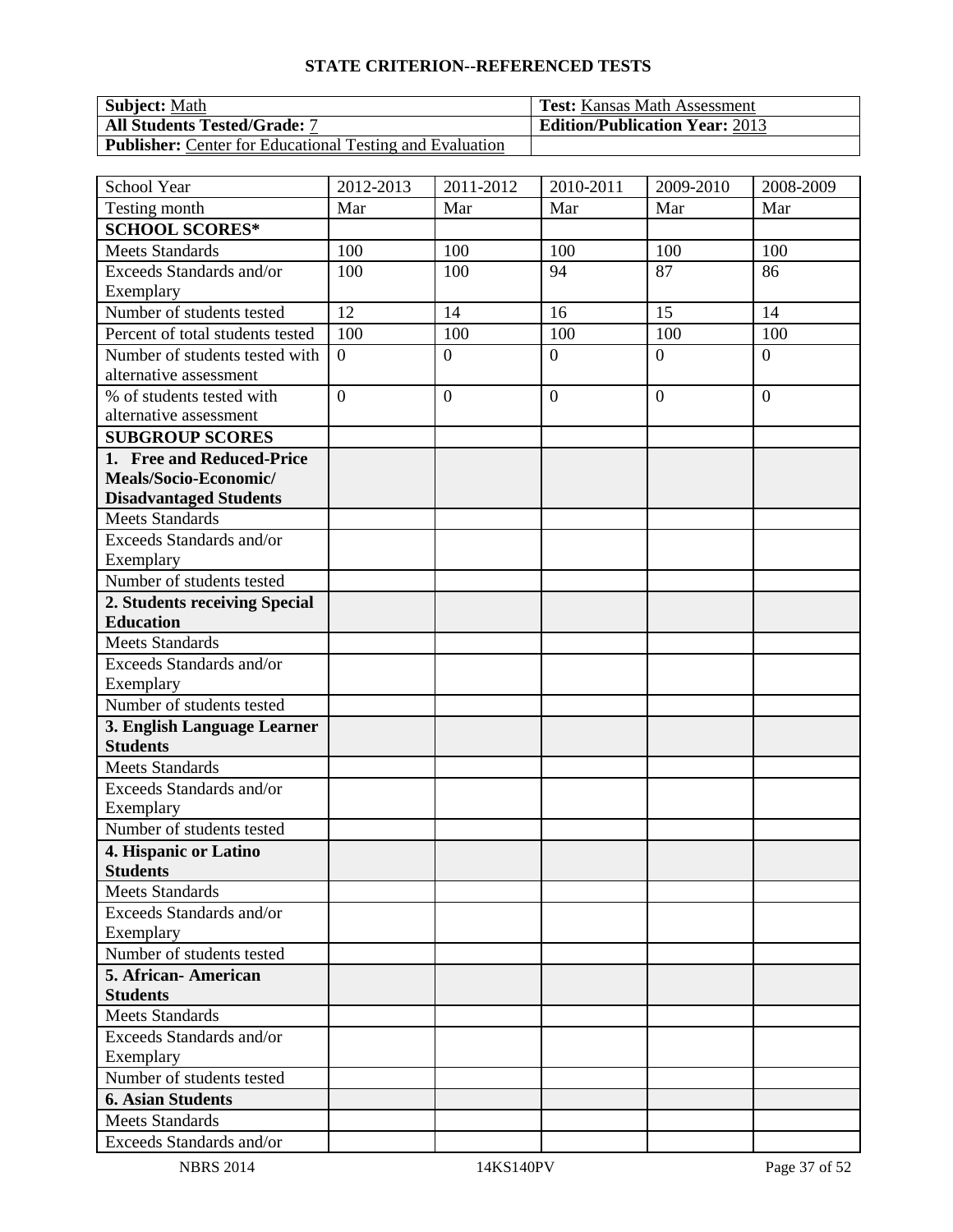| School Year                            | 2012-2013 | 2011-2012 | 2010-2011 | 2009-2010 | 2008-2009 |
|----------------------------------------|-----------|-----------|-----------|-----------|-----------|
| Exemplary                              |           |           |           |           |           |
| Number of students tested              |           |           |           |           |           |
| 7. American Indian or                  |           |           |           |           |           |
| <b>Alaska Native Students</b>          |           |           |           |           |           |
| <b>Meets Standards</b>                 |           |           |           |           |           |
| Exceeds Standards and/or               |           |           |           |           |           |
| Exemplary                              |           |           |           |           |           |
| Number of students tested              |           |           |           |           |           |
| 8. Native Hawaiian or other            |           |           |           |           |           |
| <b>Pacific Islander Students</b>       |           |           |           |           |           |
| <b>Meets Standards</b>                 |           |           |           |           |           |
| Exceeds Standards and/or               |           |           |           |           |           |
| Exemplary                              |           |           |           |           |           |
| Number of students tested              |           |           |           |           |           |
| 9. White Students                      |           |           |           |           |           |
| <b>Meets Standards</b>                 |           |           |           |           |           |
| Exceeds Standards and/or               |           |           |           |           |           |
| Exemplary                              |           |           |           |           |           |
| Number of students tested              |           |           |           |           |           |
| 10. Two or More Races                  |           |           |           |           |           |
| identified Students                    |           |           |           |           |           |
| <b>Meets Standards</b>                 |           |           |           |           |           |
| Exceeds Standards and/or               |           |           |           |           |           |
| Exemplary                              |           |           |           |           |           |
| Number of students tested              |           |           |           |           |           |
| 11. Other 1: Other 1                   |           |           |           |           |           |
| <b>Meets Standards</b>                 |           |           |           |           |           |
| Exceeds Standards and/or               |           |           |           |           |           |
| Exemplary                              |           |           |           |           |           |
| Number of students tested              |           |           |           |           |           |
| 12. Other 2: Other 2                   |           |           |           |           |           |
| <b>Meets Standards</b>                 |           |           |           |           |           |
| <b>Exceeds Standards and/or</b>        |           |           |           |           |           |
| Exemplary<br>Number of students tested |           |           |           |           |           |
|                                        |           |           |           |           |           |
| 13. Other 3: Other 3                   |           |           |           |           |           |
| <b>Meets Standards</b>                 |           |           |           |           |           |
| Exceeds Standards and/or               |           |           |           |           |           |
| Exemplary<br>Number of students tested |           |           |           |           |           |
|                                        |           |           |           |           |           |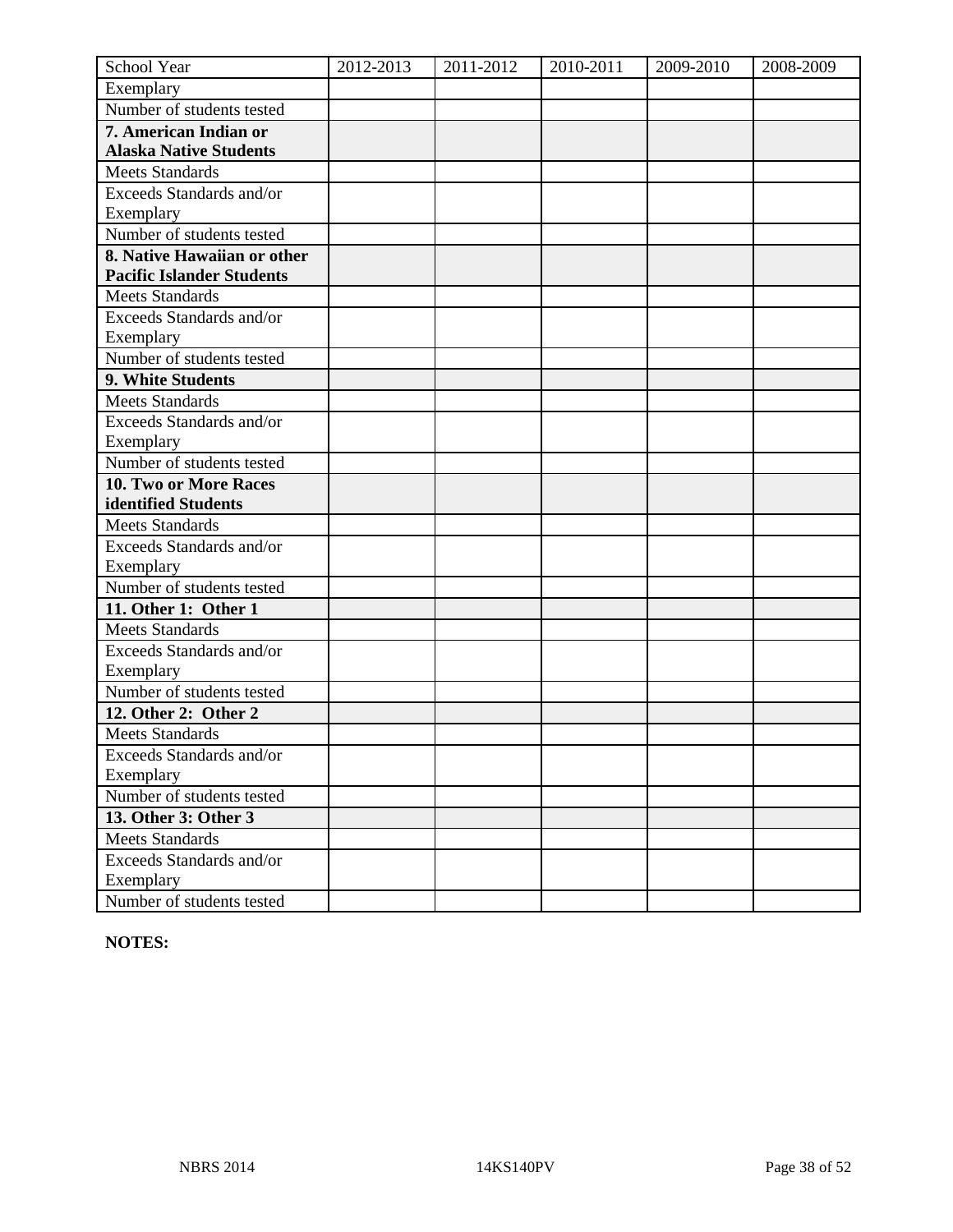| <b>Subject:</b> Math                                            | <b>Test:</b> Kansas Math Assessment   |
|-----------------------------------------------------------------|---------------------------------------|
| <b>All Students Tested/Grade: 8</b>                             | <b>Edition/Publication Year: 2013</b> |
| <b>Publisher:</b> Center for Educational Testing and Evaluation |                                       |

| School Year                                       | 2012-2013      | 2011-2012      | $2010 - 2011$  | 2009-2010      | 2008-2009      |
|---------------------------------------------------|----------------|----------------|----------------|----------------|----------------|
| Testing month                                     | Mar            | Mar            | Mar            | Mar            | Mar            |
| <b>SCHOOL SCORES*</b>                             |                |                |                |                |                |
| <b>Meets Standards</b>                            | 100            | 100            | 100            | 91             | 100            |
| Exceeds Standards and/or                          | 100            | 100            | 87             | 82             | 94             |
| Exemplary                                         |                |                |                |                |                |
| Number of students tested                         | 14             | 15             | 15             | 11             | 16             |
| Percent of total students tested                  | 100            | 100            | 100            | 100            | 100            |
| Number of students tested with                    | $\overline{0}$ | $\overline{0}$ | $\overline{0}$ | $\overline{0}$ | $\overline{0}$ |
| alternative assessment                            |                |                |                |                |                |
| % of students tested with                         | $\overline{0}$ | $\mathbf{0}$   | $\mathbf{0}$   | $\overline{0}$ | $\overline{0}$ |
| alternative assessment                            |                |                |                |                |                |
| <b>SUBGROUP SCORES</b>                            |                |                |                |                |                |
| 1. Free and Reduced-Price                         |                |                |                |                |                |
| Meals/Socio-Economic/                             |                |                |                |                |                |
| <b>Disadvantaged Students</b>                     |                |                |                |                |                |
| <b>Meets Standards</b>                            |                |                |                |                |                |
| Exceeds Standards and/or                          |                |                |                |                |                |
| Exemplary                                         |                |                |                |                |                |
| Number of students tested                         |                |                |                |                |                |
| 2. Students receiving Special<br><b>Education</b> |                |                |                |                |                |
| <b>Meets Standards</b>                            |                |                |                |                |                |
| Exceeds Standards and/or                          |                |                |                |                |                |
| Exemplary                                         |                |                |                |                |                |
| Number of students tested                         |                |                |                |                |                |
| 3. English Language Learner                       |                |                |                |                |                |
| <b>Students</b>                                   |                |                |                |                |                |
| <b>Meets Standards</b>                            |                |                |                |                |                |
| Exceeds Standards and/or                          |                |                |                |                |                |
| Exemplary                                         |                |                |                |                |                |
| Number of students tested                         |                |                |                |                |                |
| 4. Hispanic or Latino                             |                |                |                |                |                |
| <b>Students</b>                                   |                |                |                |                |                |
| <b>Meets Standards</b>                            |                |                |                |                |                |
| Exceeds Standards and/or                          |                |                |                |                |                |
| Exemplary                                         |                |                |                |                |                |
| Number of students tested                         |                |                |                |                |                |
| 5. African-American                               |                |                |                |                |                |
| <b>Students</b>                                   |                |                |                |                |                |
| Meets Standards                                   |                |                |                |                |                |
| Exceeds Standards and/or                          |                |                |                |                |                |
| Exemplary                                         |                |                |                |                |                |
| Number of students tested                         |                |                |                |                |                |
| <b>6. Asian Students</b>                          |                |                |                |                |                |
| <b>Meets Standards</b>                            |                |                |                |                |                |
| Exceeds Standards and/or                          |                |                |                |                |                |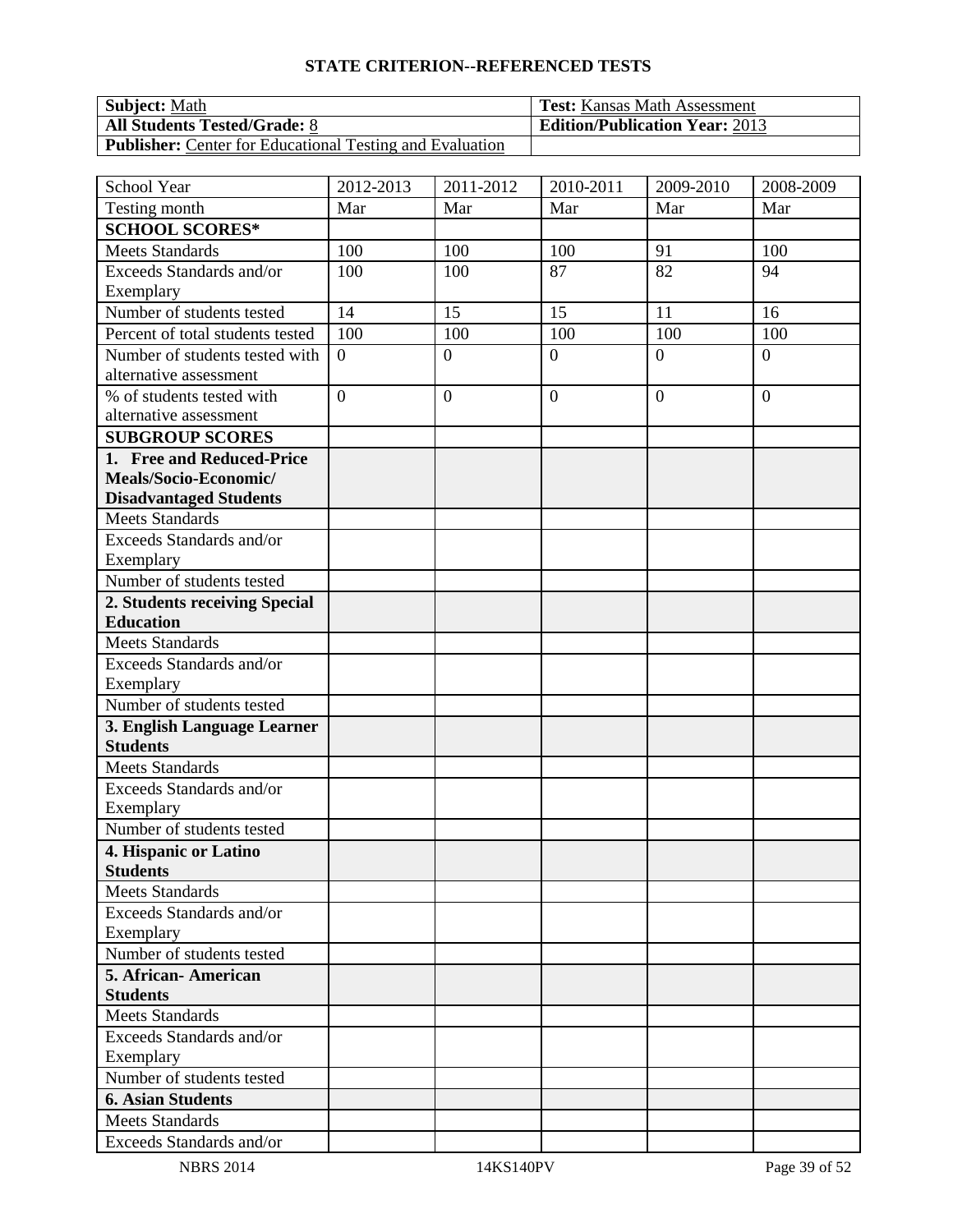| School Year                            | 2012-2013 | 2011-2012 | 2010-2011 | 2009-2010 | 2008-2009 |
|----------------------------------------|-----------|-----------|-----------|-----------|-----------|
| Exemplary                              |           |           |           |           |           |
| Number of students tested              |           |           |           |           |           |
| 7. American Indian or                  |           |           |           |           |           |
| <b>Alaska Native Students</b>          |           |           |           |           |           |
| <b>Meets Standards</b>                 |           |           |           |           |           |
| Exceeds Standards and/or               |           |           |           |           |           |
| Exemplary                              |           |           |           |           |           |
| Number of students tested              |           |           |           |           |           |
| 8. Native Hawaiian or other            |           |           |           |           |           |
| <b>Pacific Islander Students</b>       |           |           |           |           |           |
| <b>Meets Standards</b>                 |           |           |           |           |           |
| Exceeds Standards and/or               |           |           |           |           |           |
| Exemplary                              |           |           |           |           |           |
| Number of students tested              |           |           |           |           |           |
| 9. White Students                      |           |           |           |           |           |
| <b>Meets Standards</b>                 |           |           |           |           |           |
| Exceeds Standards and/or               |           |           |           |           |           |
| Exemplary                              |           |           |           |           |           |
| Number of students tested              |           |           |           |           |           |
| 10. Two or More Races                  |           |           |           |           |           |
| identified Students                    |           |           |           |           |           |
| <b>Meets Standards</b>                 |           |           |           |           |           |
| Exceeds Standards and/or               |           |           |           |           |           |
| Exemplary                              |           |           |           |           |           |
| Number of students tested              |           |           |           |           |           |
| 11. Other 1: Other 1                   |           |           |           |           |           |
| <b>Meets Standards</b>                 |           |           |           |           |           |
| Exceeds Standards and/or               |           |           |           |           |           |
| Exemplary                              |           |           |           |           |           |
| Number of students tested              |           |           |           |           |           |
| 12. Other 2: Other 2                   |           |           |           |           |           |
| <b>Meets Standards</b>                 |           |           |           |           |           |
| <b>Exceeds Standards and/or</b>        |           |           |           |           |           |
| Exemplary<br>Number of students tested |           |           |           |           |           |
|                                        |           |           |           |           |           |
| 13. Other 3: Other 3                   |           |           |           |           |           |
| <b>Meets Standards</b>                 |           |           |           |           |           |
| Exceeds Standards and/or               |           |           |           |           |           |
| Exemplary<br>Number of students tested |           |           |           |           |           |
|                                        |           |           |           |           |           |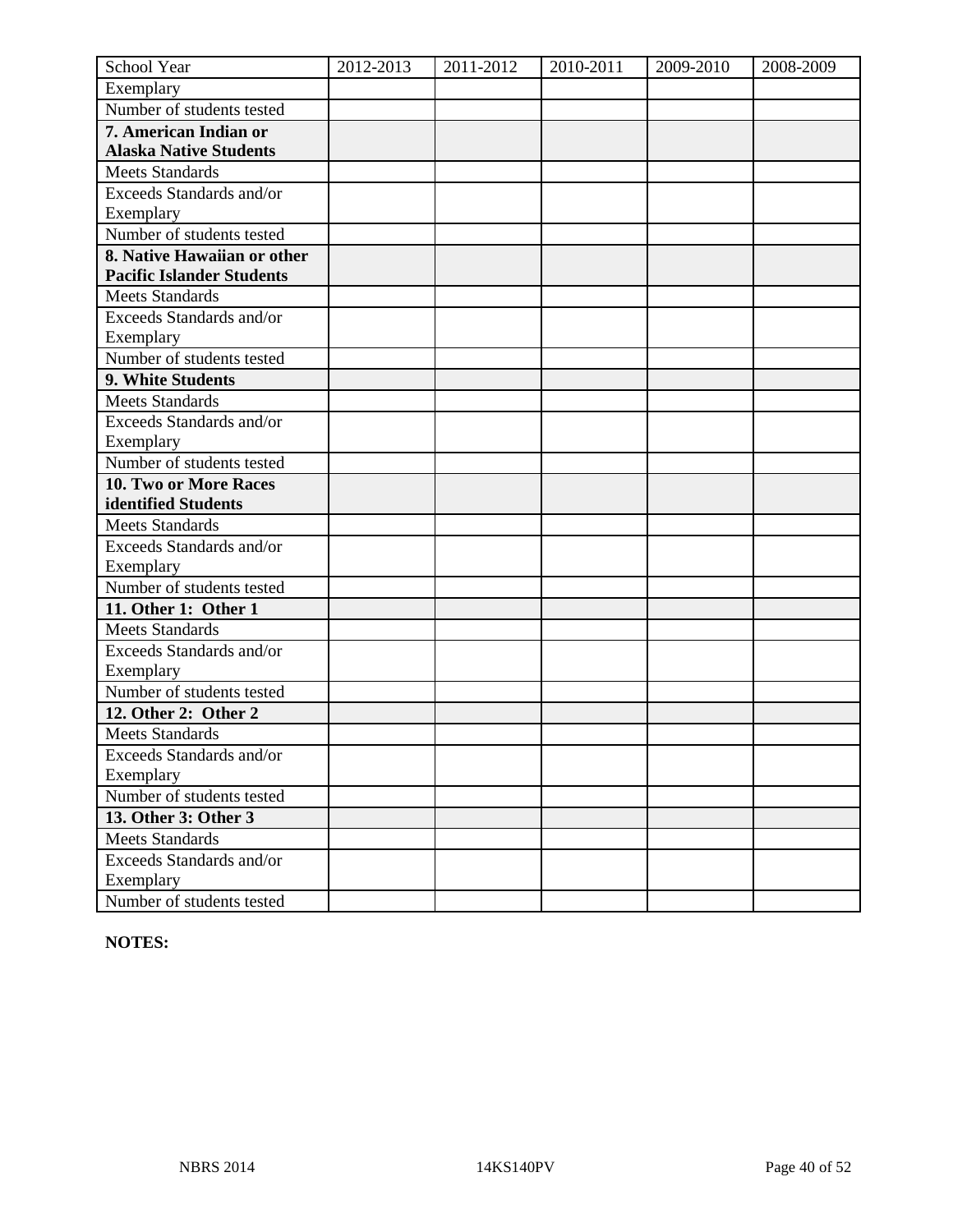| <b>Subject:</b> Reading/ELA                                     | <b>Test:</b> Kansas Reading Assessment |
|-----------------------------------------------------------------|----------------------------------------|
| <b>All Students Tested/Grade: 3</b>                             | <b>Edition/Publication Year: 2013</b>  |
| <b>Publisher:</b> Center for Educational Testing and Evaluation |                                        |

| School Year                                    | 2012-2013      | 2011-2012        | 2010-2011      | 2009-2010        | 2008-2009        |
|------------------------------------------------|----------------|------------------|----------------|------------------|------------------|
| Testing month                                  | Mar            | Mar              | Mar            | Mar              | Mar              |
| <b>SCHOOL SCORES*</b>                          |                |                  |                |                  |                  |
| <b>Meets Standards</b>                         | 100            | 100              | 100            | 100              | 100              |
| Exceeds Standards and/or                       | 100            | 100              | 88             | 83               | 86               |
| Exemplary                                      |                |                  |                |                  |                  |
| Number of students tested                      | 12             | 12               | 16             | 18               | 15               |
| Percent of total students tested               | 100            | 100              | 100            | 100              | 100              |
| Number of students tested with                 | $\overline{0}$ | $\overline{0}$   | $\overline{0}$ | $\overline{0}$   | $\overline{0}$   |
| alternative assessment                         |                |                  |                |                  |                  |
| % of students tested with                      | $\overline{0}$ | $\boldsymbol{0}$ | $\overline{0}$ | $\boldsymbol{0}$ | $\boldsymbol{0}$ |
| alternative assessment                         |                |                  |                |                  |                  |
| <b>SUBGROUP SCORES</b>                         |                |                  |                |                  |                  |
| 1. Free and Reduced-Price                      |                |                  |                |                  |                  |
| Meals/Socio-Economic/                          |                |                  |                |                  |                  |
| <b>Disadvantaged Students</b>                  |                |                  |                |                  |                  |
| <b>Meets Standards</b>                         |                |                  |                |                  |                  |
| Exceeds Standards and/or                       |                |                  |                |                  |                  |
| Exemplary                                      |                |                  |                |                  |                  |
| Number of students tested                      |                |                  |                |                  |                  |
| 2. Students receiving Special                  |                |                  |                |                  |                  |
| <b>Education</b>                               |                |                  |                |                  |                  |
| <b>Meets Standards</b>                         |                |                  |                |                  |                  |
| Exceeds Standards and/or                       |                |                  |                |                  |                  |
| Exemplary                                      |                |                  |                |                  |                  |
| Number of students tested                      |                |                  |                |                  |                  |
| 3. English Language Learner<br><b>Students</b> |                |                  |                |                  |                  |
| <b>Meets Standards</b>                         |                |                  |                |                  |                  |
| Exceeds Standards and/or                       |                |                  |                |                  |                  |
| Exemplary                                      |                |                  |                |                  |                  |
| Number of students tested                      |                |                  |                |                  |                  |
| 4. Hispanic or Latino                          |                |                  |                |                  |                  |
| <b>Students</b>                                |                |                  |                |                  |                  |
| <b>Meets Standards</b>                         |                |                  |                |                  |                  |
| Exceeds Standards and/or                       |                |                  |                |                  |                  |
| Exemplary                                      |                |                  |                |                  |                  |
| Number of students tested                      |                |                  |                |                  |                  |
| 5. African-American                            |                |                  |                |                  |                  |
| <b>Students</b>                                |                |                  |                |                  |                  |
| Meets Standards                                |                |                  |                |                  |                  |
| Exceeds Standards and/or                       |                |                  |                |                  |                  |
| Exemplary                                      |                |                  |                |                  |                  |
| Number of students tested                      |                |                  |                |                  |                  |
| <b>6. Asian Students</b>                       |                |                  |                |                  |                  |
| <b>Meets Standards</b>                         |                |                  |                |                  |                  |
| Exceeds Standards and/or                       |                |                  |                |                  |                  |
| <b>NBRS 2014</b>                               |                | 14KS140PV        |                |                  | Page 41 of 52    |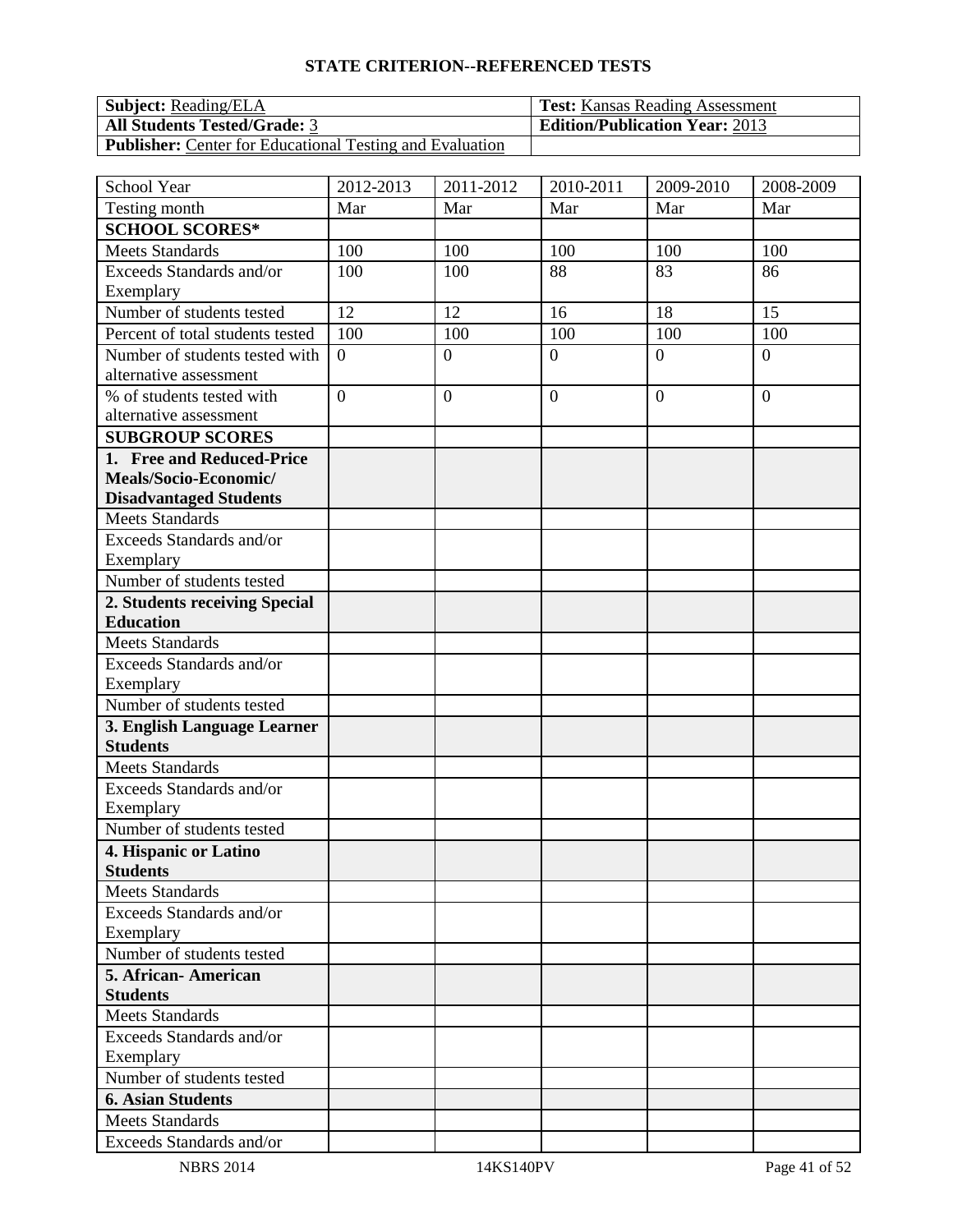| School Year                            | 2012-2013 | 2011-2012 | 2010-2011 | 2009-2010 | 2008-2009 |
|----------------------------------------|-----------|-----------|-----------|-----------|-----------|
| Exemplary                              |           |           |           |           |           |
| Number of students tested              |           |           |           |           |           |
| 7. American Indian or                  |           |           |           |           |           |
| <b>Alaska Native Students</b>          |           |           |           |           |           |
| <b>Meets Standards</b>                 |           |           |           |           |           |
| Exceeds Standards and/or               |           |           |           |           |           |
| Exemplary                              |           |           |           |           |           |
| Number of students tested              |           |           |           |           |           |
| 8. Native Hawaiian or other            |           |           |           |           |           |
| <b>Pacific Islander Students</b>       |           |           |           |           |           |
| <b>Meets Standards</b>                 |           |           |           |           |           |
| Exceeds Standards and/or               |           |           |           |           |           |
| Exemplary                              |           |           |           |           |           |
| Number of students tested              |           |           |           |           |           |
| 9. White Students                      |           |           |           |           |           |
| <b>Meets Standards</b>                 |           |           |           |           |           |
| Exceeds Standards and/or               |           |           |           |           |           |
| Exemplary                              |           |           |           |           |           |
| Number of students tested              |           |           |           |           |           |
| 10. Two or More Races                  |           |           |           |           |           |
| identified Students                    |           |           |           |           |           |
| <b>Meets Standards</b>                 |           |           |           |           |           |
| Exceeds Standards and/or               |           |           |           |           |           |
| Exemplary                              |           |           |           |           |           |
| Number of students tested              |           |           |           |           |           |
| 11. Other 1: Other 1                   |           |           |           |           |           |
| <b>Meets Standards</b>                 |           |           |           |           |           |
| Exceeds Standards and/or               |           |           |           |           |           |
| Exemplary                              |           |           |           |           |           |
| Number of students tested              |           |           |           |           |           |
| 12. Other 2: Other 2                   |           |           |           |           |           |
| <b>Meets Standards</b>                 |           |           |           |           |           |
| <b>Exceeds Standards and/or</b>        |           |           |           |           |           |
| Exemplary<br>Number of students tested |           |           |           |           |           |
|                                        |           |           |           |           |           |
| 13. Other 3: Other 3                   |           |           |           |           |           |
| <b>Meets Standards</b>                 |           |           |           |           |           |
| Exceeds Standards and/or               |           |           |           |           |           |
| Exemplary<br>Number of students tested |           |           |           |           |           |
|                                        |           |           |           |           |           |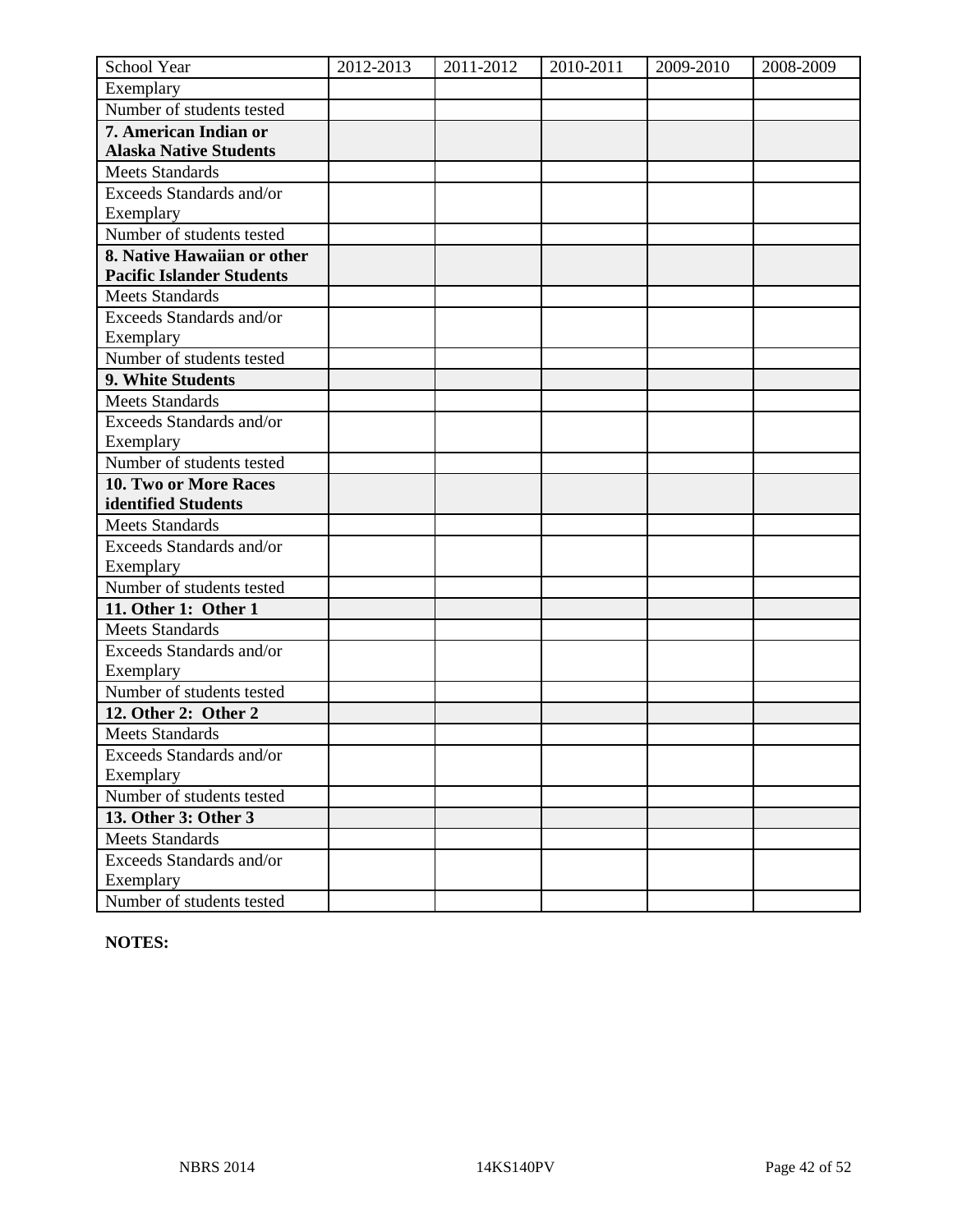| <b>Subject:</b> Reading/ELA                                     | <b>Test:</b> Kansas Reading Assessment |
|-----------------------------------------------------------------|----------------------------------------|
| <b>All Students Tested/Grade: 4</b>                             | <b>Edition/Publication Year: 2013</b>  |
| <b>Publisher:</b> Center for Educational Testing and Evaluation |                                        |

| School Year                                              | 2012-2013      | 2011-2012        | 2010-2011      | 2009-2010        | 2008-2009        |
|----------------------------------------------------------|----------------|------------------|----------------|------------------|------------------|
| Testing month                                            | Mar            | Mar              | Mar            | Mar              | Mar              |
| <b>SCHOOL SCORES*</b>                                    |                |                  |                |                  |                  |
| <b>Meets Standards</b>                                   | 100            | 100              | 100            | 100              | 100              |
| Exceeds Standards and/or                                 | 100            | 100              | 89             | 80               | 94               |
| Exemplary                                                |                |                  |                |                  |                  |
| Number of students tested                                | 12             | 17               | 19             | 15               | 16               |
| Percent of total students tested                         | 100            | 100              | 100            | 100              | 100              |
| Number of students tested with<br>alternative assessment | $\overline{0}$ | $\overline{0}$   | $\overline{0}$ | $\overline{0}$   | $\overline{0}$   |
| % of students tested with                                | $\overline{0}$ | $\boldsymbol{0}$ | $\overline{0}$ | $\boldsymbol{0}$ | $\boldsymbol{0}$ |
| alternative assessment                                   |                |                  |                |                  |                  |
| <b>SUBGROUP SCORES</b>                                   |                |                  |                |                  |                  |
| 1. Free and Reduced-Price                                |                |                  |                |                  |                  |
| Meals/Socio-Economic/                                    |                |                  |                |                  |                  |
| <b>Disadvantaged Students</b>                            |                |                  |                |                  |                  |
| <b>Meets Standards</b>                                   |                |                  |                |                  |                  |
| Exceeds Standards and/or                                 |                |                  |                |                  |                  |
| Exemplary                                                |                |                  |                |                  |                  |
| Number of students tested                                |                |                  |                |                  |                  |
| 2. Students receiving Special                            |                |                  |                |                  |                  |
| <b>Education</b>                                         |                |                  |                |                  |                  |
| <b>Meets Standards</b>                                   |                |                  |                |                  |                  |
| Exceeds Standards and/or                                 |                |                  |                |                  |                  |
| Exemplary                                                |                |                  |                |                  |                  |
| Number of students tested                                |                |                  |                |                  |                  |
| 3. English Language Learner                              |                |                  |                |                  |                  |
| <b>Students</b>                                          |                |                  |                |                  |                  |
| <b>Meets Standards</b>                                   |                |                  |                |                  |                  |
| Exceeds Standards and/or                                 |                |                  |                |                  |                  |
| Exemplary<br>Number of students tested                   |                |                  |                |                  |                  |
| 4. Hispanic or Latino                                    |                |                  |                |                  |                  |
| <b>Students</b>                                          |                |                  |                |                  |                  |
| <b>Meets Standards</b>                                   |                |                  |                |                  |                  |
| Exceeds Standards and/or                                 |                |                  |                |                  |                  |
| Exemplary                                                |                |                  |                |                  |                  |
| Number of students tested                                |                |                  |                |                  |                  |
| 5. African-American                                      |                |                  |                |                  |                  |
| <b>Students</b>                                          |                |                  |                |                  |                  |
| <b>Meets Standards</b>                                   |                |                  |                |                  |                  |
| Exceeds Standards and/or                                 |                |                  |                |                  |                  |
| Exemplary                                                |                |                  |                |                  |                  |
| Number of students tested                                |                |                  |                |                  |                  |
| <b>6. Asian Students</b>                                 |                |                  |                |                  |                  |
| <b>Meets Standards</b>                                   |                |                  |                |                  |                  |
| Exceeds Standards and/or                                 |                |                  |                |                  |                  |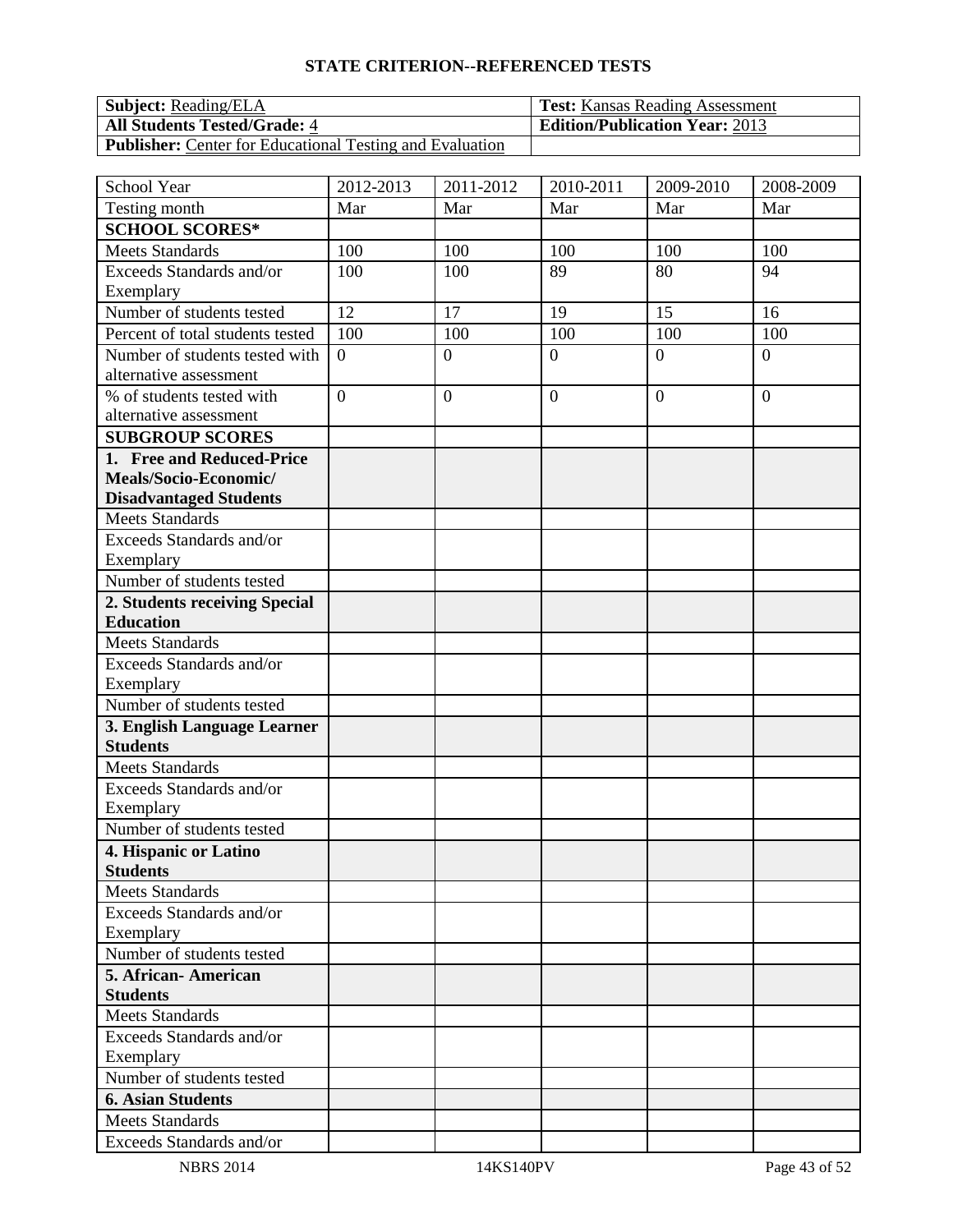| School Year                            | 2012-2013 | 2011-2012 | 2010-2011 | 2009-2010 | 2008-2009 |
|----------------------------------------|-----------|-----------|-----------|-----------|-----------|
| Exemplary                              |           |           |           |           |           |
| Number of students tested              |           |           |           |           |           |
| 7. American Indian or                  |           |           |           |           |           |
| <b>Alaska Native Students</b>          |           |           |           |           |           |
| <b>Meets Standards</b>                 |           |           |           |           |           |
| Exceeds Standards and/or               |           |           |           |           |           |
| Exemplary                              |           |           |           |           |           |
| Number of students tested              |           |           |           |           |           |
| 8. Native Hawaiian or other            |           |           |           |           |           |
| <b>Pacific Islander Students</b>       |           |           |           |           |           |
| <b>Meets Standards</b>                 |           |           |           |           |           |
| Exceeds Standards and/or               |           |           |           |           |           |
| Exemplary                              |           |           |           |           |           |
| Number of students tested              |           |           |           |           |           |
| 9. White Students                      |           |           |           |           |           |
| <b>Meets Standards</b>                 |           |           |           |           |           |
| Exceeds Standards and/or               |           |           |           |           |           |
| Exemplary                              |           |           |           |           |           |
| Number of students tested              |           |           |           |           |           |
| 10. Two or More Races                  |           |           |           |           |           |
| identified Students                    |           |           |           |           |           |
| <b>Meets Standards</b>                 |           |           |           |           |           |
| Exceeds Standards and/or               |           |           |           |           |           |
| Exemplary                              |           |           |           |           |           |
| Number of students tested              |           |           |           |           |           |
| 11. Other 1: Other 1                   |           |           |           |           |           |
| <b>Meets Standards</b>                 |           |           |           |           |           |
| Exceeds Standards and/or               |           |           |           |           |           |
| Exemplary                              |           |           |           |           |           |
| Number of students tested              |           |           |           |           |           |
| 12. Other 2: Other 2                   |           |           |           |           |           |
| <b>Meets Standards</b>                 |           |           |           |           |           |
| <b>Exceeds Standards and/or</b>        |           |           |           |           |           |
| Exemplary<br>Number of students tested |           |           |           |           |           |
|                                        |           |           |           |           |           |
| 13. Other 3: Other 3                   |           |           |           |           |           |
| <b>Meets Standards</b>                 |           |           |           |           |           |
| Exceeds Standards and/or               |           |           |           |           |           |
| Exemplary<br>Number of students tested |           |           |           |           |           |
|                                        |           |           |           |           |           |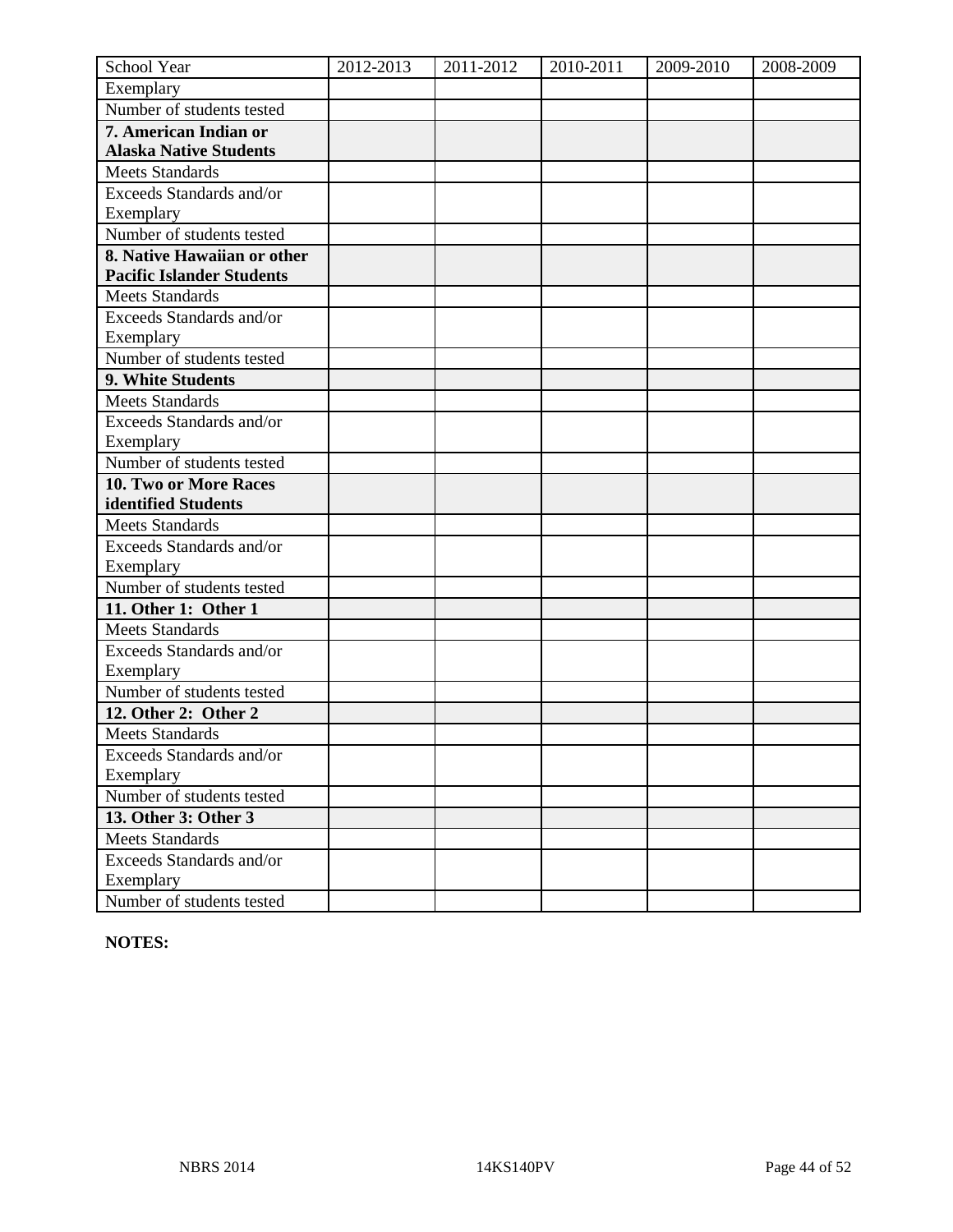| <b>Subject:</b> Reading/ELA                                     | <b>Test:</b> Kansas Reading Assessment |
|-----------------------------------------------------------------|----------------------------------------|
| <b>All Students Tested/Grade: 5</b>                             | <b>Edition/Publication Year: 2013</b>  |
| <b>Publisher:</b> Center for Educational Testing and Evaluation |                                        |

| School Year                                            | 2012-2013      | 2011-2012      | $2010 - 2011$  | 2009-2010      | 2008-2009      |
|--------------------------------------------------------|----------------|----------------|----------------|----------------|----------------|
| Testing month                                          | Mar            | Mar            | Mar            | Mar            | Mar            |
| <b>SCHOOL SCORES*</b>                                  |                |                |                |                |                |
| <b>Meets Standards</b>                                 | 100            | 100            | 100            | 100            | 100            |
| Exceeds Standards and/or                               | 100            | 100            | 75             | 26             | 94             |
| Exemplary                                              |                |                |                |                |                |
| Number of students tested                              | 18             | 15             | 16             | 15             | 17             |
| Percent of total students tested                       | 100            | 100            | 100            | 100            | 100            |
| Number of students tested with                         | $\overline{0}$ | $\overline{0}$ | $\overline{0}$ | $\overline{0}$ | $\overline{0}$ |
| alternative assessment                                 |                |                |                |                |                |
| % of students tested with                              | $\overline{0}$ | $\overline{0}$ | $\mathbf{0}$   | $\overline{0}$ | $\theta$       |
| alternative assessment                                 |                |                |                |                |                |
| <b>SUBGROUP SCORES</b>                                 |                |                |                |                |                |
| 1. Free and Reduced-Price                              |                |                |                |                |                |
| Meals/Socio-Economic/<br><b>Disadvantaged Students</b> |                |                |                |                |                |
| <b>Meets Standards</b>                                 |                |                |                |                |                |
| Exceeds Standards and/or                               |                |                |                |                |                |
| Exemplary                                              |                |                |                |                |                |
| Number of students tested                              |                |                |                |                |                |
| 2. Students receiving Special                          |                |                |                |                |                |
| <b>Education</b>                                       |                |                |                |                |                |
| <b>Meets Standards</b>                                 |                |                |                |                |                |
| Exceeds Standards and/or                               |                |                |                |                |                |
| Exemplary                                              |                |                |                |                |                |
| Number of students tested                              |                |                |                |                |                |
| 3. English Language Learner                            |                |                |                |                |                |
| <b>Students</b>                                        |                |                |                |                |                |
| Meets Standards                                        |                |                |                |                |                |
| Exceeds Standards and/or                               |                |                |                |                |                |
| Exemplary                                              |                |                |                |                |                |
| Number of students tested                              |                |                |                |                |                |
| 4. Hispanic or Latino                                  |                |                |                |                |                |
| <b>Students</b>                                        |                |                |                |                |                |
| <b>Meets Standards</b>                                 |                |                |                |                |                |
| Exceeds Standards and/or                               |                |                |                |                |                |
| Exemplary<br>Number of students tested                 |                |                |                |                |                |
| 5. African-American                                    |                |                |                |                |                |
| <b>Students</b>                                        |                |                |                |                |                |
| <b>Meets Standards</b>                                 |                |                |                |                |                |
| Exceeds Standards and/or                               |                |                |                |                |                |
| Exemplary                                              |                |                |                |                |                |
| Number of students tested                              |                |                |                |                |                |
| <b>6. Asian Students</b>                               |                |                |                |                |                |
| <b>Meets Standards</b>                                 |                |                |                |                |                |
| Exceeds Standards and/or                               |                |                |                |                |                |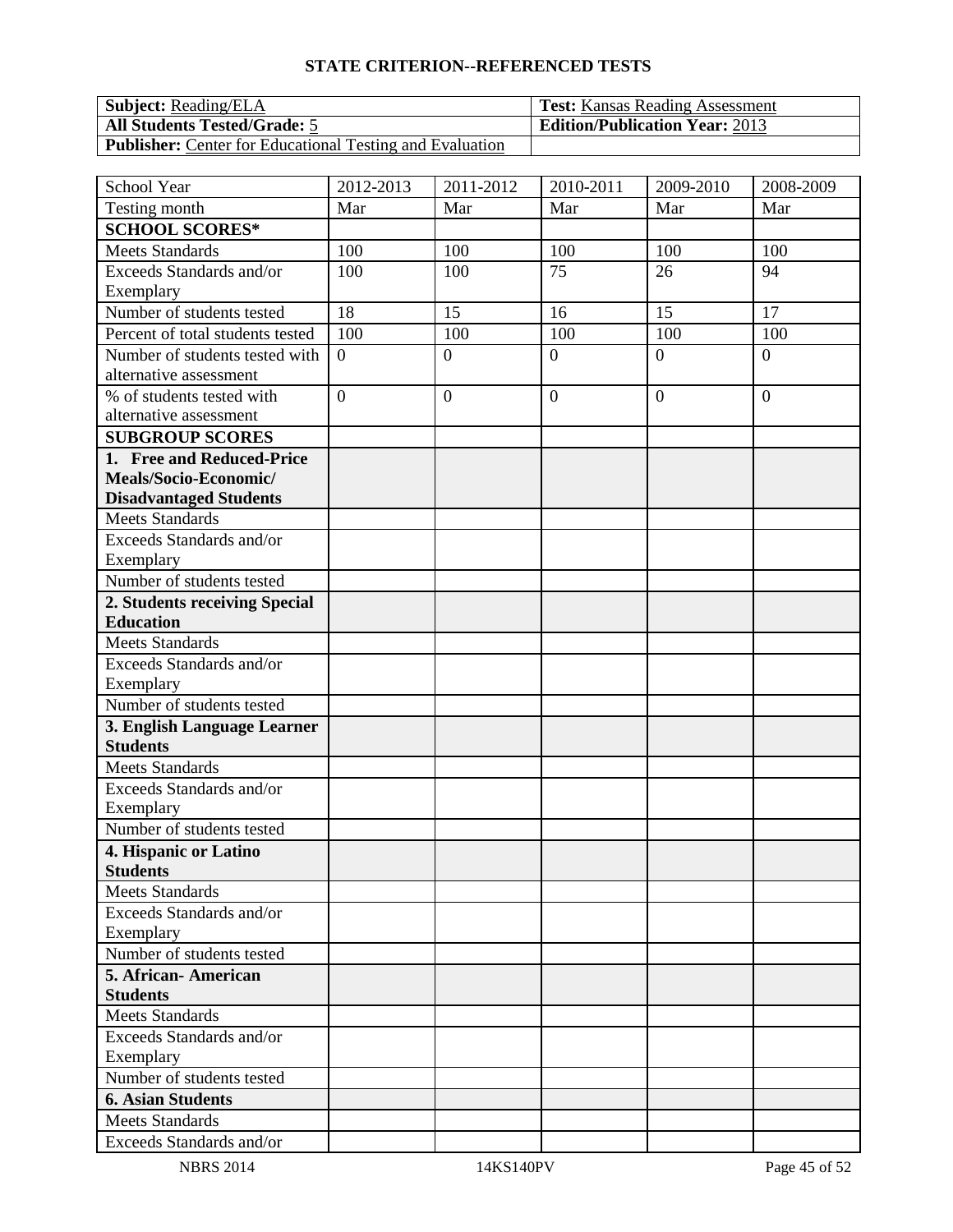| School Year                      | 2012-2013 | 2011-2012 | 2010-2011 | 2009-2010 | 2008-2009 |
|----------------------------------|-----------|-----------|-----------|-----------|-----------|
| Exemplary                        |           |           |           |           |           |
| Number of students tested        |           |           |           |           |           |
| 7. American Indian or            |           |           |           |           |           |
| <b>Alaska Native Students</b>    |           |           |           |           |           |
| <b>Meets Standards</b>           |           |           |           |           |           |
| Exceeds Standards and/or         |           |           |           |           |           |
| Exemplary                        |           |           |           |           |           |
| Number of students tested        |           |           |           |           |           |
| 8. Native Hawaiian or other      |           |           |           |           |           |
| <b>Pacific Islander Students</b> |           |           |           |           |           |
| <b>Meets Standards</b>           |           |           |           |           |           |
| Exceeds Standards and/or         |           |           |           |           |           |
| Exemplary                        |           |           |           |           |           |
| Number of students tested        |           |           |           |           |           |
| 9. White Students                |           |           |           |           |           |
| <b>Meets Standards</b>           |           |           |           |           |           |
| Exceeds Standards and/or         |           |           |           |           |           |
| Exemplary                        |           |           |           |           |           |
| Number of students tested        |           |           |           |           |           |
| 10. Two or More Races            |           |           |           |           |           |
| identified Students              |           |           |           |           |           |
| <b>Meets Standards</b>           |           |           |           |           |           |
| Exceeds Standards and/or         |           |           |           |           |           |
| Exemplary                        |           |           |           |           |           |
| Number of students tested        |           |           |           |           |           |
| 11. Other 1: Other 1             |           |           |           |           |           |
| <b>Meets Standards</b>           |           |           |           |           |           |
| Exceeds Standards and/or         |           |           |           |           |           |
| Exemplary                        |           |           |           |           |           |
| Number of students tested        |           |           |           |           |           |
| 12. Other 2: Other 2             |           |           |           |           |           |
| <b>Meets Standards</b>           |           |           |           |           |           |
| <b>Exceeds Standards and/or</b>  |           |           |           |           |           |
| Exemplary                        |           |           |           |           |           |
| Number of students tested        |           |           |           |           |           |
| 13. Other 3: Other 3             |           |           |           |           |           |
| <b>Meets Standards</b>           |           |           |           |           |           |
| Exceeds Standards and/or         |           |           |           |           |           |
| Exemplary                        |           |           |           |           |           |
| Number of students tested        |           |           |           |           |           |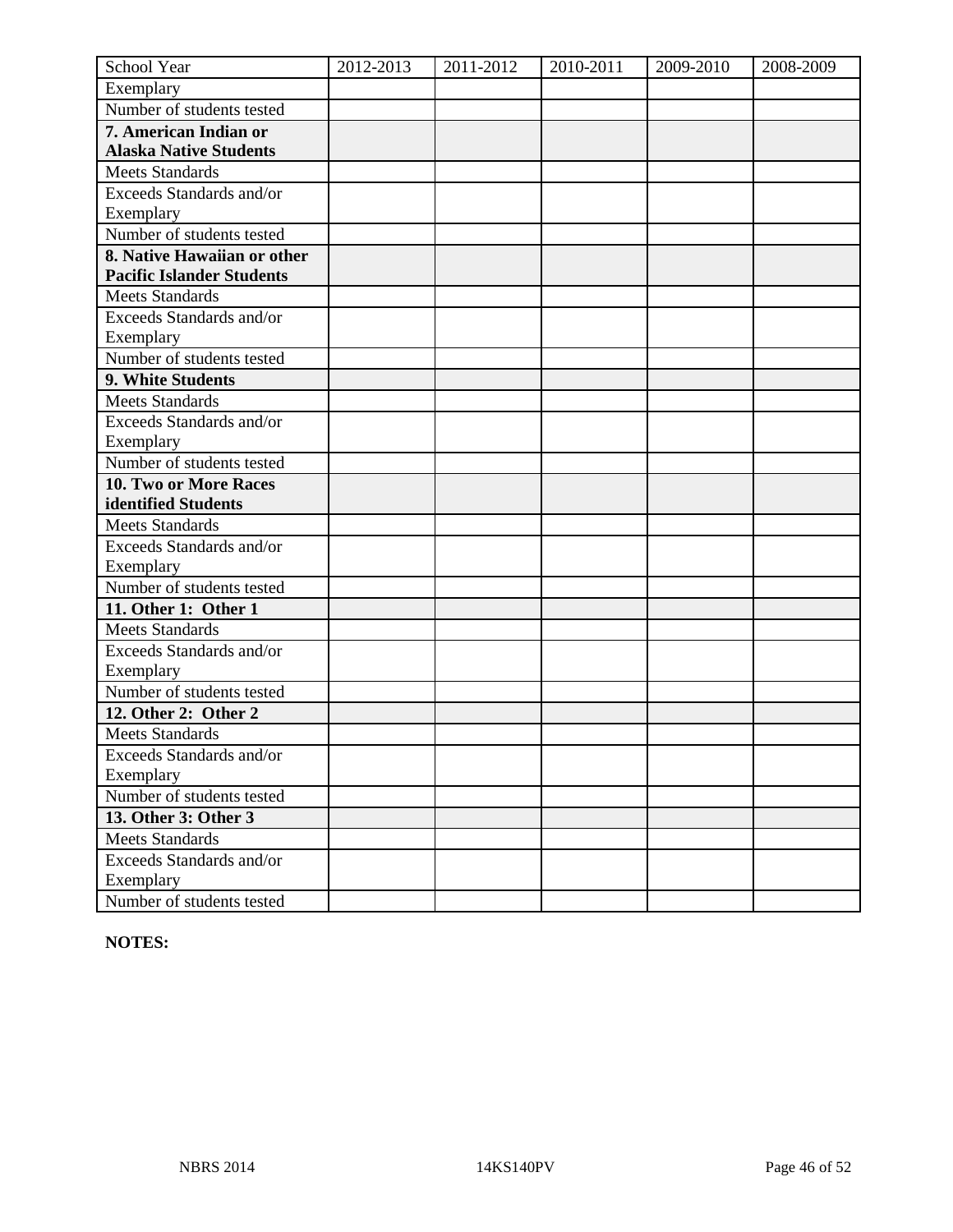| <b>Subject:</b> Reading/ELA                                     | <b>Test:</b> Kansas Reading Assessment |
|-----------------------------------------------------------------|----------------------------------------|
| <b>All Students Tested/Grade: 6</b>                             | <b>Edition/Publication Year: 2013</b>  |
| <b>Publisher:</b> Center for Educational Testing and Evaluation |                                        |

| School Year                                      | 2012-2013      | 2011-2012        | 2010-2011      | 2009-2010        | 2008-2009        |
|--------------------------------------------------|----------------|------------------|----------------|------------------|------------------|
| Testing month                                    | Mar            | Mar              | Mar            | Mar              | Mar              |
| <b>SCHOOL SCORES*</b>                            |                |                  |                |                  |                  |
| <b>Meets Standards</b>                           | 100            | 100              | 100            | 100              | 94               |
| Exceeds Standards and/or                         | 100            | 100              | 93             | 94               | 94               |
| Exemplary                                        |                |                  |                |                  |                  |
| Number of students tested                        | 15             | 13               | 15             | 17               | 16               |
| Percent of total students tested                 | 100            | 100              | 100            | 100              | 100              |
| Number of students tested with                   | $\overline{0}$ | $\overline{0}$   | $\overline{0}$ | $\overline{0}$   | $\overline{0}$   |
| alternative assessment                           |                |                  |                |                  |                  |
| % of students tested with                        | $\overline{0}$ | $\boldsymbol{0}$ | $\overline{0}$ | $\boldsymbol{0}$ | $\boldsymbol{0}$ |
| alternative assessment<br><b>SUBGROUP SCORES</b> |                |                  |                |                  |                  |
| 1. Free and Reduced-Price                        |                |                  |                |                  |                  |
| Meals/Socio-Economic/                            |                |                  |                |                  |                  |
| <b>Disadvantaged Students</b>                    |                |                  |                |                  |                  |
| <b>Meets Standards</b>                           |                |                  |                |                  |                  |
| Exceeds Standards and/or                         |                |                  |                |                  |                  |
| Exemplary                                        |                |                  |                |                  |                  |
| Number of students tested                        |                |                  |                |                  |                  |
| 2. Students receiving Special                    |                |                  |                |                  |                  |
| <b>Education</b>                                 |                |                  |                |                  |                  |
| <b>Meets Standards</b>                           |                |                  |                |                  |                  |
| Exceeds Standards and/or                         |                |                  |                |                  |                  |
| Exemplary                                        |                |                  |                |                  |                  |
| Number of students tested                        |                |                  |                |                  |                  |
| 3. English Language Learner                      |                |                  |                |                  |                  |
| <b>Students</b>                                  |                |                  |                |                  |                  |
| <b>Meets Standards</b>                           |                |                  |                |                  |                  |
| Exceeds Standards and/or                         |                |                  |                |                  |                  |
| Exemplary                                        |                |                  |                |                  |                  |
| Number of students tested                        |                |                  |                |                  |                  |
| 4. Hispanic or Latino<br><b>Students</b>         |                |                  |                |                  |                  |
| <b>Meets Standards</b>                           |                |                  |                |                  |                  |
| Exceeds Standards and/or                         |                |                  |                |                  |                  |
| Exemplary                                        |                |                  |                |                  |                  |
| Number of students tested                        |                |                  |                |                  |                  |
| 5. African-American                              |                |                  |                |                  |                  |
| <b>Students</b>                                  |                |                  |                |                  |                  |
| <b>Meets Standards</b>                           |                |                  |                |                  |                  |
| Exceeds Standards and/or                         |                |                  |                |                  |                  |
| Exemplary                                        |                |                  |                |                  |                  |
| Number of students tested                        |                |                  |                |                  |                  |
| <b>6. Asian Students</b>                         |                |                  |                |                  |                  |
| <b>Meets Standards</b>                           |                |                  |                |                  |                  |
| Exceeds Standards and/or                         |                |                  |                |                  |                  |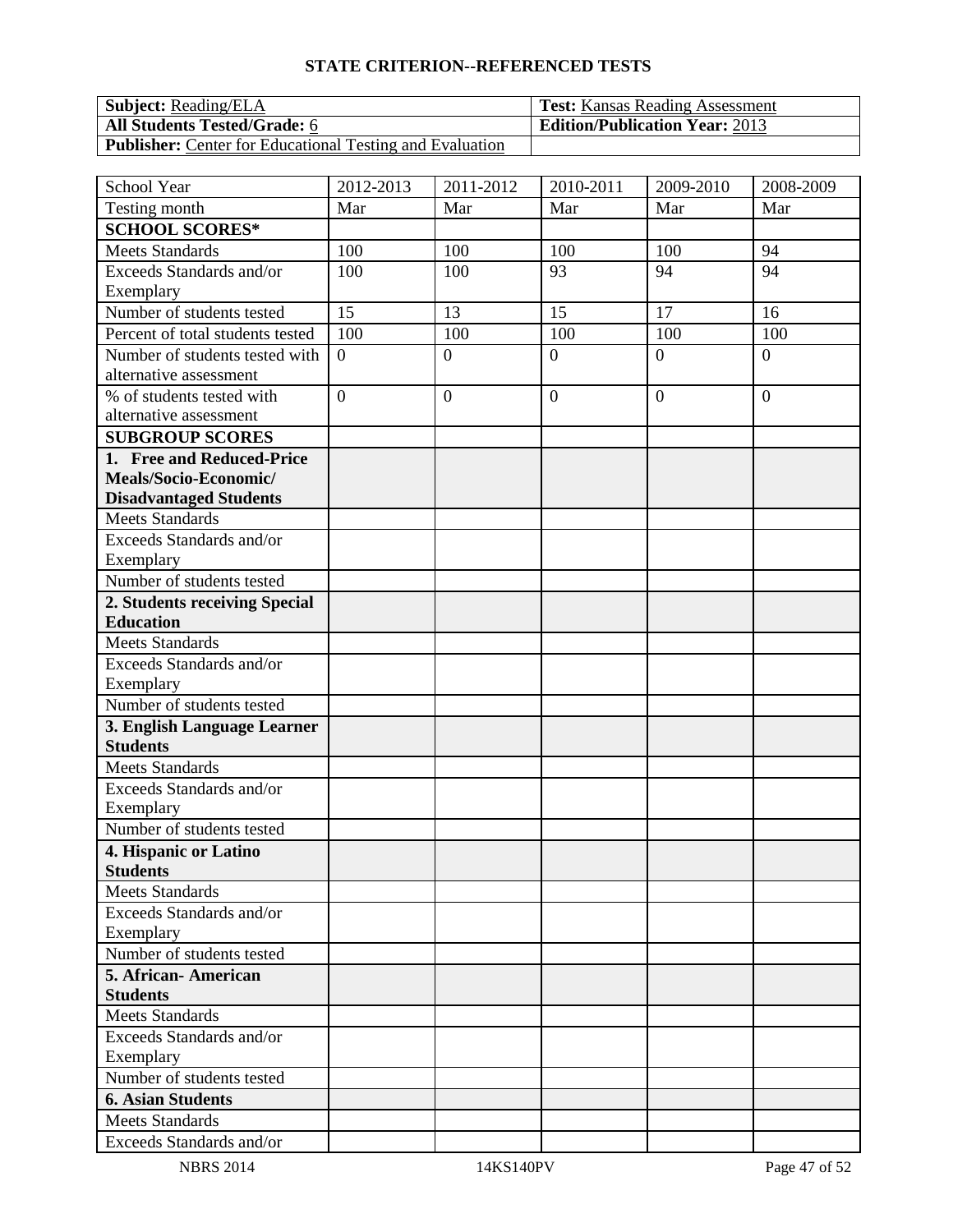| School Year                      | 2012-2013 | 2011-2012 | 2010-2011 | 2009-2010 | 2008-2009 |
|----------------------------------|-----------|-----------|-----------|-----------|-----------|
| Exemplary                        |           |           |           |           |           |
| Number of students tested        |           |           |           |           |           |
| 7. American Indian or            |           |           |           |           |           |
| <b>Alaska Native Students</b>    |           |           |           |           |           |
| <b>Meets Standards</b>           |           |           |           |           |           |
| Exceeds Standards and/or         |           |           |           |           |           |
| Exemplary                        |           |           |           |           |           |
| Number of students tested        |           |           |           |           |           |
| 8. Native Hawaiian or other      |           |           |           |           |           |
| <b>Pacific Islander Students</b> |           |           |           |           |           |
| <b>Meets Standards</b>           |           |           |           |           |           |
| Exceeds Standards and/or         |           |           |           |           |           |
| Exemplary                        |           |           |           |           |           |
| Number of students tested        |           |           |           |           |           |
| 9. White Students                |           |           |           |           |           |
| <b>Meets Standards</b>           |           |           |           |           |           |
| Exceeds Standards and/or         |           |           |           |           |           |
| Exemplary                        |           |           |           |           |           |
| Number of students tested        |           |           |           |           |           |
| 10. Two or More Races            |           |           |           |           |           |
| identified Students              |           |           |           |           |           |
| <b>Meets Standards</b>           |           |           |           |           |           |
| Exceeds Standards and/or         |           |           |           |           |           |
| Exemplary                        |           |           |           |           |           |
| Number of students tested        |           |           |           |           |           |
| 11. Other 1: Other 1             |           |           |           |           |           |
| <b>Meets Standards</b>           |           |           |           |           |           |
| Exceeds Standards and/or         |           |           |           |           |           |
| Exemplary                        |           |           |           |           |           |
| Number of students tested        |           |           |           |           |           |
| 12. Other 2: Other 2             |           |           |           |           |           |
| <b>Meets Standards</b>           |           |           |           |           |           |
| <b>Exceeds Standards and/or</b>  |           |           |           |           |           |
| Exemplary                        |           |           |           |           |           |
| Number of students tested        |           |           |           |           |           |
| 13. Other 3: Other 3             |           |           |           |           |           |
| <b>Meets Standards</b>           |           |           |           |           |           |
| Exceeds Standards and/or         |           |           |           |           |           |
| Exemplary                        |           |           |           |           |           |
| Number of students tested        |           |           |           |           |           |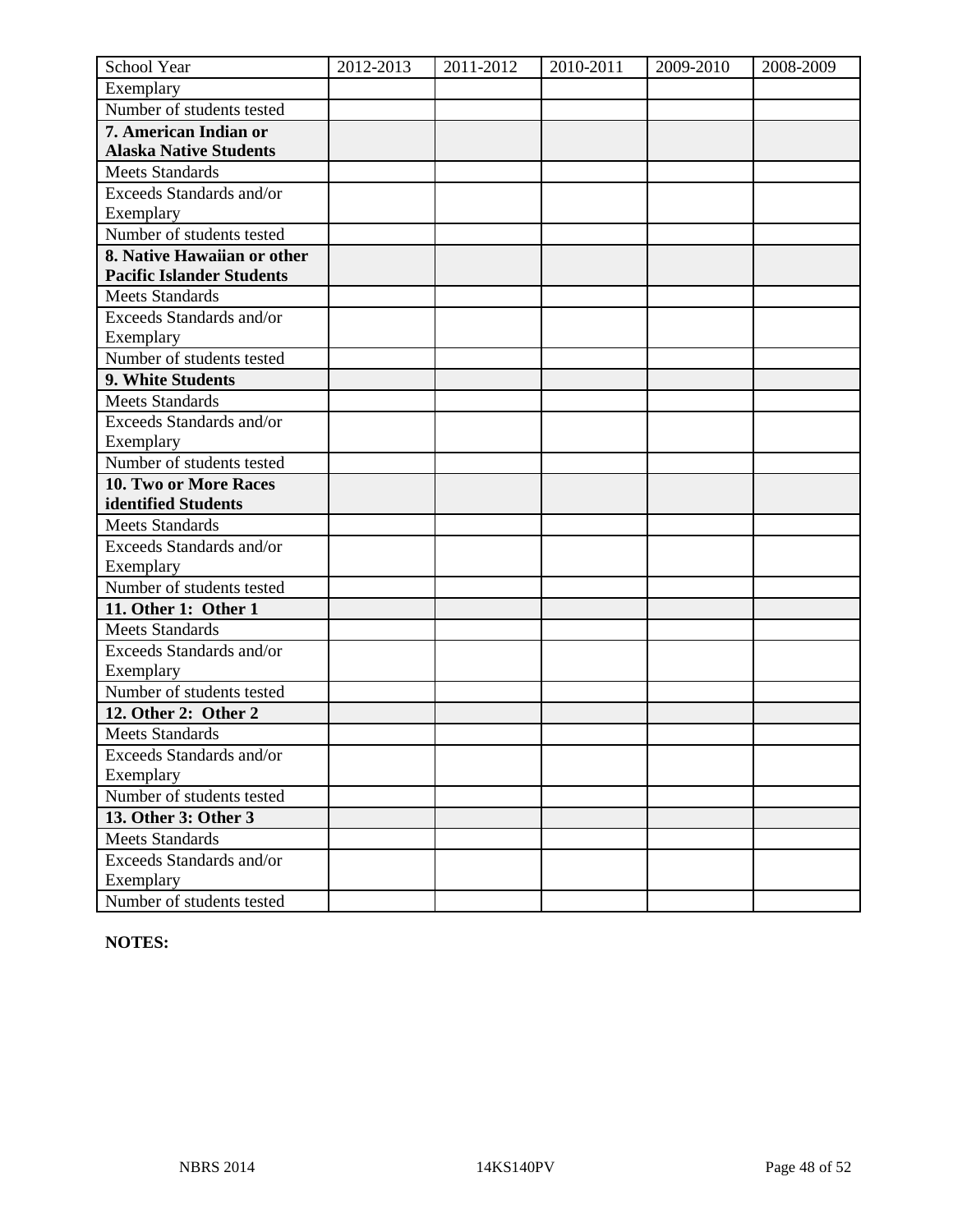| <b>Subject:</b> Reading/ELA                                     | <b>Test:</b> Kansas Reading Assessment |
|-----------------------------------------------------------------|----------------------------------------|
| <b>All Students Tested/Grade: 7</b>                             | <b>Edition/Publication Year: 2013</b>  |
| <b>Publisher:</b> Center for Educational Testing and Evaluation |                                        |

| School Year                                        | 2012-2013      | 2011-2012        | 2010-2011      | 2009-2010        | 2008-2009        |
|----------------------------------------------------|----------------|------------------|----------------|------------------|------------------|
| Testing month                                      | Mar            | Mar              | Mar            | Mar              | Mar              |
| <b>SCHOOL SCORES*</b>                              |                |                  |                |                  |                  |
| <b>Meets Standards</b>                             | 100            | 100              | 100            | 100              | 100              |
| Exceeds Standards and/or                           | 100            | 100              | 100            | 100              | 100              |
| Exemplary                                          |                |                  |                |                  |                  |
| Number of students tested                          | 12             | 14               | 16             | 15               | 14               |
| Percent of total students tested                   | 100            | 100              | 100            | 100              | 100              |
| Number of students tested with                     | $\overline{0}$ | $\overline{0}$   | $\overline{0}$ | $\overline{0}$   | $\overline{0}$   |
| alternative assessment                             |                |                  |                |                  |                  |
| % of students tested with                          | $\overline{0}$ | $\boldsymbol{0}$ | $\overline{0}$ | $\boldsymbol{0}$ | $\boldsymbol{0}$ |
| alternative assessment                             |                |                  |                |                  |                  |
| <b>SUBGROUP SCORES</b>                             |                |                  |                |                  |                  |
| 1. Free and Reduced-Price<br>Meals/Socio-Economic/ |                |                  |                |                  |                  |
| <b>Disadvantaged Students</b>                      |                |                  |                |                  |                  |
| <b>Meets Standards</b>                             |                |                  |                |                  |                  |
| Exceeds Standards and/or                           |                |                  |                |                  |                  |
| Exemplary                                          |                |                  |                |                  |                  |
| Number of students tested                          |                |                  |                |                  |                  |
| 2. Students receiving Special                      |                |                  |                |                  |                  |
| <b>Education</b>                                   |                |                  |                |                  |                  |
| <b>Meets Standards</b>                             |                |                  |                |                  |                  |
| Exceeds Standards and/or                           |                |                  |                |                  |                  |
| Exemplary                                          |                |                  |                |                  |                  |
| Number of students tested                          |                |                  |                |                  |                  |
| 3. English Language Learner                        |                |                  |                |                  |                  |
| <b>Students</b>                                    |                |                  |                |                  |                  |
| <b>Meets Standards</b>                             |                |                  |                |                  |                  |
| Exceeds Standards and/or                           |                |                  |                |                  |                  |
| Exemplary                                          |                |                  |                |                  |                  |
| Number of students tested                          |                |                  |                |                  |                  |
| 4. Hispanic or Latino<br><b>Students</b>           |                |                  |                |                  |                  |
| <b>Meets Standards</b>                             |                |                  |                |                  |                  |
| Exceeds Standards and/or                           |                |                  |                |                  |                  |
| Exemplary                                          |                |                  |                |                  |                  |
| Number of students tested                          |                |                  |                |                  |                  |
| 5. African-American                                |                |                  |                |                  |                  |
| <b>Students</b>                                    |                |                  |                |                  |                  |
| <b>Meets Standards</b>                             |                |                  |                |                  |                  |
| Exceeds Standards and/or                           |                |                  |                |                  |                  |
| Exemplary                                          |                |                  |                |                  |                  |
| Number of students tested                          |                |                  |                |                  |                  |
| <b>6. Asian Students</b>                           |                |                  |                |                  |                  |
| <b>Meets Standards</b>                             |                |                  |                |                  |                  |
| Exceeds Standards and/or                           |                |                  |                |                  |                  |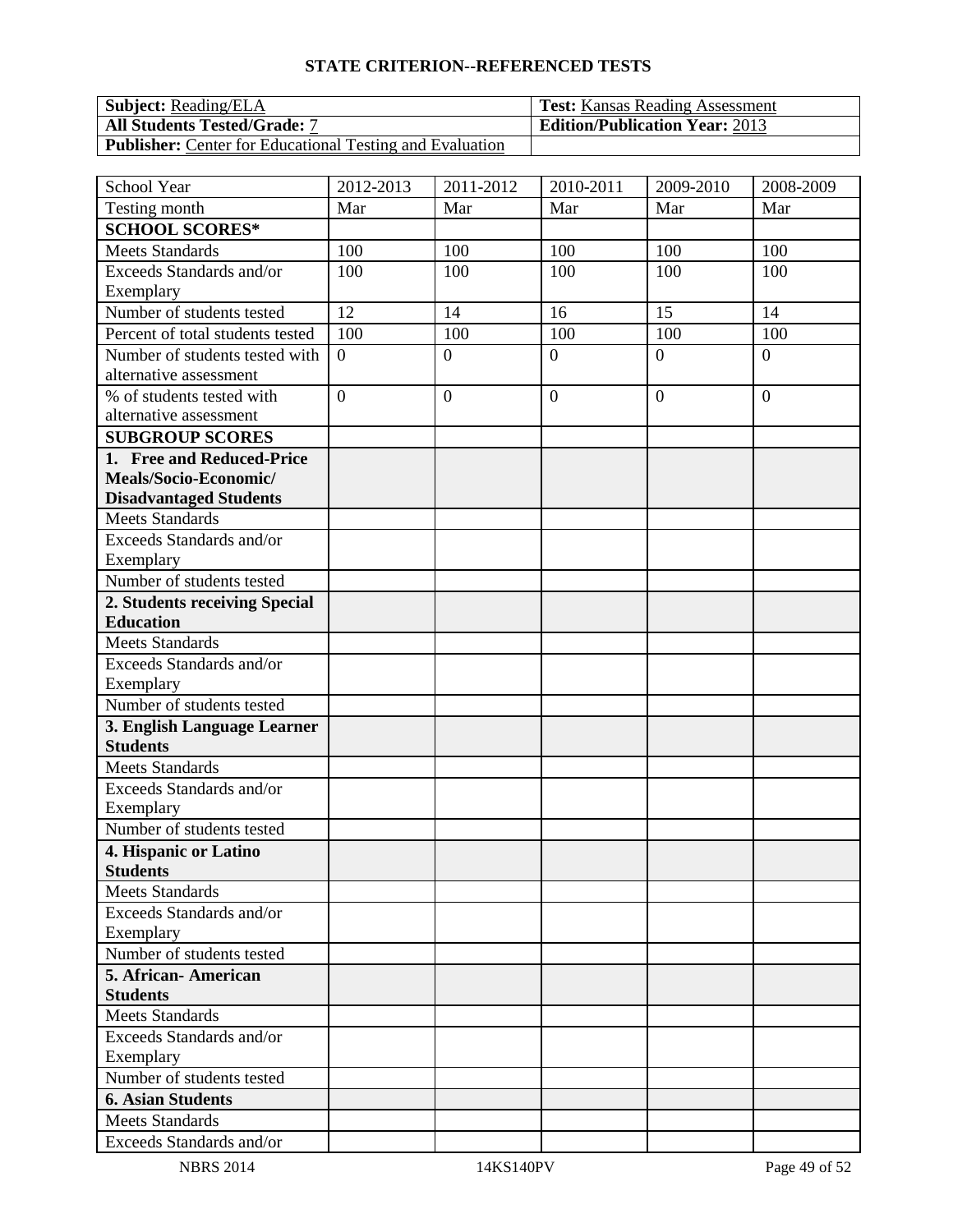| School Year                      | 2012-2013 | 2011-2012 | 2010-2011 | 2009-2010 | 2008-2009 |
|----------------------------------|-----------|-----------|-----------|-----------|-----------|
| Exemplary                        |           |           |           |           |           |
| Number of students tested        |           |           |           |           |           |
| 7. American Indian or            |           |           |           |           |           |
| <b>Alaska Native Students</b>    |           |           |           |           |           |
| <b>Meets Standards</b>           |           |           |           |           |           |
| Exceeds Standards and/or         |           |           |           |           |           |
| Exemplary                        |           |           |           |           |           |
| Number of students tested        |           |           |           |           |           |
| 8. Native Hawaiian or other      |           |           |           |           |           |
| <b>Pacific Islander Students</b> |           |           |           |           |           |
| <b>Meets Standards</b>           |           |           |           |           |           |
| Exceeds Standards and/or         |           |           |           |           |           |
| Exemplary                        |           |           |           |           |           |
| Number of students tested        |           |           |           |           |           |
| 9. White Students                |           |           |           |           |           |
| <b>Meets Standards</b>           |           |           |           |           |           |
| Exceeds Standards and/or         |           |           |           |           |           |
| Exemplary                        |           |           |           |           |           |
| Number of students tested        |           |           |           |           |           |
| 10. Two or More Races            |           |           |           |           |           |
| identified Students              |           |           |           |           |           |
| <b>Meets Standards</b>           |           |           |           |           |           |
| Exceeds Standards and/or         |           |           |           |           |           |
| Exemplary                        |           |           |           |           |           |
| Number of students tested        |           |           |           |           |           |
| 11. Other 1: Other 1             |           |           |           |           |           |
| <b>Meets Standards</b>           |           |           |           |           |           |
| Exceeds Standards and/or         |           |           |           |           |           |
| Exemplary                        |           |           |           |           |           |
| Number of students tested        |           |           |           |           |           |
| 12. Other 2: Other 2             |           |           |           |           |           |
| <b>Meets Standards</b>           |           |           |           |           |           |
| <b>Exceeds Standards and/or</b>  |           |           |           |           |           |
| Exemplary                        |           |           |           |           |           |
| Number of students tested        |           |           |           |           |           |
| 13. Other 3: Other 3             |           |           |           |           |           |
| <b>Meets Standards</b>           |           |           |           |           |           |
| Exceeds Standards and/or         |           |           |           |           |           |
| Exemplary                        |           |           |           |           |           |
| Number of students tested        |           |           |           |           |           |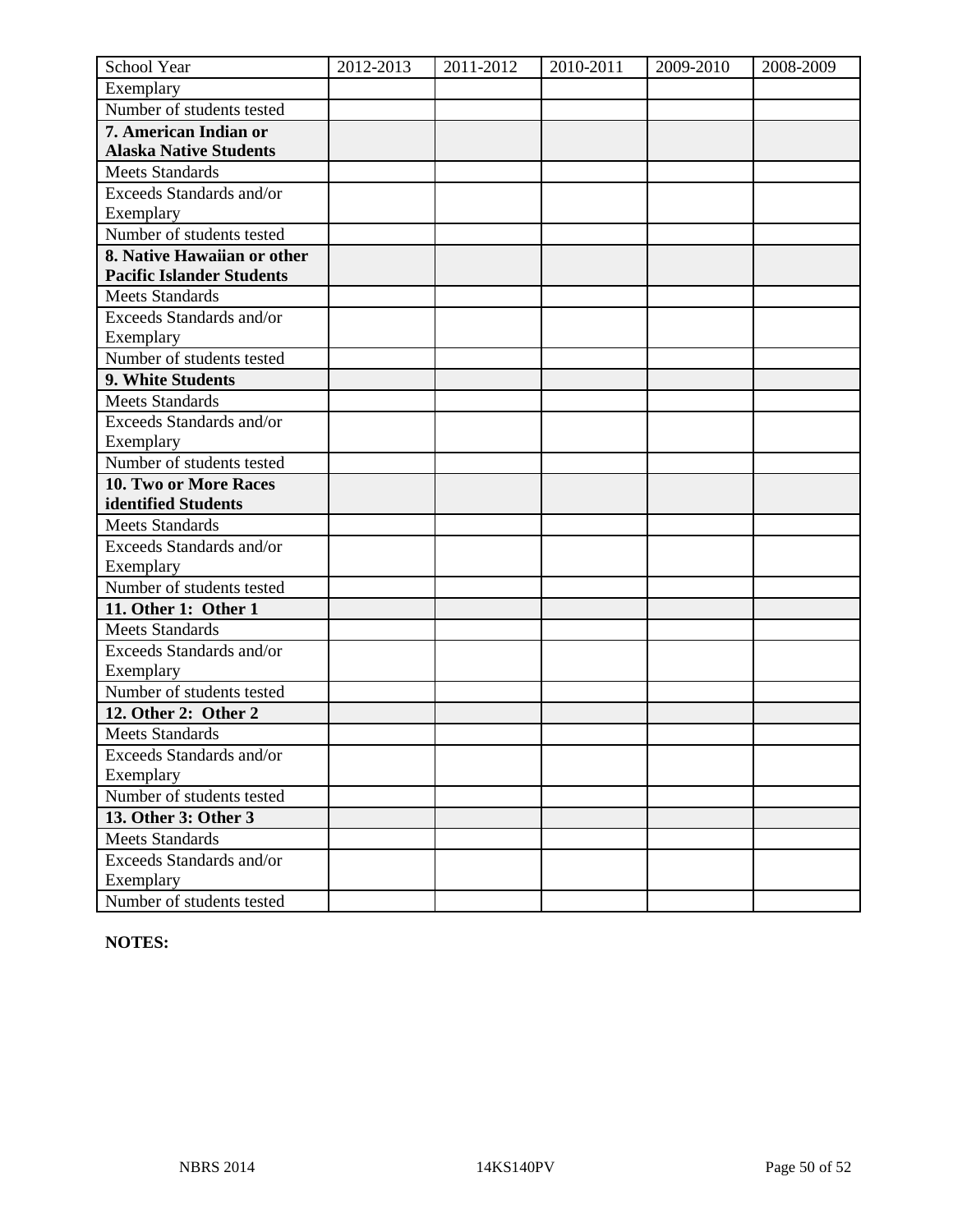| <b>Subject:</b> Reading/ELA                                     | <b>Test:</b> Kansas Reading Assessment |
|-----------------------------------------------------------------|----------------------------------------|
| <b>All Students Tested/Grade: 8</b>                             | <b>Edition/Publication Year: 2013</b>  |
| <b>Publisher:</b> Center for Educational Testing and Evaluation |                                        |

| School Year                                    | 2012-2013      | 2011-2012        | 2010-2011      | 2009-2010      | 2008-2009      |
|------------------------------------------------|----------------|------------------|----------------|----------------|----------------|
| Testing month                                  | Mar            | Mar              | Mar            | Mar            | Mar            |
| <b>SCHOOL SCORES*</b>                          |                |                  |                |                |                |
| <b>Meets Standards</b>                         | 100            | 100              | 100            | 100            | 100            |
| Exceeds Standards and/or                       | 100            | 100              | 100            | 90             | 100            |
| Exemplary                                      |                |                  |                |                |                |
| Number of students tested                      | 14             | 15               | 15             | 11             | 16             |
| Percent of total students tested               | 100            | 100              | 100            | 100            | 100            |
| Number of students tested with                 | $\overline{0}$ | $\overline{0}$   | $\overline{0}$ | $\theta$       | $\overline{0}$ |
| alternative assessment                         |                |                  |                |                |                |
| % of students tested with                      | $\overline{0}$ | $\boldsymbol{0}$ | $\overline{0}$ | $\overline{0}$ | $\overline{0}$ |
| alternative assessment                         |                |                  |                |                |                |
| <b>SUBGROUP SCORES</b>                         |                |                  |                |                |                |
| 1. Free and Reduced-Price                      |                |                  |                |                |                |
| Meals/Socio-Economic/                          |                |                  |                |                |                |
| <b>Disadvantaged Students</b>                  |                |                  |                |                |                |
| <b>Meets Standards</b>                         |                |                  |                |                |                |
| Exceeds Standards and/or                       |                |                  |                |                |                |
| Exemplary                                      |                |                  |                |                |                |
| Number of students tested                      |                |                  |                |                |                |
| 2. Students receiving Special                  |                |                  |                |                |                |
| <b>Education</b>                               |                |                  |                |                |                |
| <b>Meets Standards</b>                         |                |                  |                |                |                |
| Exceeds Standards and/or                       |                |                  |                |                |                |
| Exemplary                                      |                |                  |                |                |                |
| Number of students tested                      |                |                  |                |                |                |
| 3. English Language Learner<br><b>Students</b> |                |                  |                |                |                |
| <b>Meets Standards</b>                         |                |                  |                |                |                |
| Exceeds Standards and/or                       |                |                  |                |                |                |
| Exemplary                                      |                |                  |                |                |                |
| Number of students tested                      |                |                  |                |                |                |
| 4. Hispanic or Latino                          |                |                  |                |                |                |
| <b>Students</b>                                |                |                  |                |                |                |
| <b>Meets Standards</b>                         |                |                  |                |                |                |
| Exceeds Standards and/or                       |                |                  |                |                |                |
| Exemplary                                      |                |                  |                |                |                |
| Number of students tested                      |                |                  |                |                |                |
| 5. African-American                            |                |                  |                |                |                |
| <b>Students</b>                                |                |                  |                |                |                |
| <b>Meets Standards</b>                         |                |                  |                |                |                |
| Exceeds Standards and/or                       |                |                  |                |                |                |
| Exemplary                                      |                |                  |                |                |                |
| Number of students tested                      |                |                  |                |                |                |
| <b>6. Asian Students</b>                       |                |                  |                |                |                |
| <b>Meets Standards</b>                         |                |                  |                |                |                |
| Exceeds Standards and/or                       |                |                  |                |                |                |
| <b>NBRS 2014</b>                               |                | 14KS140PV        |                |                | Page 51 of 52  |